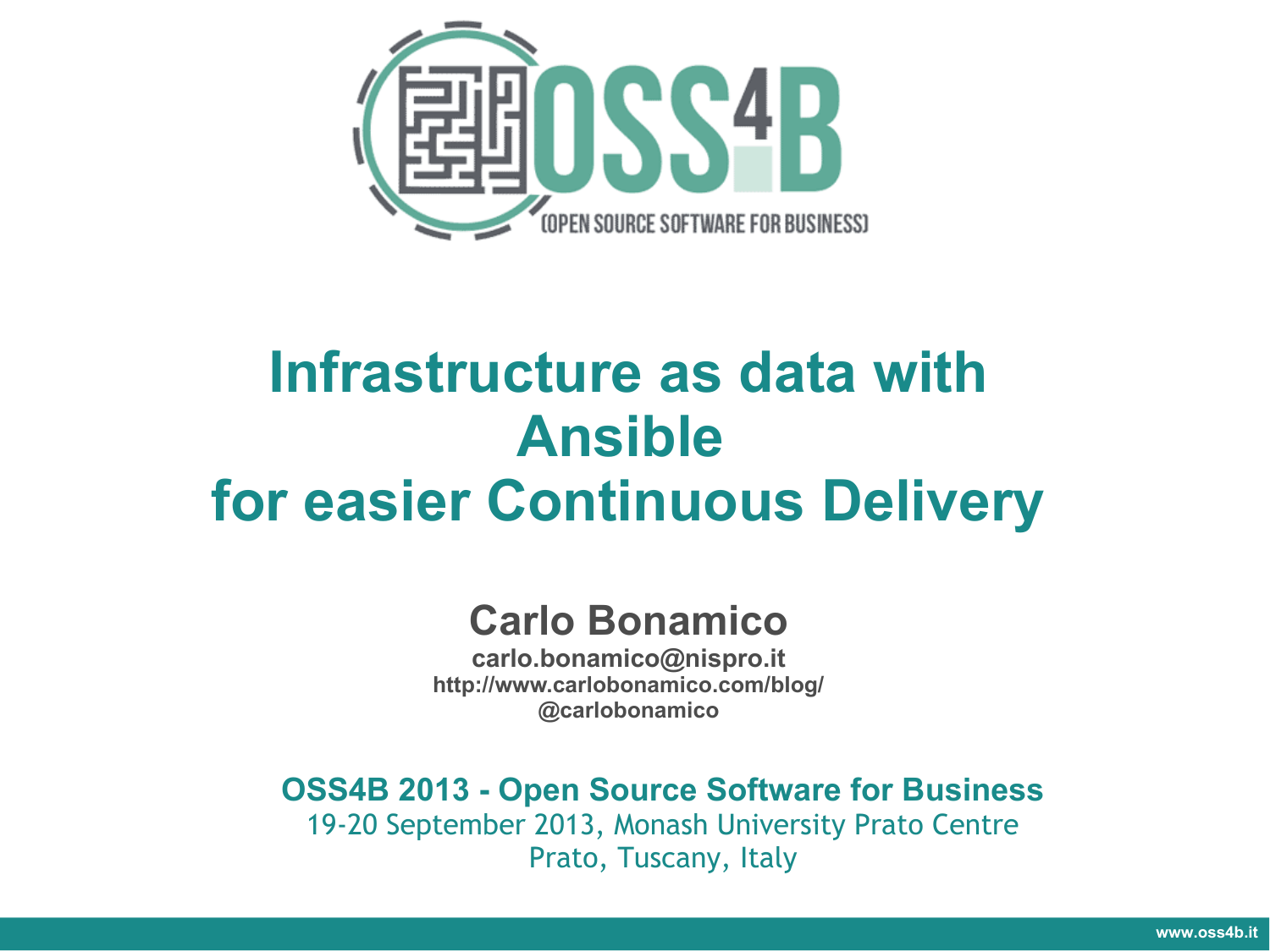

## Do you like

- Staying up late to reconfigure a server?
- Having to rely on a server that took a week to setup,
	- and lose it because of an HD failure?
- Worrying about late and "frightening" releases?
- Spend hours/days troubleshooting
	- Only to discover a minor difference in OS/app config
- Being unable to deploy a critical fix
	- because the upgrade process is so fragile and long that "it is better not to touch the system"?
- Be unable to quickly scale your application on multiple servers
	- because the IT administration becomes too complex and
	- time-consuming?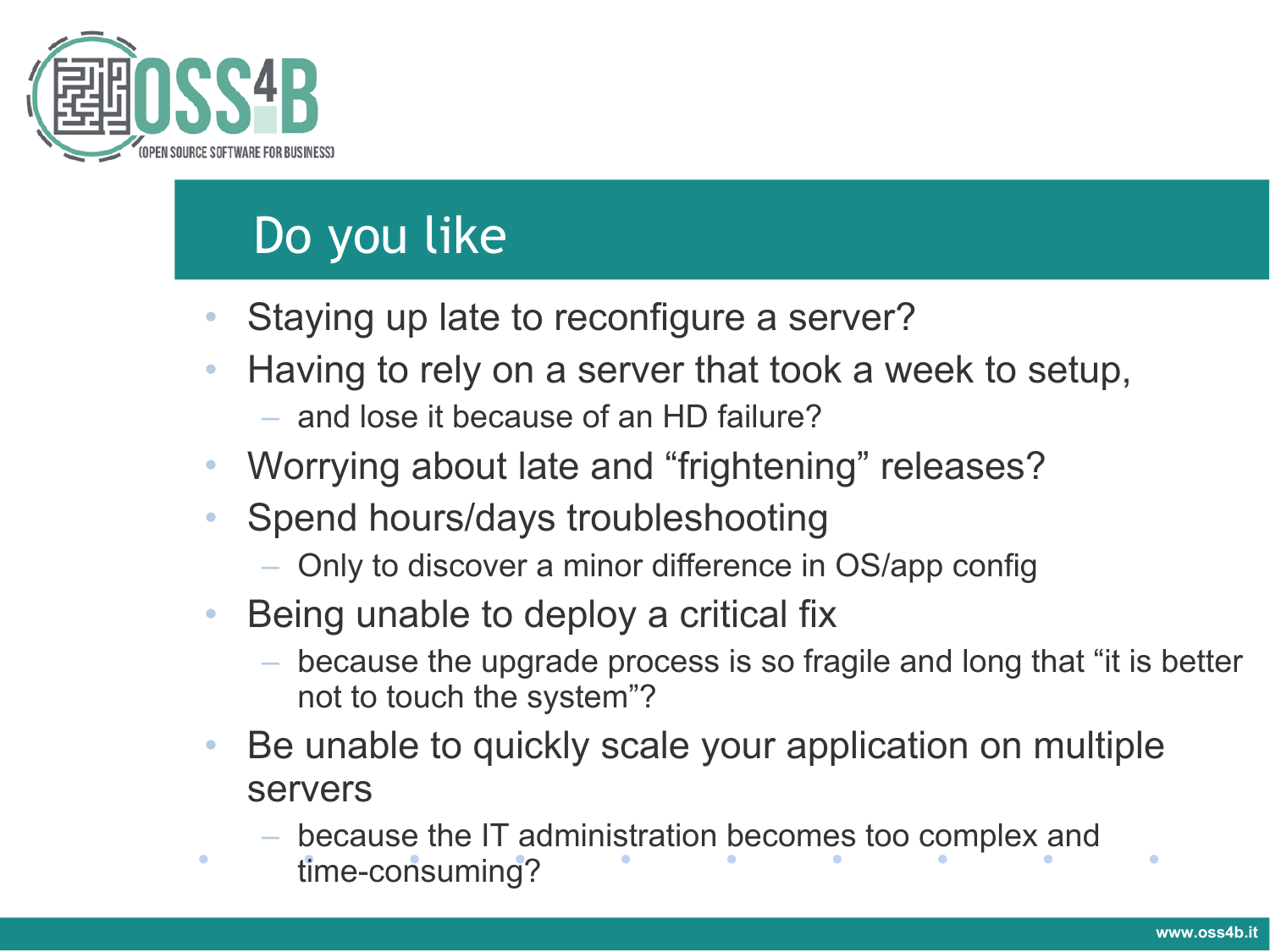

## Ansible Hello World

# If the answer to these question is

# NO!

# Then this talk is for you...

*Discuss how to improve our software delivery...*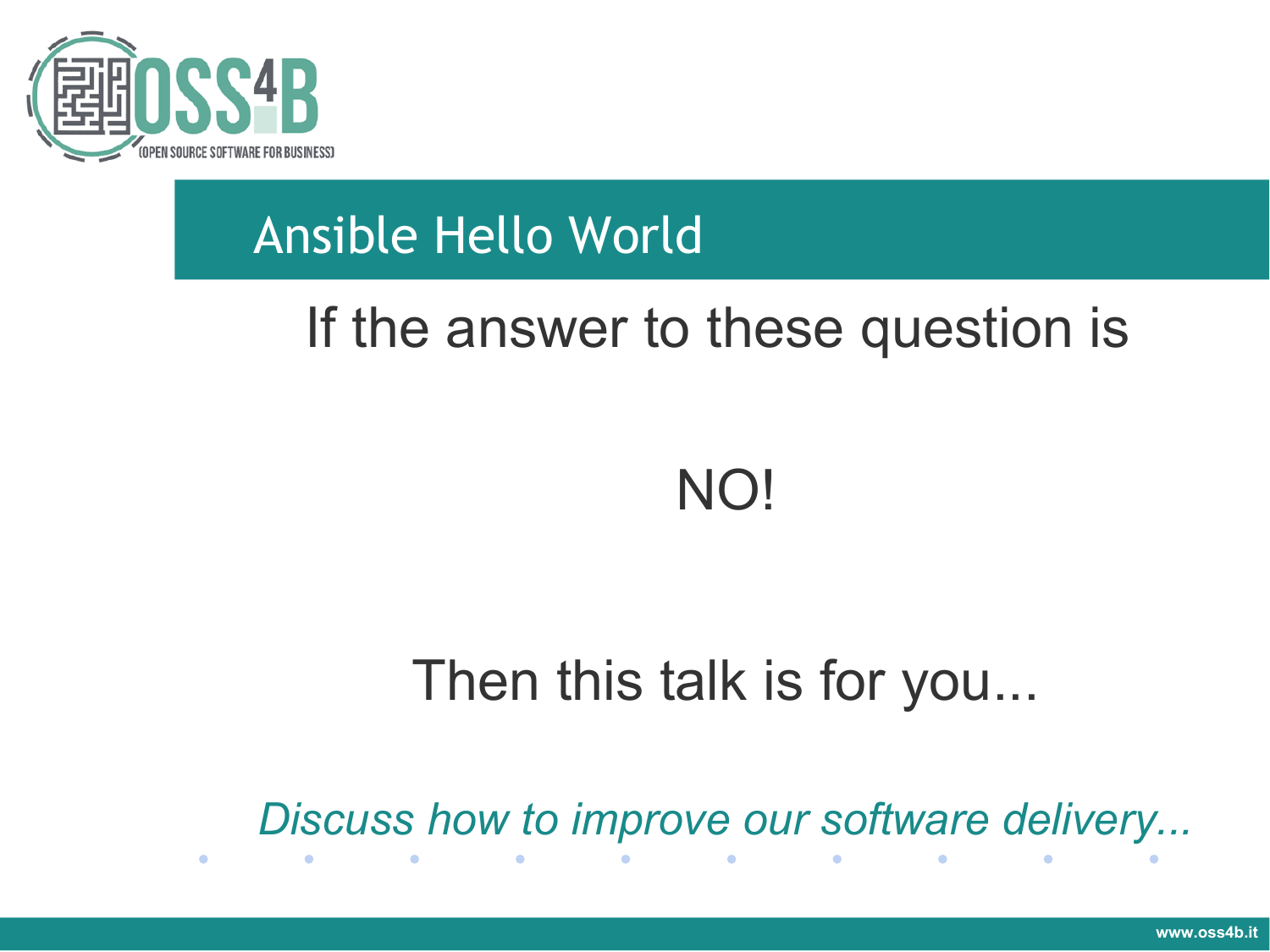

#### Or better...

- Find a better way of delivering **value** to users / customers
	- Reduce the time between when new needs arise and when IT satisfies them
	- Even anticipating them...
- *How long does it take to deploy a single line change into production?*
	- (crucial question by Mary Poppendieck)

 $\bullet$  and  $\bullet$  and  $\bullet$  and  $\bullet$ 

• Any work (code, configuration, setup...) available only to developers and testers, but not to users We need

 $\bullet$ 

– Is (almost) worthless!

 $\bullet$  . The contract of  $\bullet$ 

**www.oss4b.it**

**a better process**

(and some tools)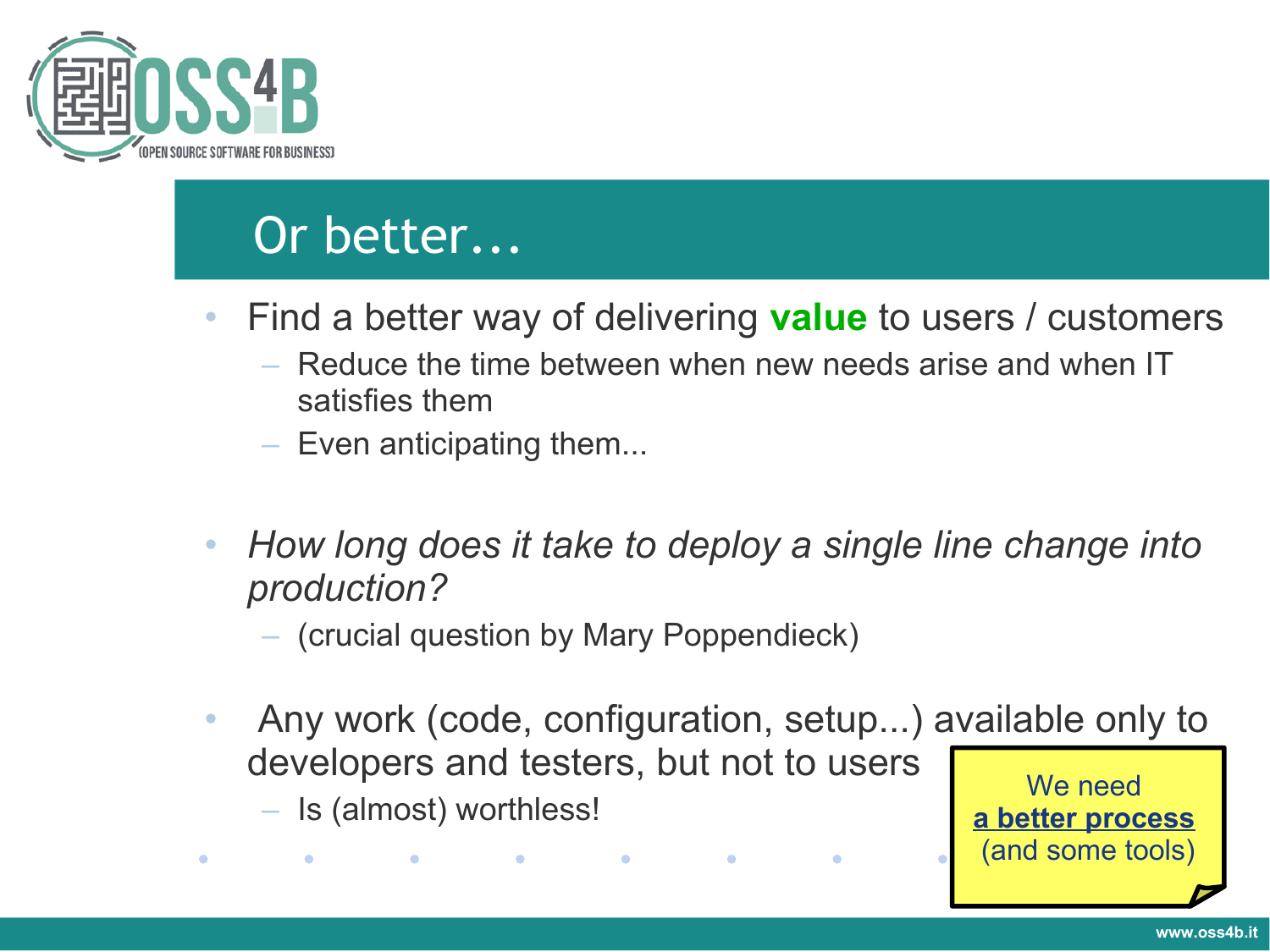

 $\bullet$ 

## Why this is not easy?

- Time spent on tasks not effective – waste in Lean terms
- Long Test times and costs  $\leftrightarrow$  Low Quality
- Duration and complexity of deployments
	- Releasing/Deployment means Risk

**Contract Contract Contract** 

**Contract Contract Contract** 

 $\bullet$  . The set of  $\bullet$ 

**Contract Contract Contract** 

 $\bullet$ 

- So to avoid risk, we deploy less often...
- $\bullet \rightarrow$  This actually increases risk!

**Contract Contract Contract**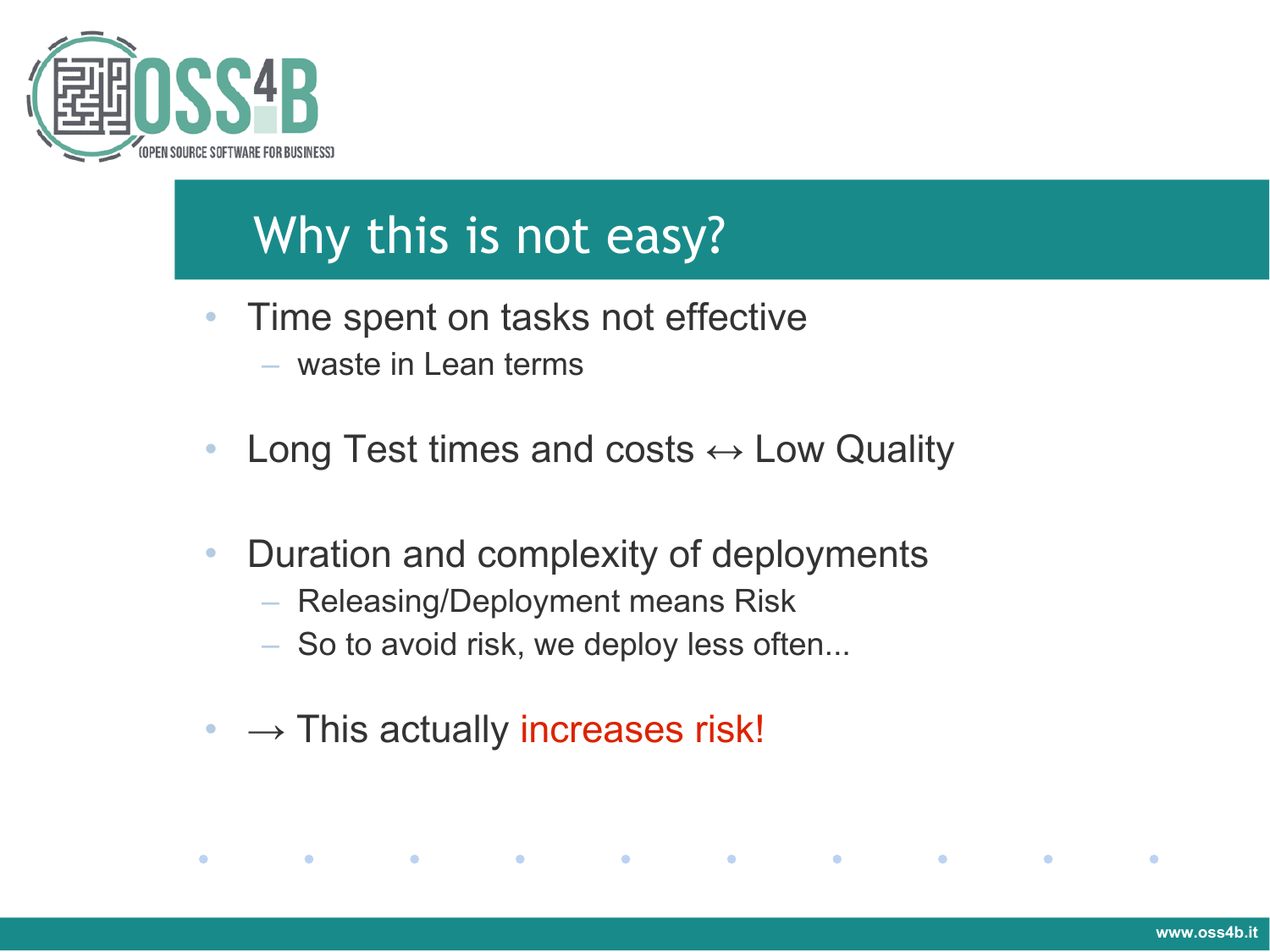

#### **RELEASE RISK**

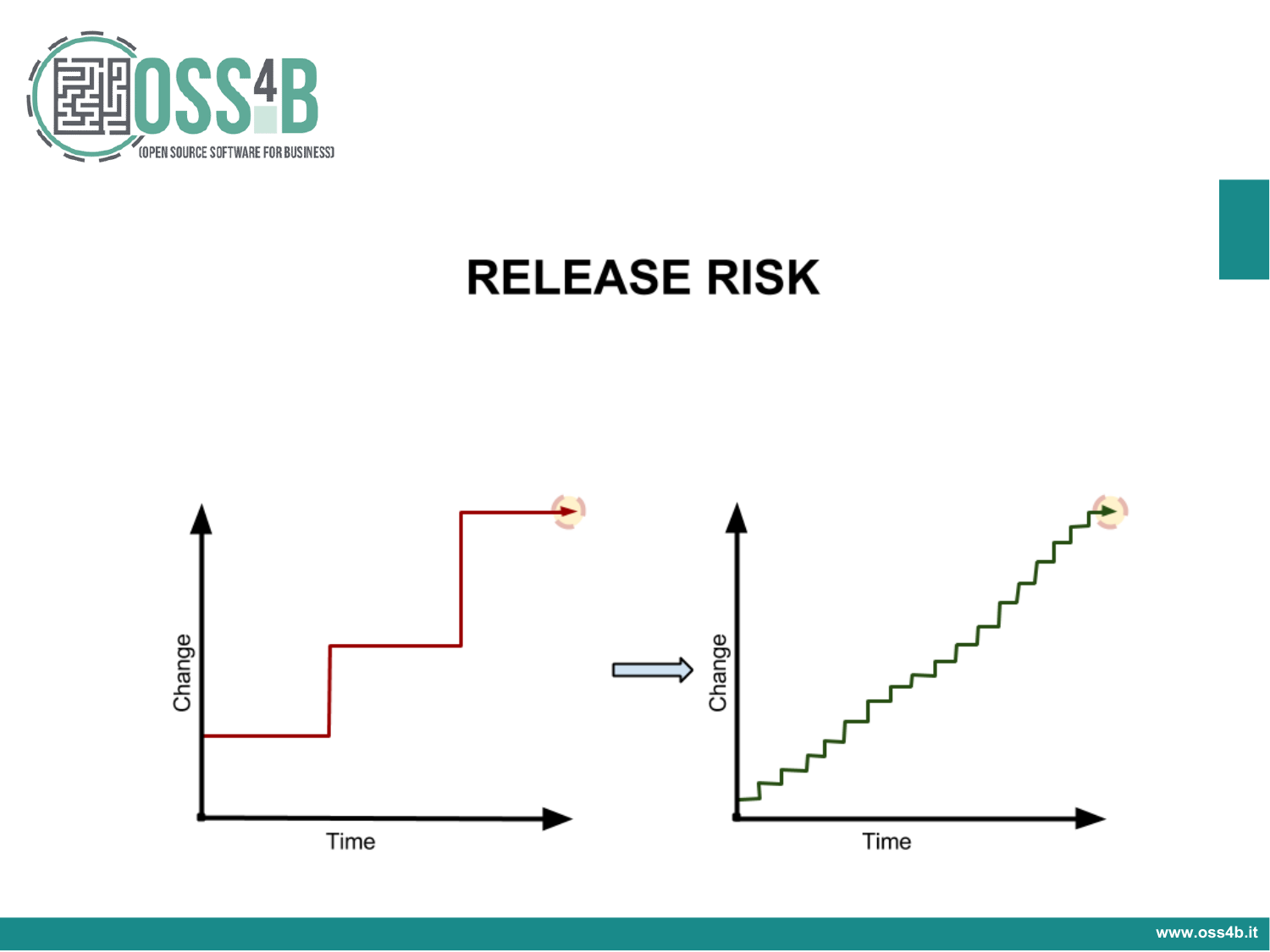

Our highest priority is to satisfy the customer through early and continuous delivery of valuable software *The Agile Manifesto*

# Continuous Delivery

- Avoid huge manual changes
	- 1-2 macro releases per year
	- Each requiring seven people each one of which has intimate detail of a single issue in the process
- If they go wrong, long service outages
	- Unacceptable risk level
- Transition to many incremental steps
	- Every week / day / even hours...
	- Less risky (and more easily rolled back)
	- Ideally automated

–

- Jez Humble, David Farley
- http://www.slideshare.net/jezhumble/continuous-delivery-5359386

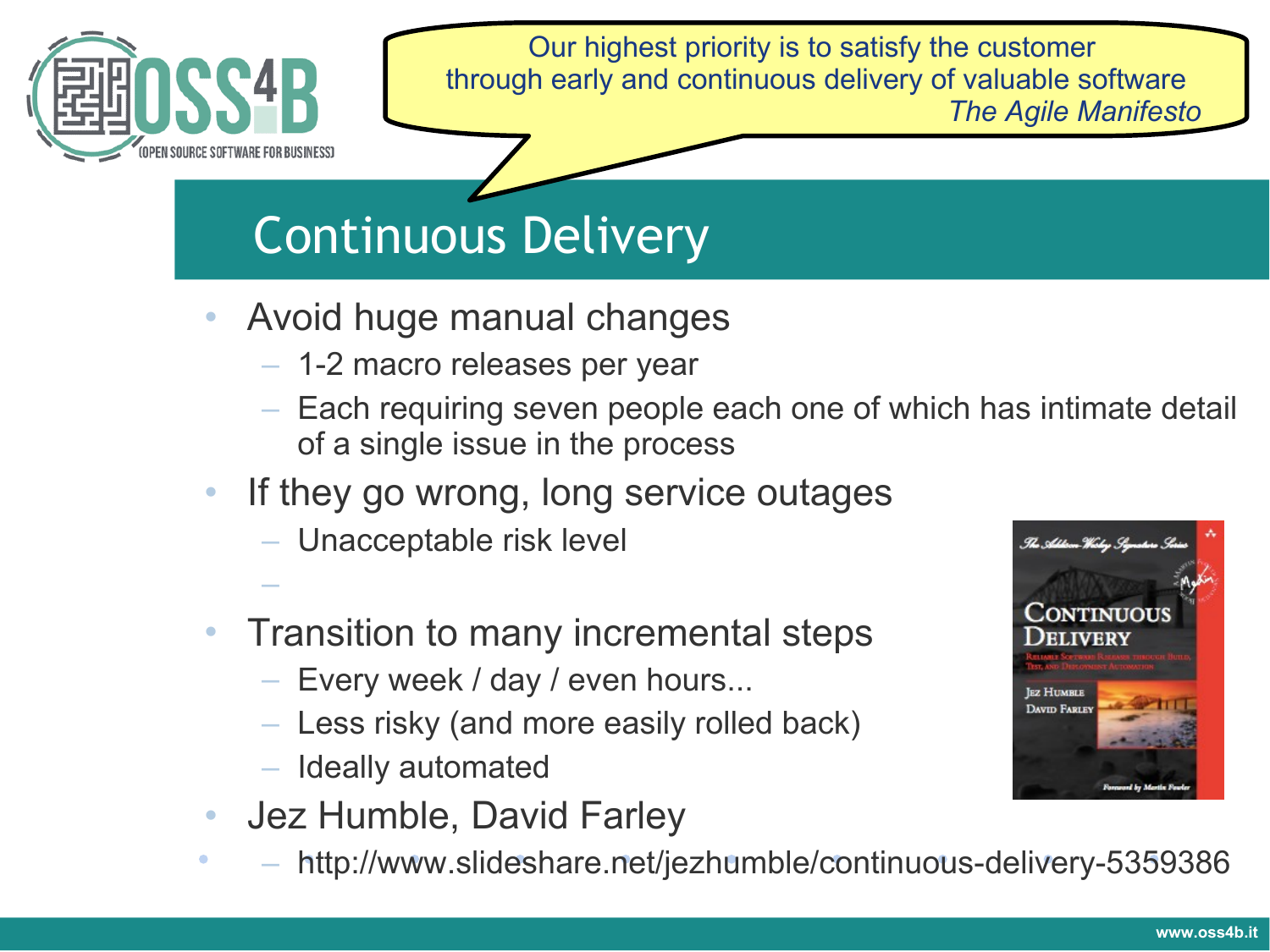

#### Advantages

- Widely adopted at
	- IBM, Amazon, Facebook, Google, ...
	- Premium Credit Limited, London Multi-Asset Exchange, Commonwealth Bank
	- RCS Media Group, Siemens, HP
- Best practice recommended by IBM and Toughtworks among many others.

#### *WHY?*

- IT + Business managed and improved together
	- Decrease Lead Time
	- Increase opportunities for Learning / Innovation / Optimization
- Achieve both Quality AND Productivity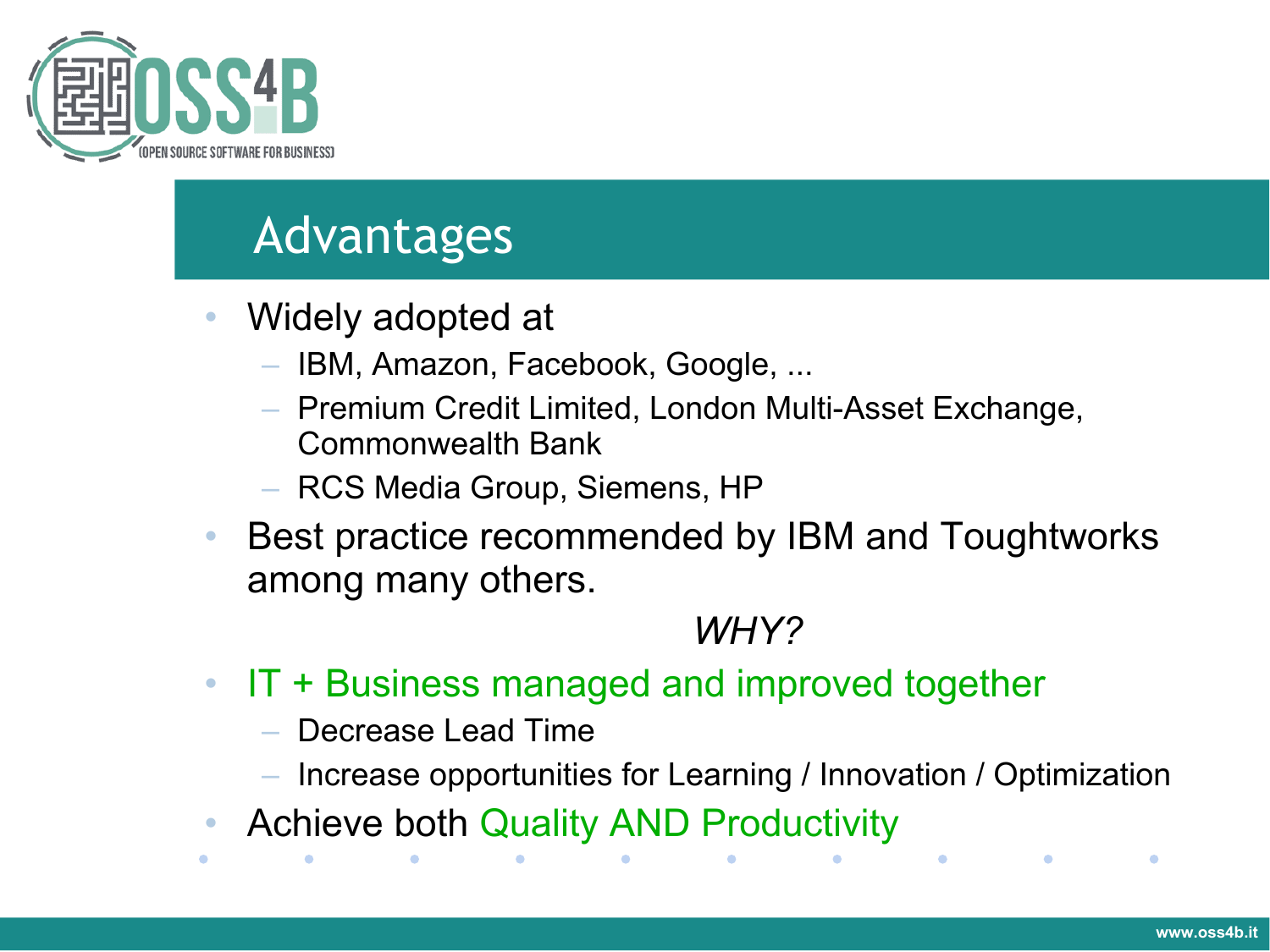

# Principles of Continuous Delivery

- The process for releasing/deploying software MUST be repeatable and reliable
- Automate everything!
- If somethings difficult or painful, do it more often
- Keep everything in source control
- Done means "released"
- Build quality in
- Everybody has responsibility for the release process
- Improve continuously
- http://java.dzone.com/articles/8-principles-continuous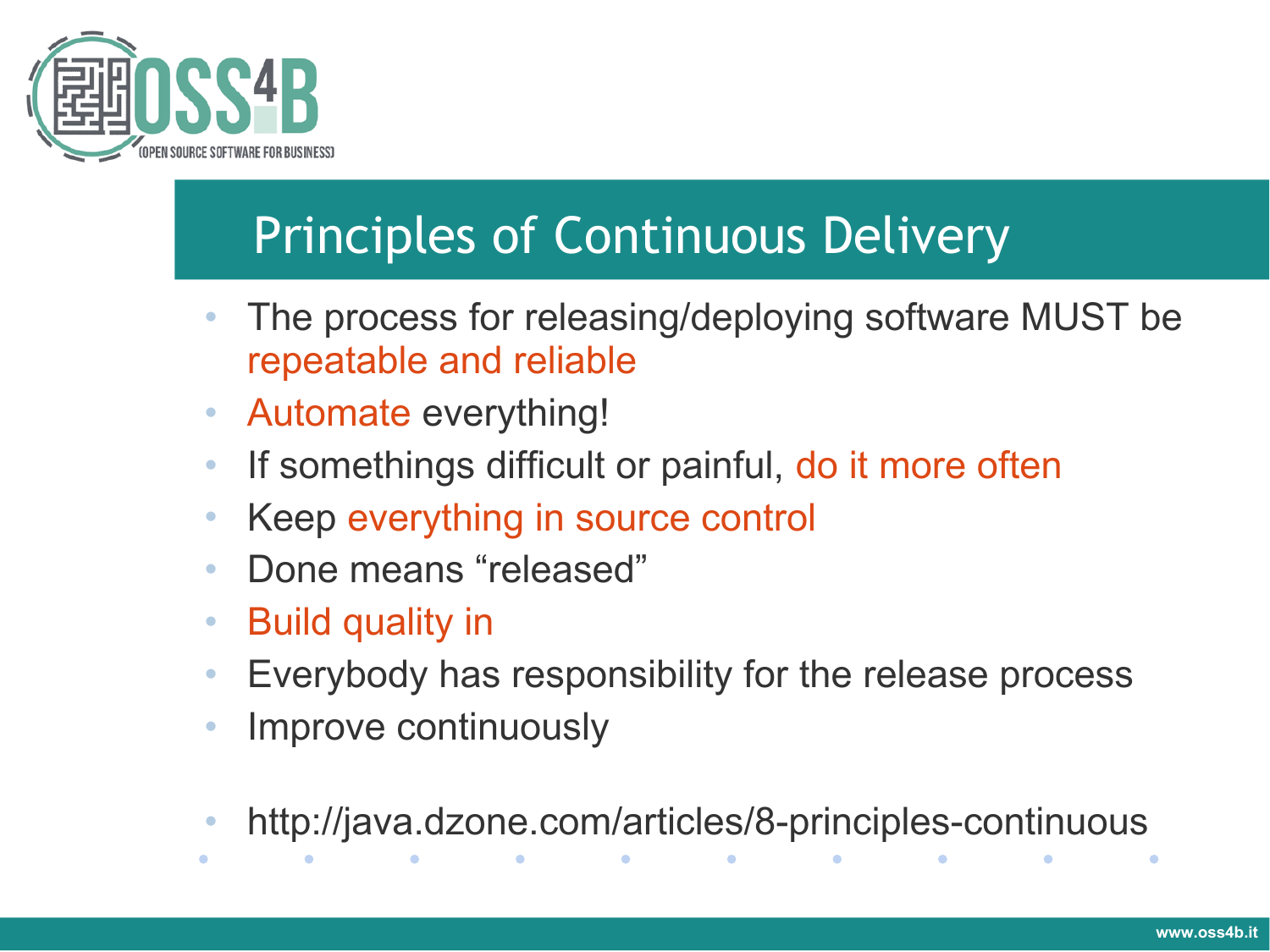

## Continuous Delivery Practices

- Build binaries only once
- Use precisely the same mechanism to deploy to every environment
- Smoke test your deployment
- If anything fails, stop the line!
- Low Risk Releases
	- incremental
	- decouple deployment and release
	- focus on reducing batch size
	- optimize for resilience
- See also
	- http://continuousdelivery.com/2012/02/four-principles-of-low-risk-s oftware-releases/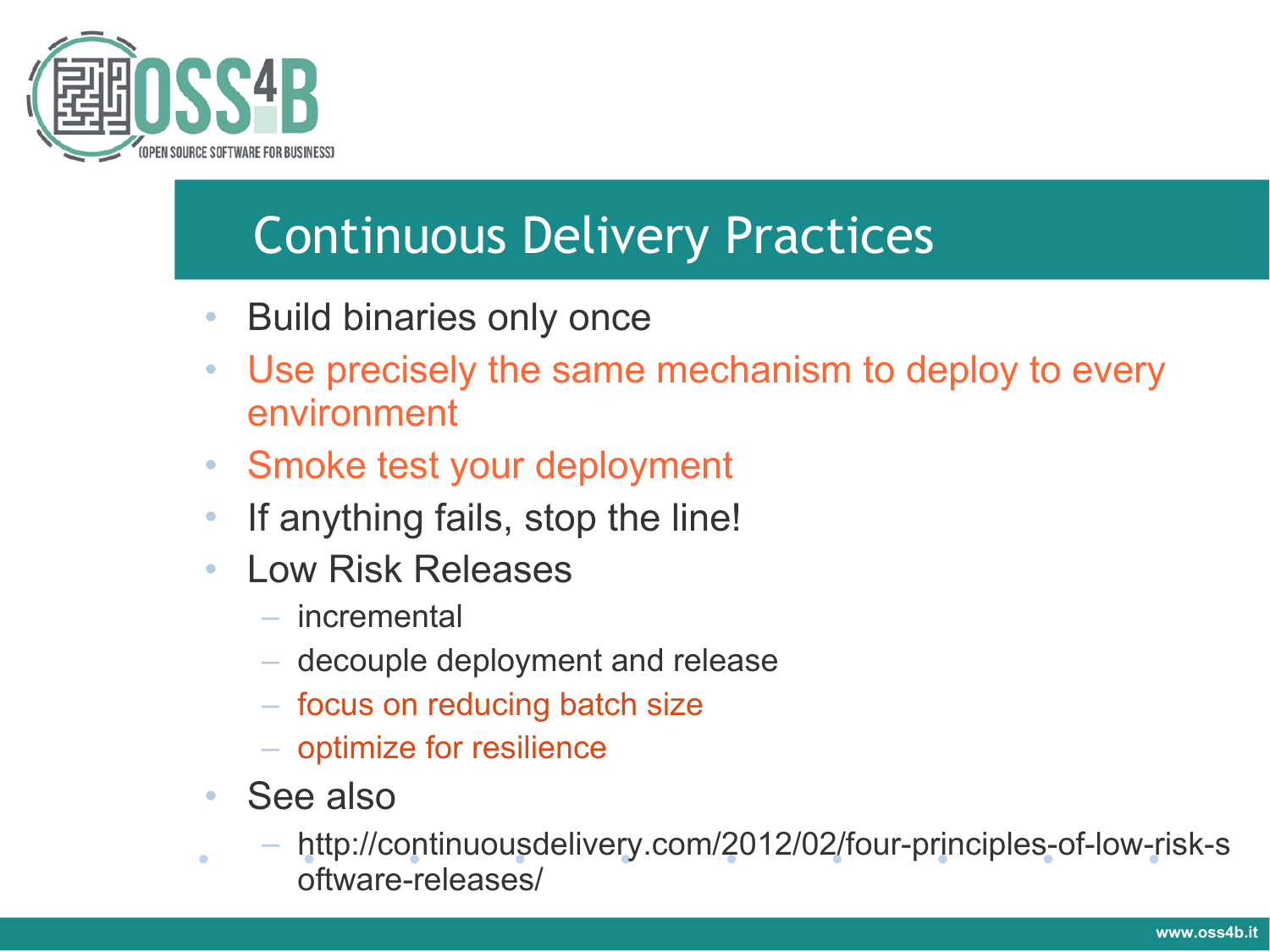

# Ok, I want to do Continuous Delivery...

- to get advantages in term of efficiency, quality and reduction of time-to-market
- The part about incremental code changes and releases is familiar to me
	- See Continuous Integration, Agile methods
- But how do I Continuously evolve my infrastructure?
	- OS configuration
	- Installed packages
	- Security settings
	- Performance tuning

– …

- This still requires manual work by ops people...
- We do not have time/resources to change our way of working $\bullet$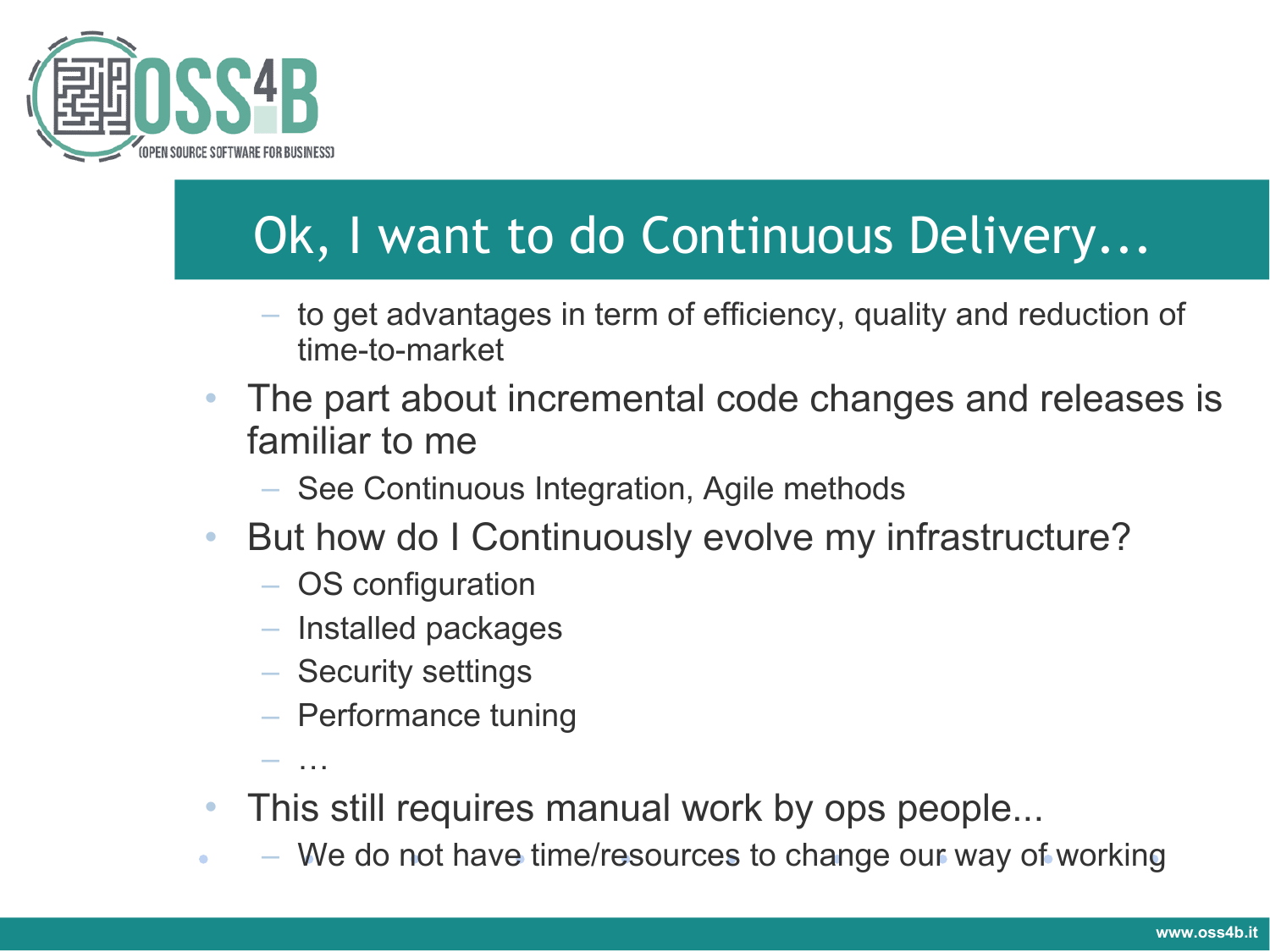

#### What would I need...

• Manage BOTH code and infrastructure through a

#### **Delivery Pipeline**

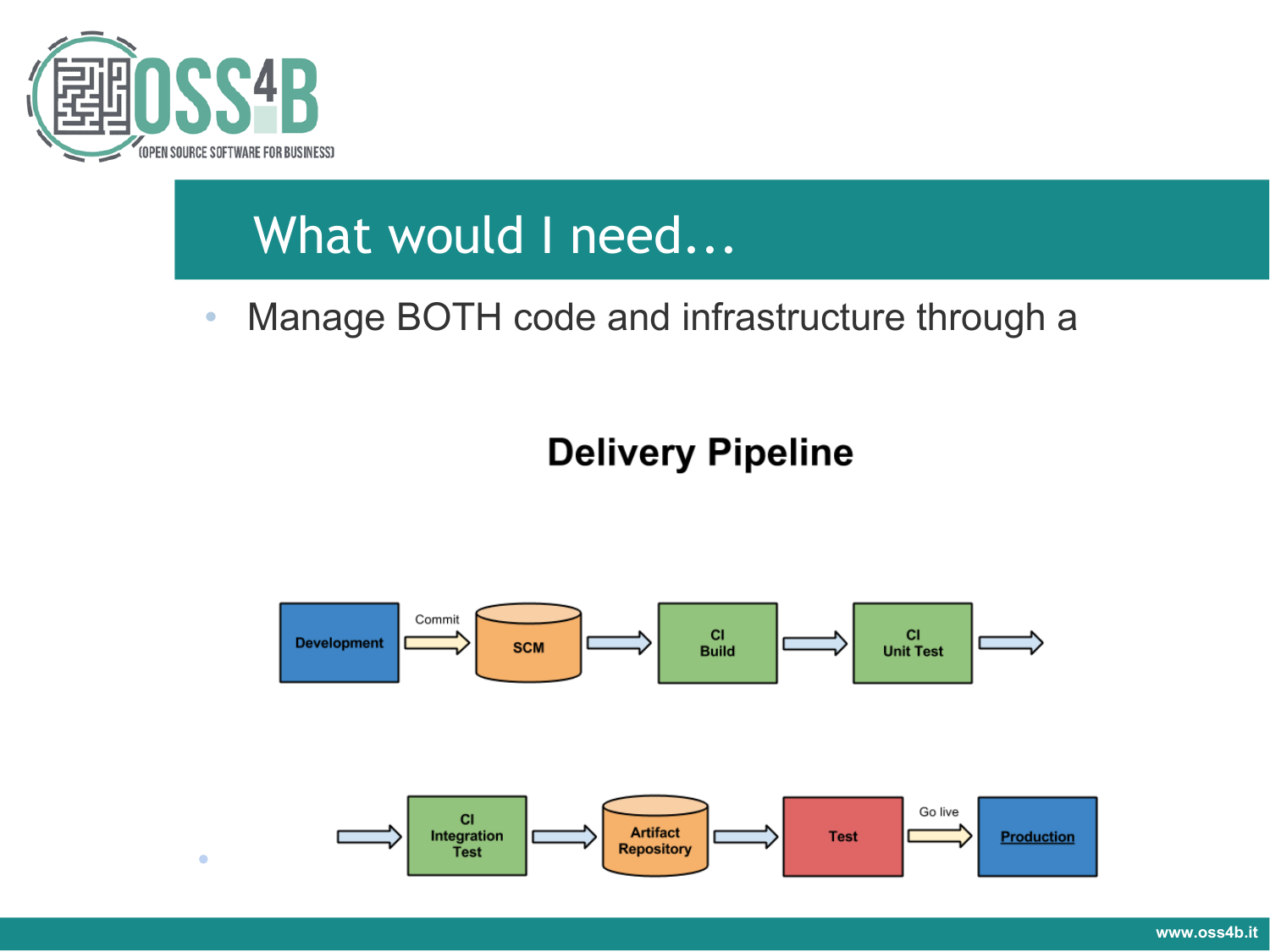

#### The ideal Infrastructure management process is

- Automatic
- Repeatable and consistent
	- Recreate as many time as needed
		- Across environments (DEV  $\rightarrow$  TEST  $\rightarrow$  PROD)

 $\bullet$ 

 $\bullet$ 

• Across hosts (clusters - cloud)

 $\bullet$ 

- **Versionable**
- Robust and resilient to
	- network failures
	- hardware failures

 $\bullet$ 

• Self-checking

 $\bullet$ 

**Development Test Production** Production **Test Pre Production** 

**STAGING**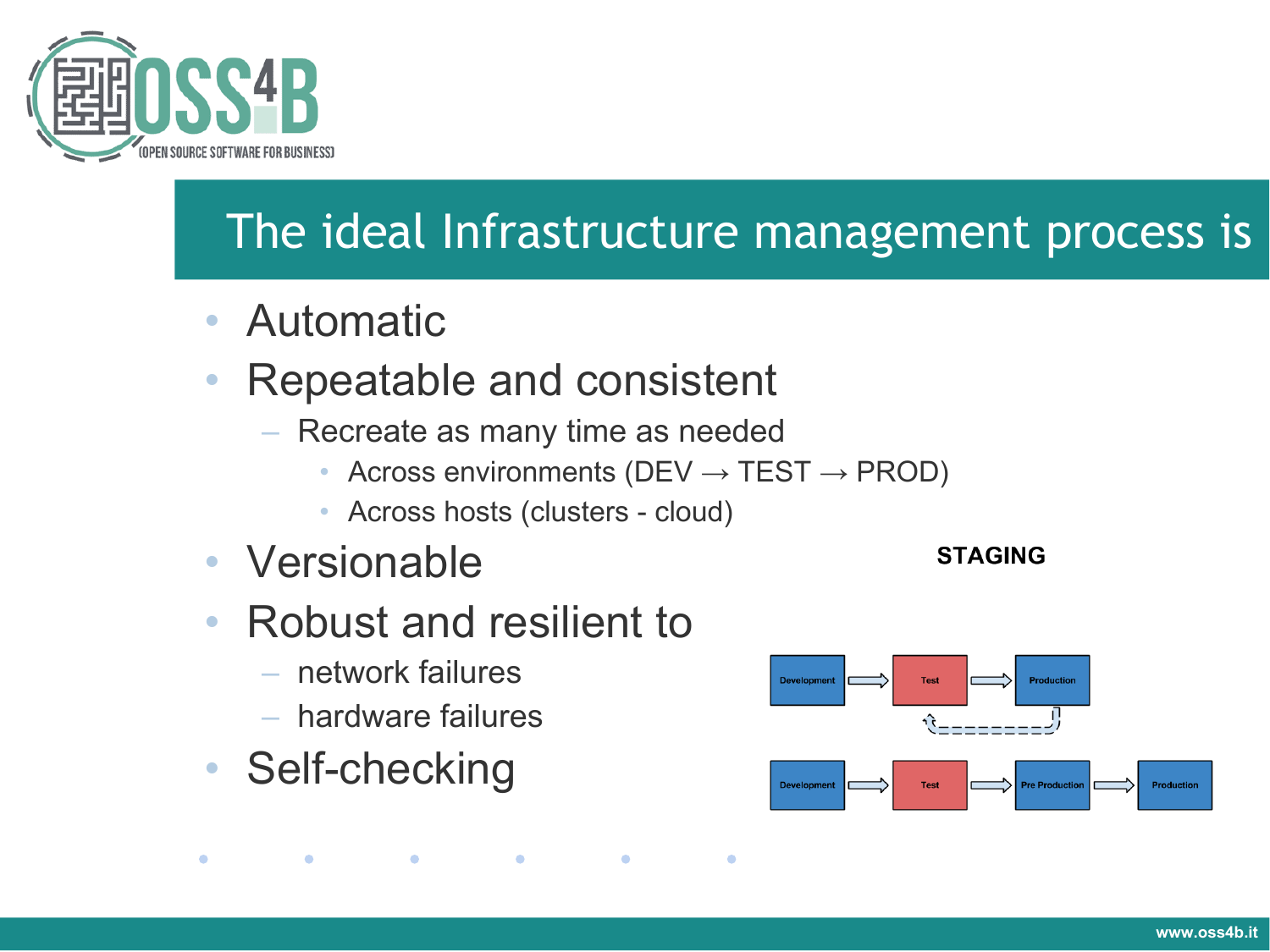

- In addition to that, lightweight, EASY to setup, use and learn
	- with limited or no additional effort with respect to manual approaches
	- by both Developers and Operations

–

 $\bullet$ 

 $\bullet$ 

 $\bullet$ 

- lending itself to incremental introduction
- What if infrastructure management was easier than hacking with keyboard and shell scripts?

 $\bullet$ 

 $\bullet$ 

 $\bullet$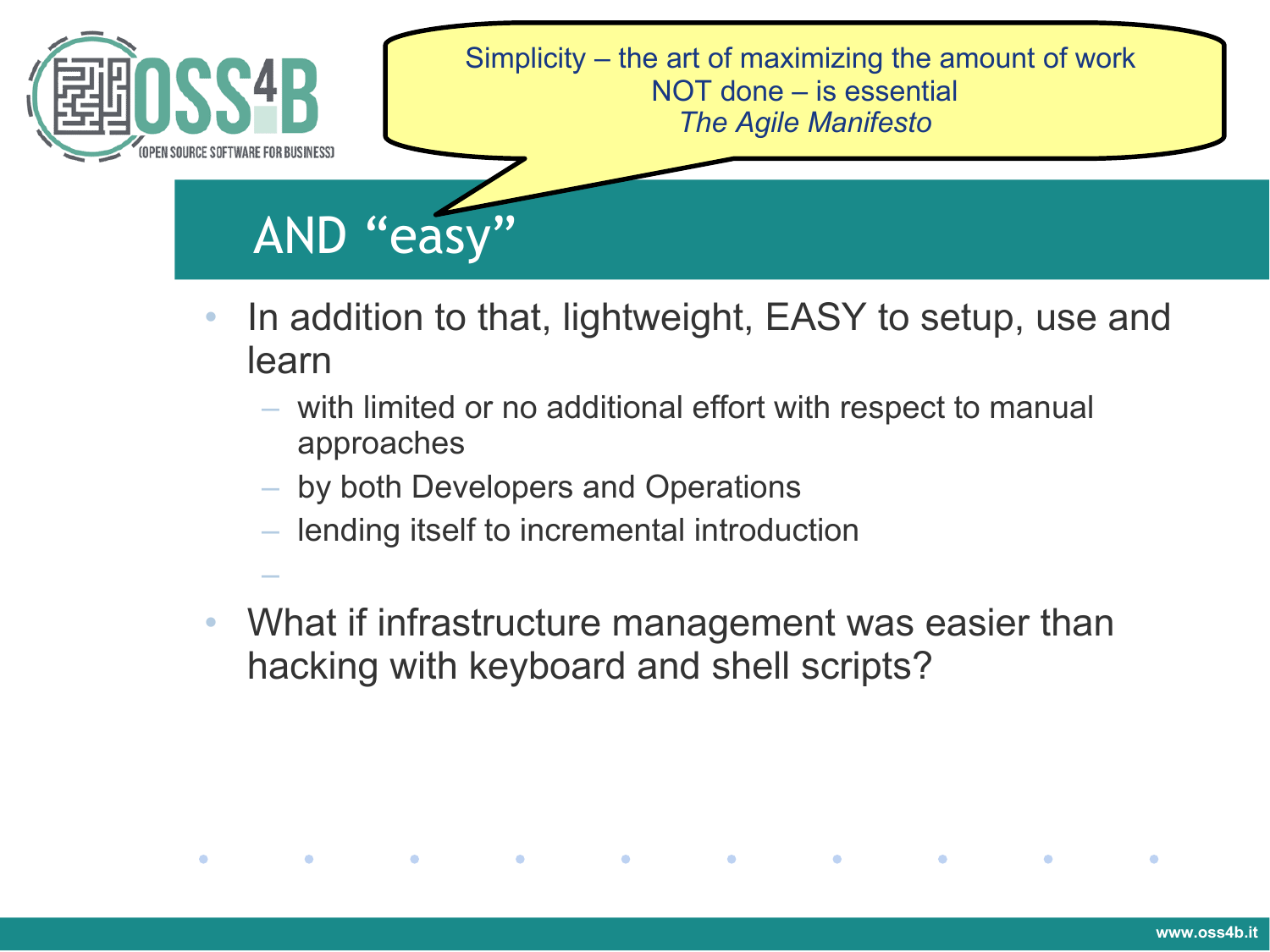

# Ansible

- What if setting up and configuring your cloud / private infrastructure were even simpler than writing a shell script?
- Based on the concept of Infrastructure as Data
	- simplicity as key design requirement
	- powerful
	- easy to learn for Dev and Ops people alike
- Created by Michael De Haan of Cobbler fame
	- Open Source @ https://github.com/ansible/ansible/
	- now supported by http://www.ansibleworks.com/

the contract of the contract of the contract of the contract of the contract of the contract of the contract of

• Well documented

 $\bullet$ 

 $\bullet$ 

• Growing, active and supportive community

 $\bullet$  . The set of  $\bullet$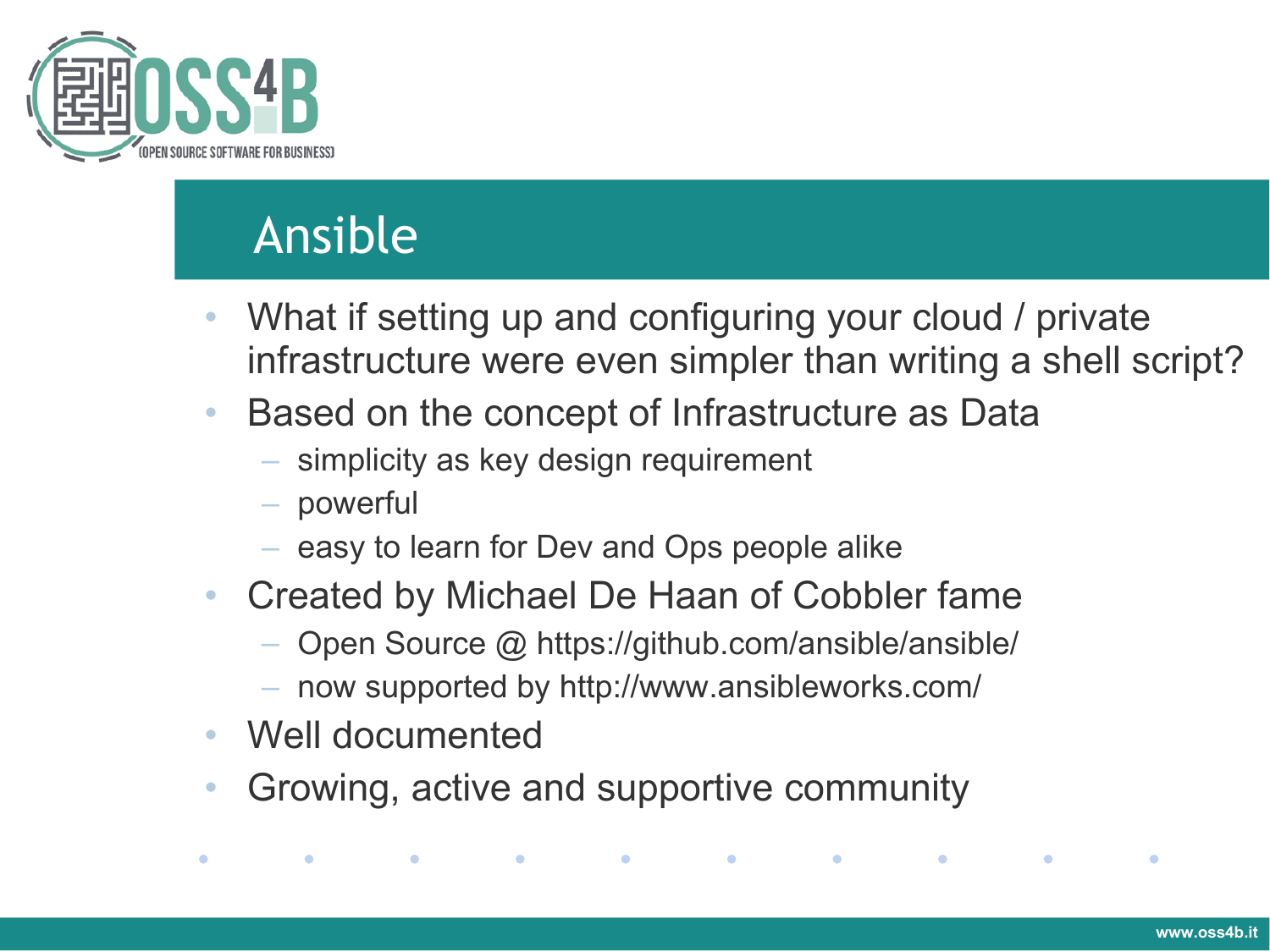

#### Ansible provides

• Node inventory

 $\bullet$ 

 $\bullet$ 

- Three key capabilities:
	- remote execution across multiple machines
		- actions and commands

- file, package and configuration distribution
- automated configuration and deployment orchestrated across machines

 $\sim$   $\sim$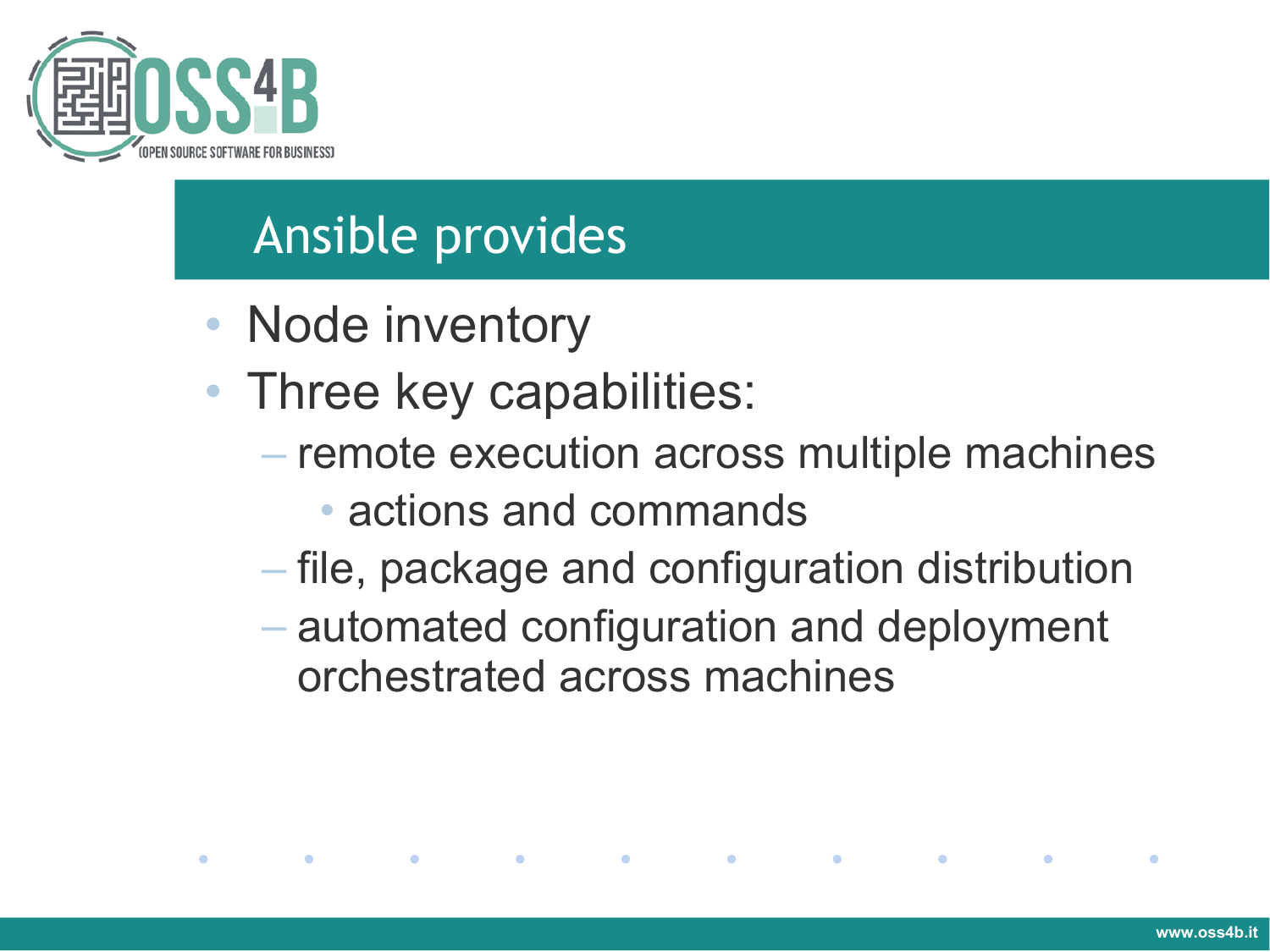

#### What's inside?

- Modular, agentless, secure architecture
	- Python core, modules in any language



 $\bullet$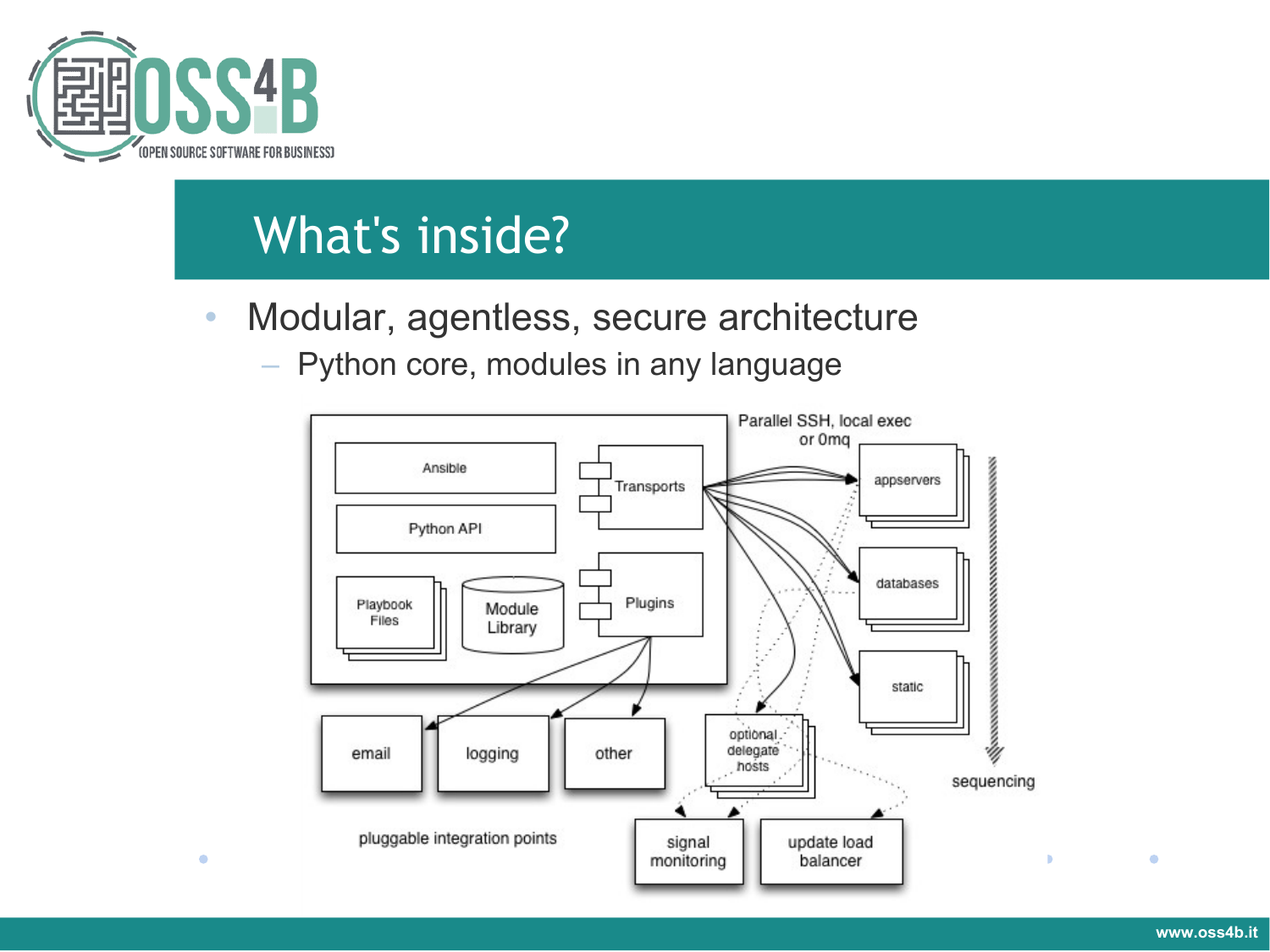

#### How does Ansible work?

- Work on all Unix/Linuxes
	- currently limited Windows support
- Transport over SSH by default
	- or encrypted socket for performance
		- *accelerated mode*
	- pluggable transport protocols
- Text-based and versioning friendly
	- inventory, configuration and playbooks in YAML
- No DB is involved
	- but CMDBs can be integrated via API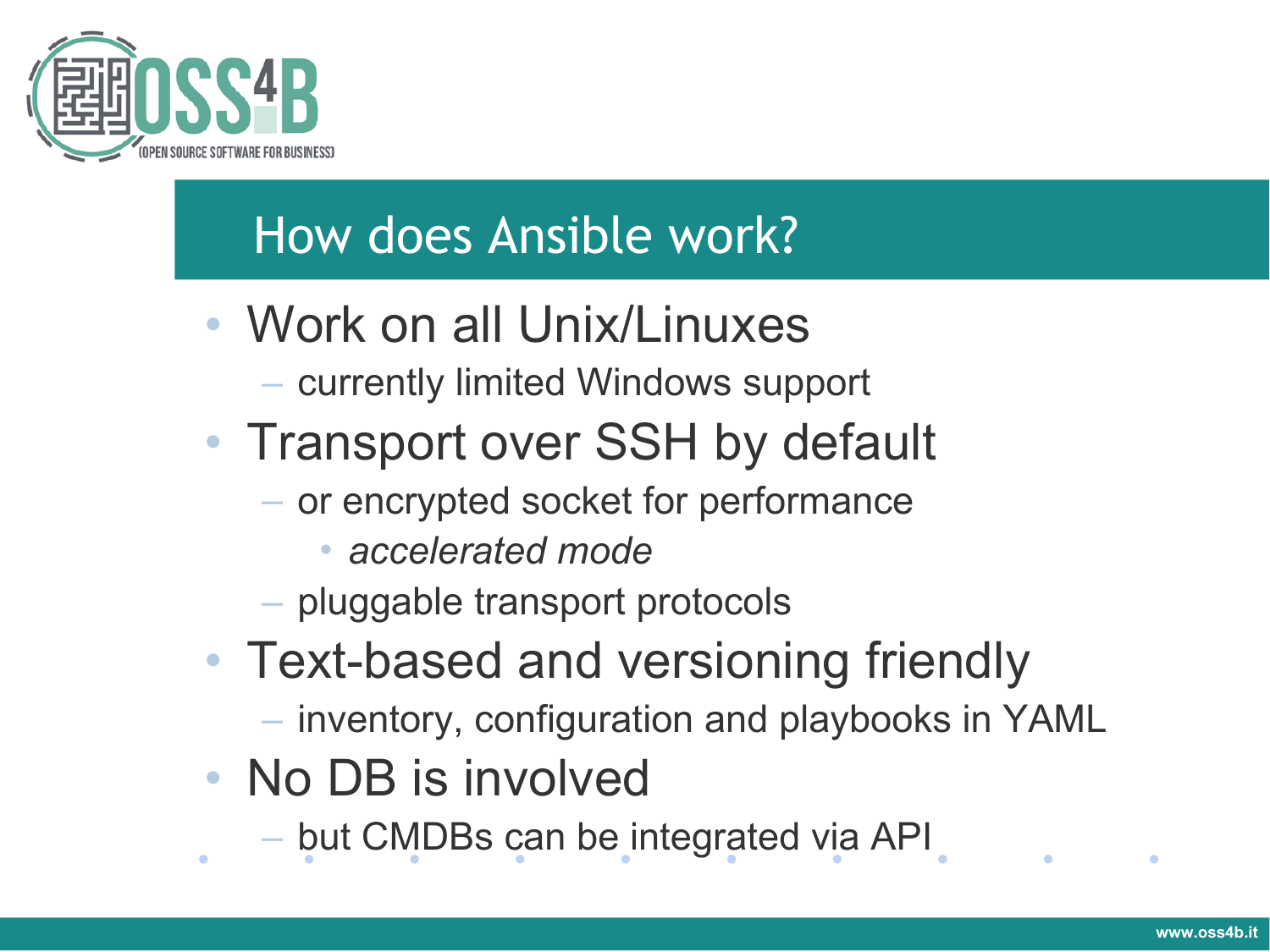

### Getting Ansible

- Minimal install
	- sudo add-apt-repository ppa:rquillo/ansible

 $\bullet$ 

- sudo apt-get update
- $-$  sudo apt-get install ansible -y
- Or even from git checkout or pip
	- http://www.ansibleworks.com/docs/gettingstarted.html
- Minimal requirements
	- Python 2.6 on the commander
	- Python 2.4 on the nodes
	- Three phyton packages (autoinstalled by pip or apt )
		- Paramiko, Jinjia2, PyYaml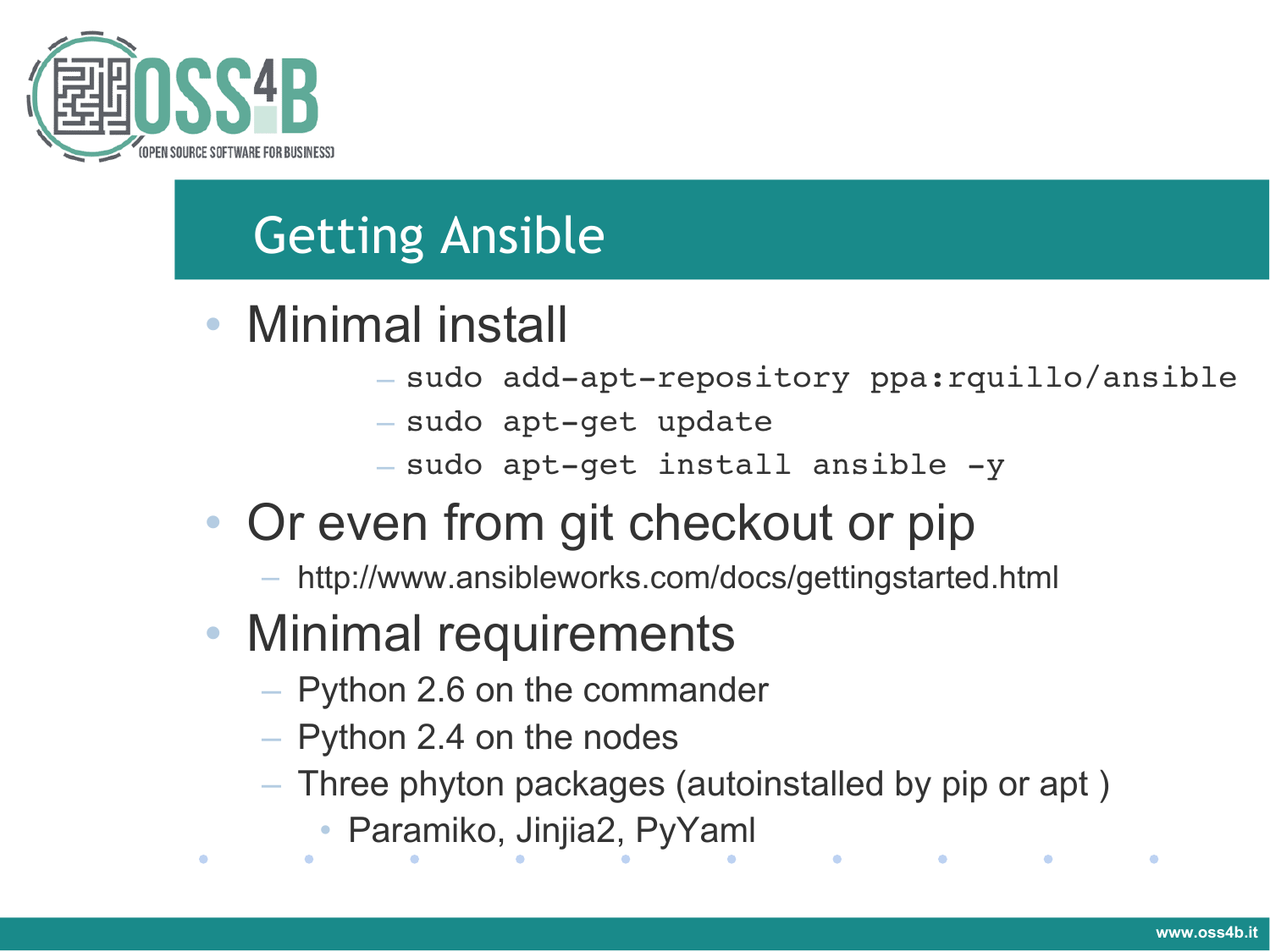

#### Pizzamatic Time!

• Infrastructure for a fictional pizza-order-taking SAAS

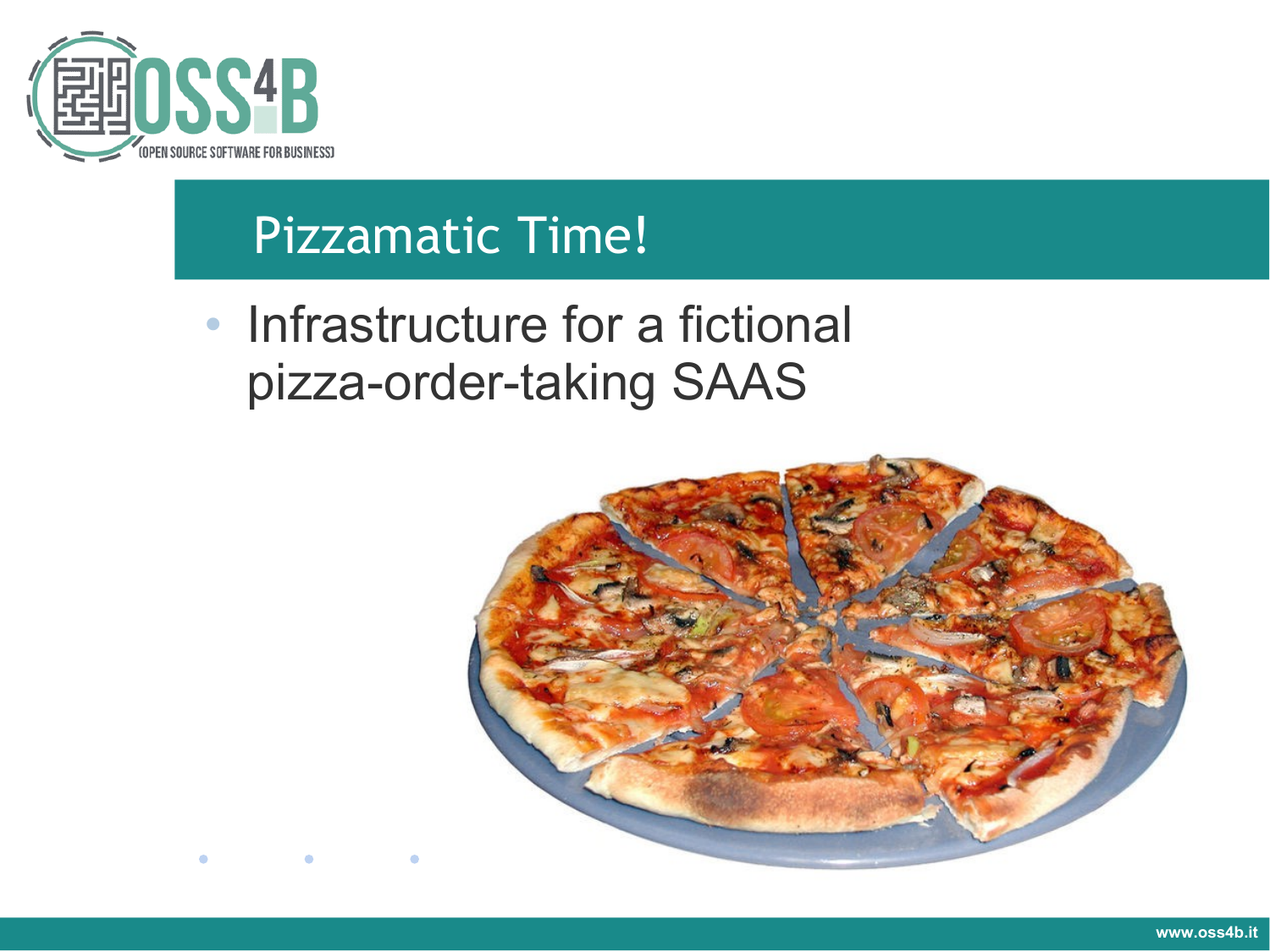

## Pizzamatic infrastructure

- We start from "empty" Ubuntu Server images and add
	- front-end server with Apache2 and mod\_proxy
	- back-end application servers with Tomcat 7
	- Postgresql DB
- Common features

- Ssh public key passwordless login
- Ufw for firewall

 $\bullet$ 

 $\bullet$ 

• Assume initial user/pwd: manager/ansibledemo

 $\bullet$ 

*Contract Contract Contract Contract*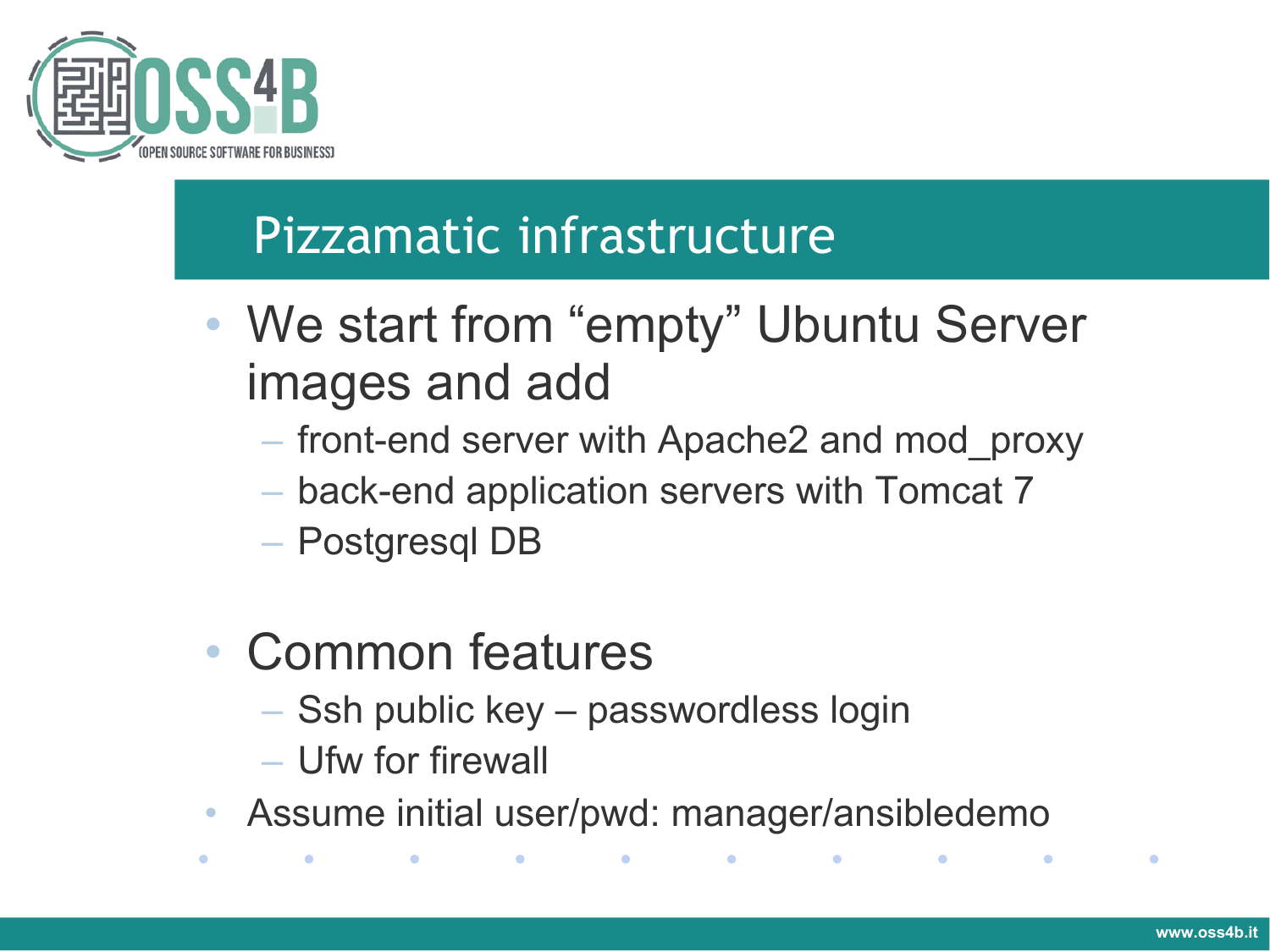

## Getting Started

- Configure / etc/hosts or DNS
- Configure ansible hosts
	- .ini format
	- Hosts

 $\mathcal{L}(\mathbf{C})$ 

 $\bullet$ 

- Groups, with []
- Global in ~/ansible hosts
- Local with -i << path to ansible hosts>>

the contract of the contract of the contract of the contract of the contract of the contract of the contract of

 $\bullet$ 

*Committee Committee*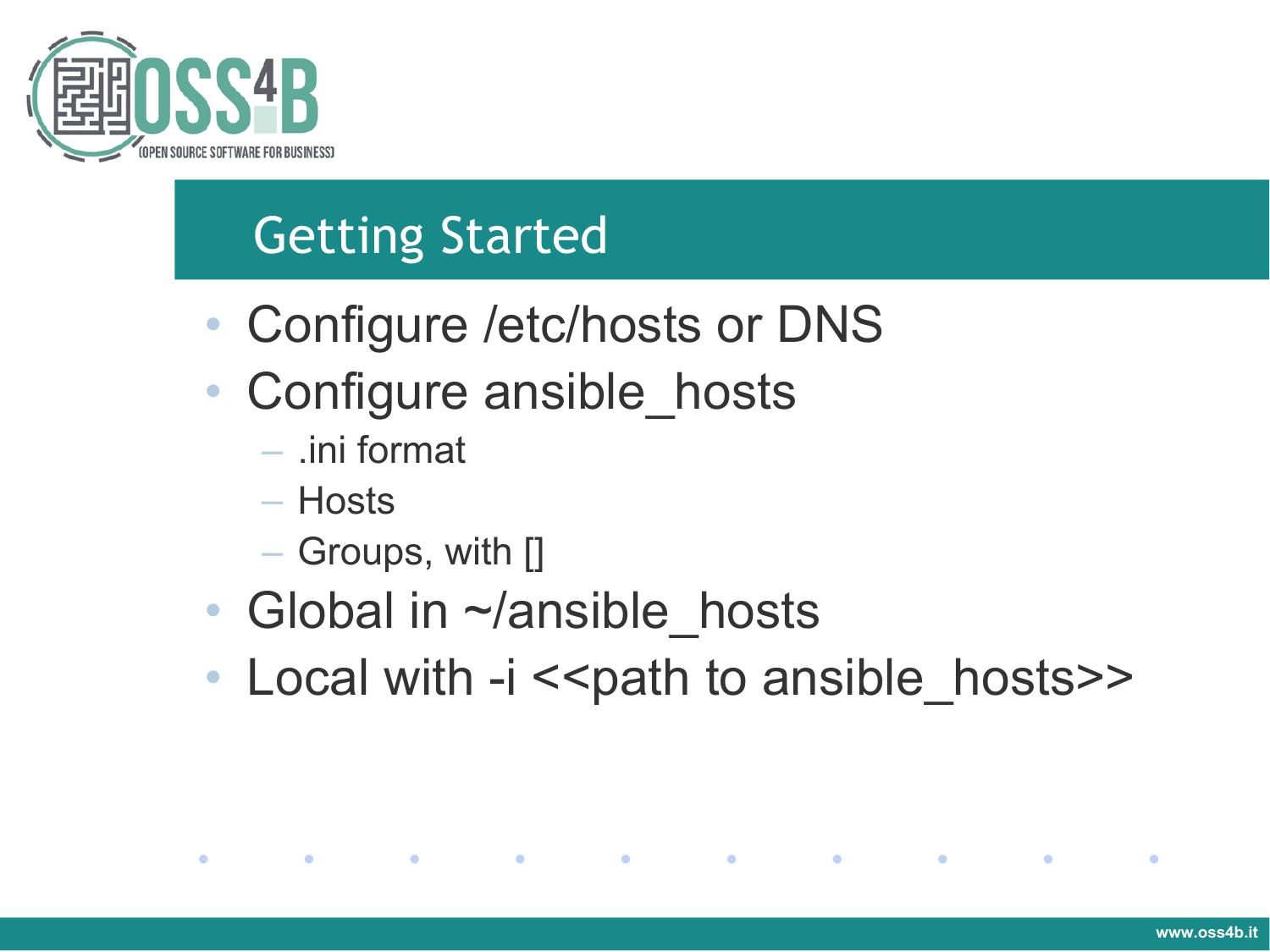

 $\bullet$ 

**Contract Contract Contract** 

#### First steps

- ansible -k -m ping -u manager pizzamatic-fe-test-01
	- -k means ask password – -m means module (ping) – -u initial connection user –Target host

**Contract Contract Contract** 

**Contract Contract Contract** 

**Contract Contract Contract** 

**Contract Contract Contract** 

 $\bullet$ 

 $\bullet$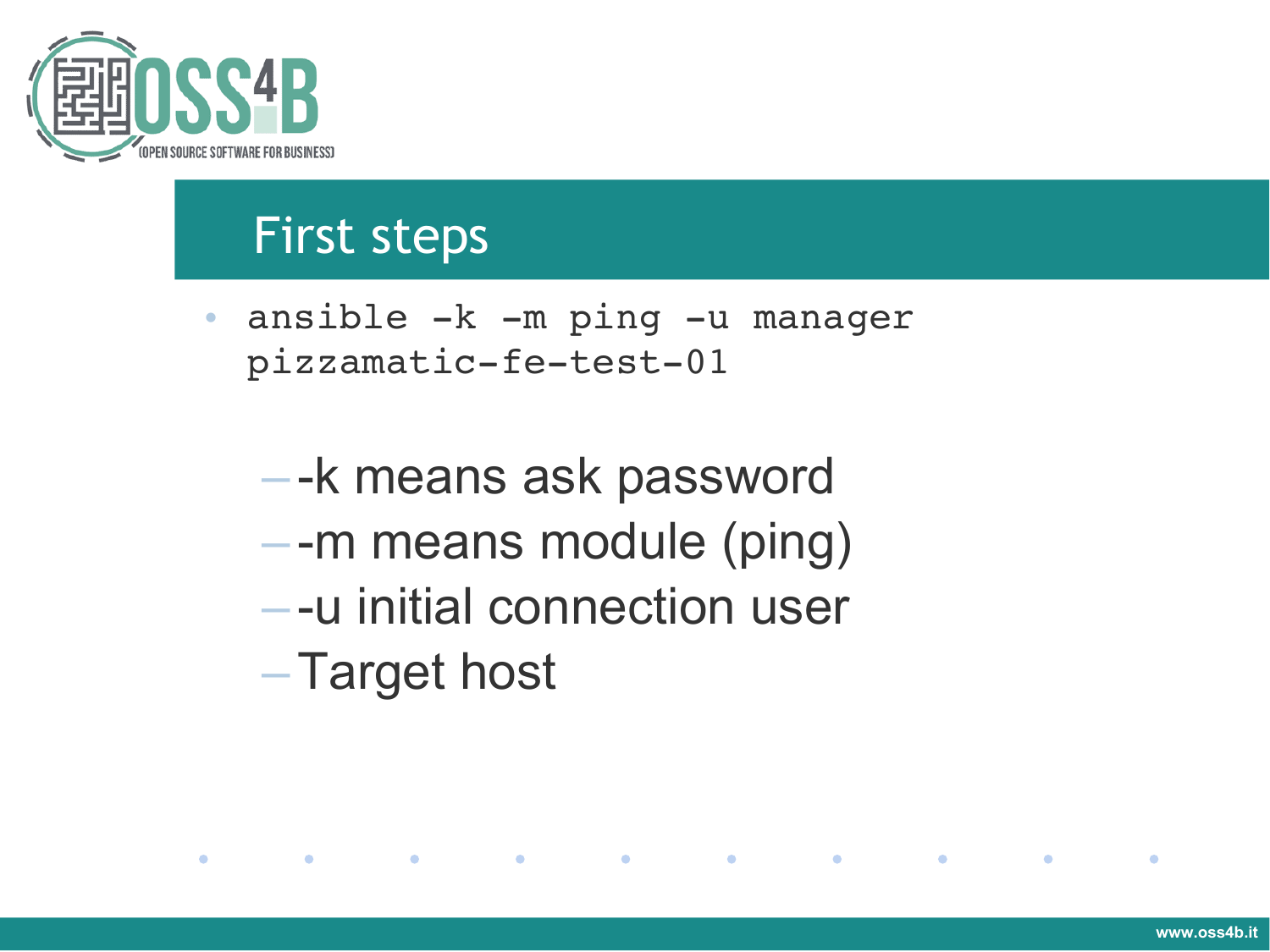

## First steps (with Public Key)

- Setup passwordless initial login
	- ssh-keygen -b 2048
		- » enter pizzamatic\_rsa as filename
	- ssh-add ~/.ssh/pizzamatic rsa
	- ssh-copy-id -i ~/.ssh/pizzamatic rsa manager@pizzamatic-ge-test-01
- Then

 $-$  ansible  $-m$  ping  $-u$  manager pizzamatic-fe-test-01

- If it hangs, either
	- You forgot the -k, and a certificate was not installed (or viceversa)
- $-$  You added the  $-K$  (sudo password), and passwordless sudo is enabled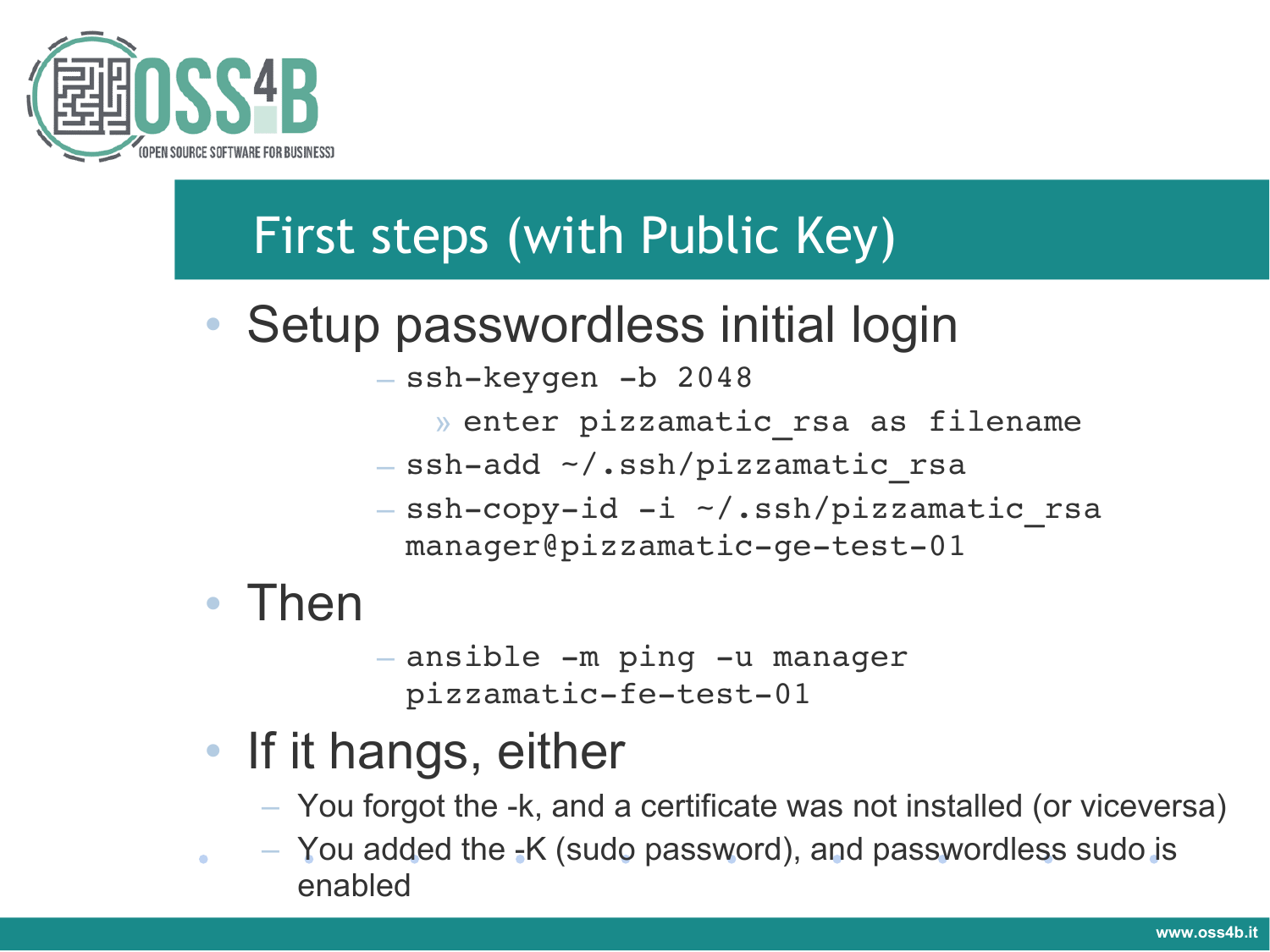

#### Move to Playbooks

- Efficient way of describing the desired configuration of multiple hosts
	- And then "apply" it
	- Incrementally

 $\bullet$ 

 $\bullet$ 

- Auto-resume
- Synchronization
- Versioning
- Composition with *Roles*
- ansible-playbook pizzamatic.playbook

the contract of the contract of the contract of the contract of the contract of the contract of the contract of

 $\bullet$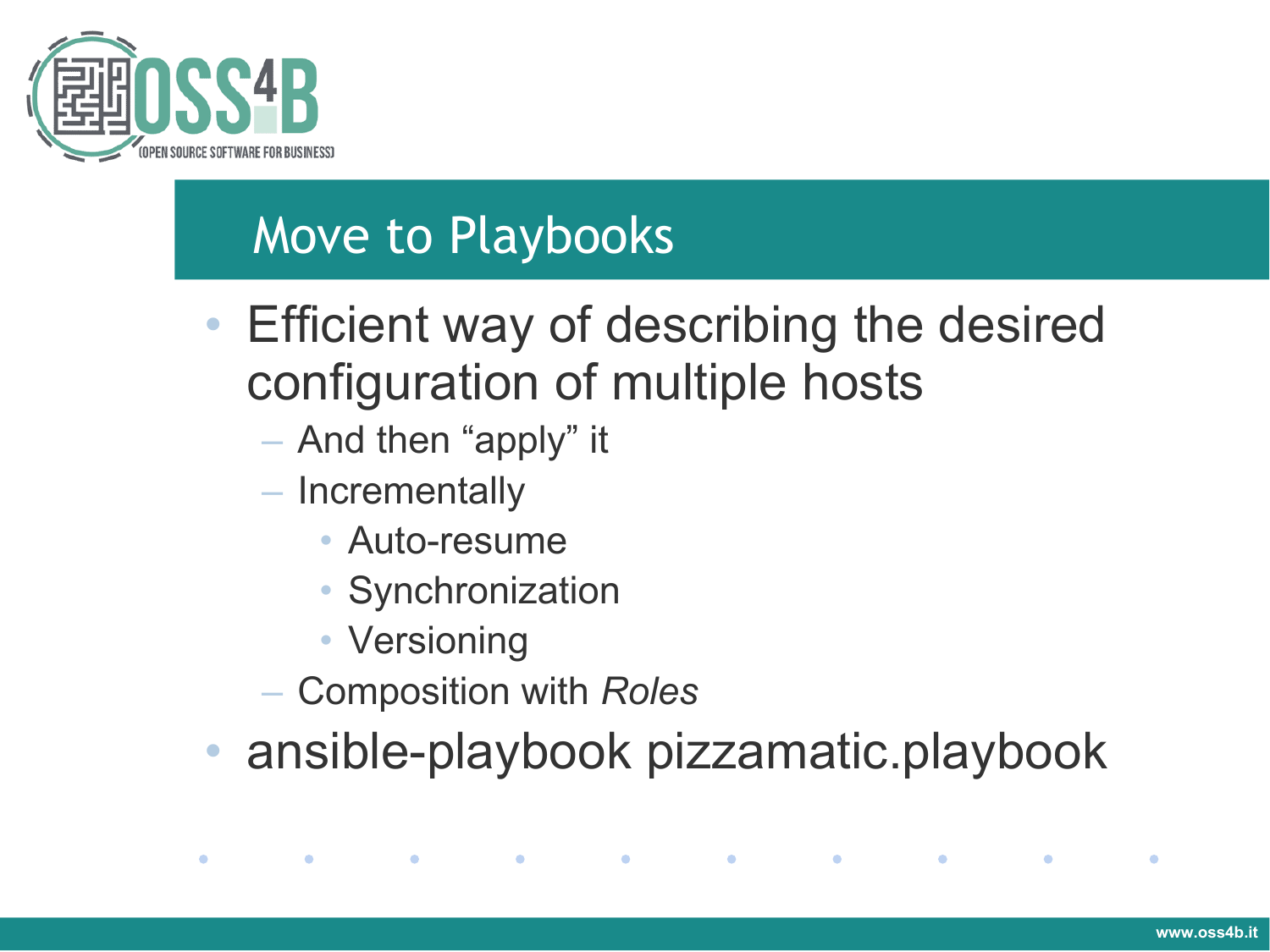

#### Behaviour Driven Development - with Infrastructure???

- First, descrive desired infrastructure status as plain text
	- #pizzamatic service requires front-end
		- #pizzamatic service requires apache2
		- #etc
	- #pizzamatic service requires application servers
- Then translate it incrementally in ansible " $actions" \rightarrow execute$  it!

and the contract of the contract of the contract of the contract of the contract of the contract of the contract of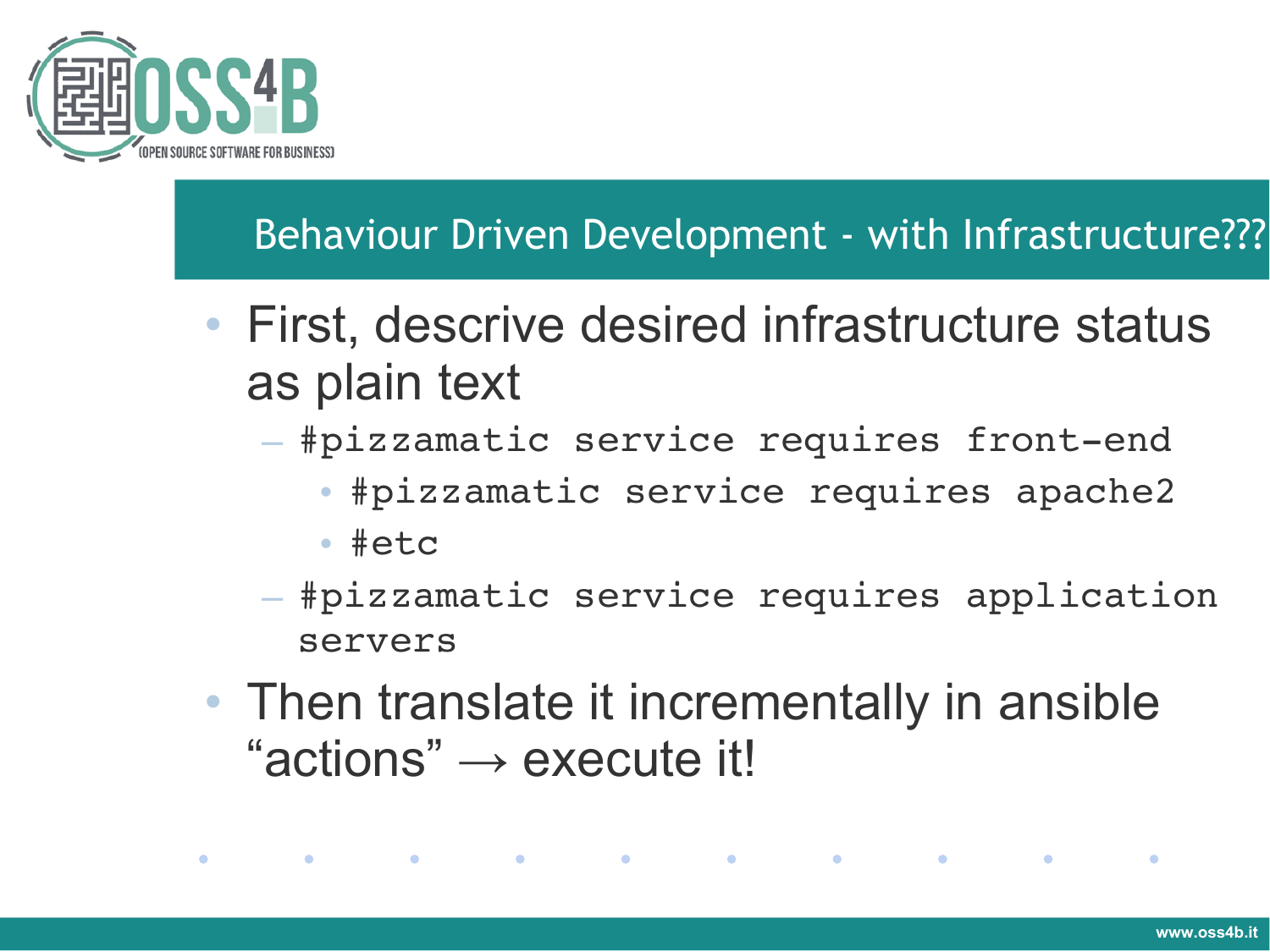

 $\bullet$ 

 $\bullet$  . The set of  $\bullet$ 

#### Actions: an example

#Installing and configuring Apache 2

- name: require Apache2 package installed action: apt pkg=apache2

- name: Generate the virtual host configuration action: template src=src/\${service.name}-ssl.j2 dest=/etc/apache2/sites-available

- name: Ensure the site is up (custom command) action: command a2ensite \${service.name}-ssl
- action: service name=apache2 state=started

 $\bullet$  .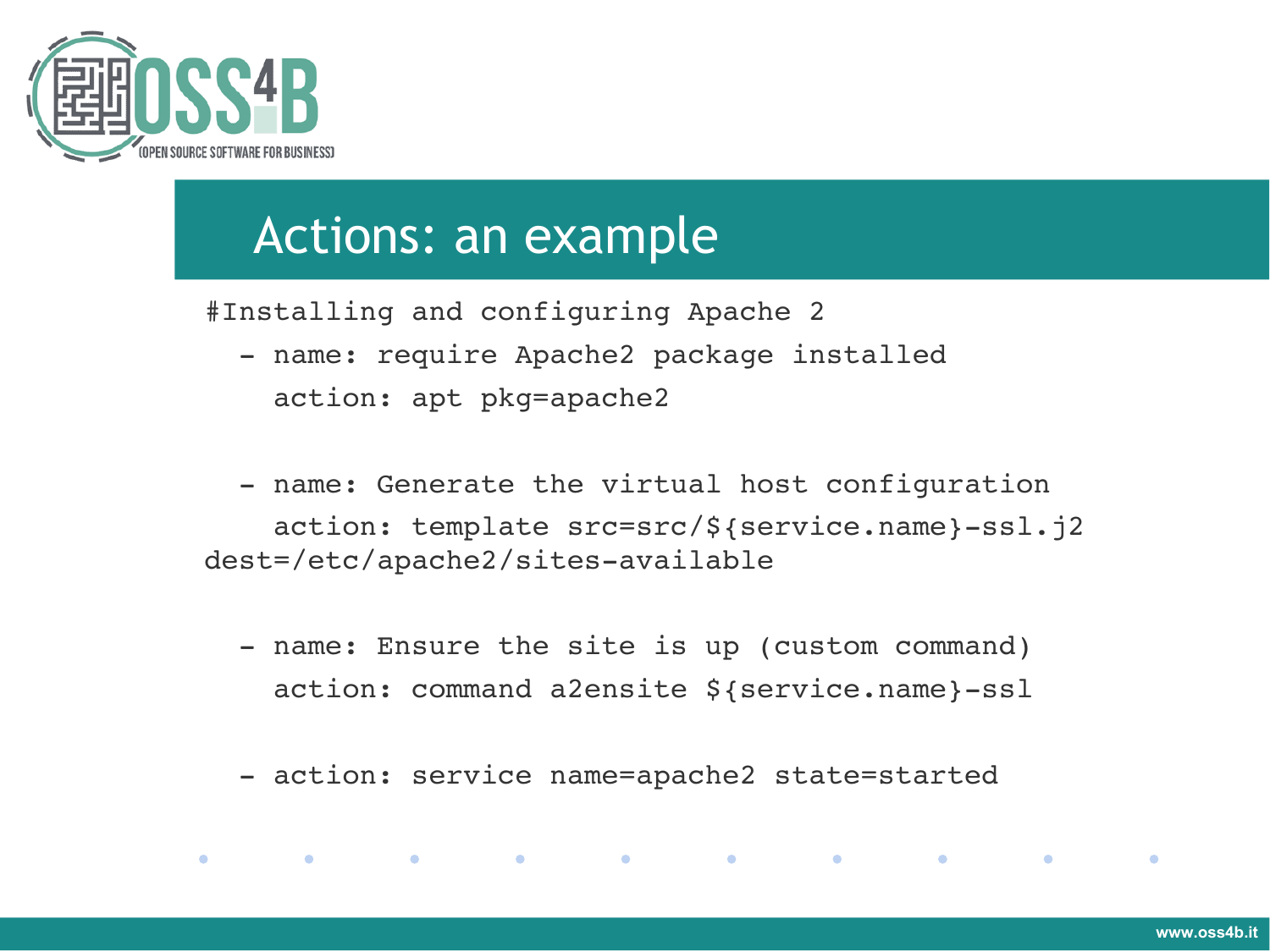

#### Ansible Actions

• Not ideal term! Very often "actions" do nothing!

the contract of the contract of the contract of the contract of the contract of the contract of the contract of

- Because the system is already in the desired state
	- action: file dest=/home state=present

 $\mathbf{C}$ 

• They do something only if the system is not in the desired state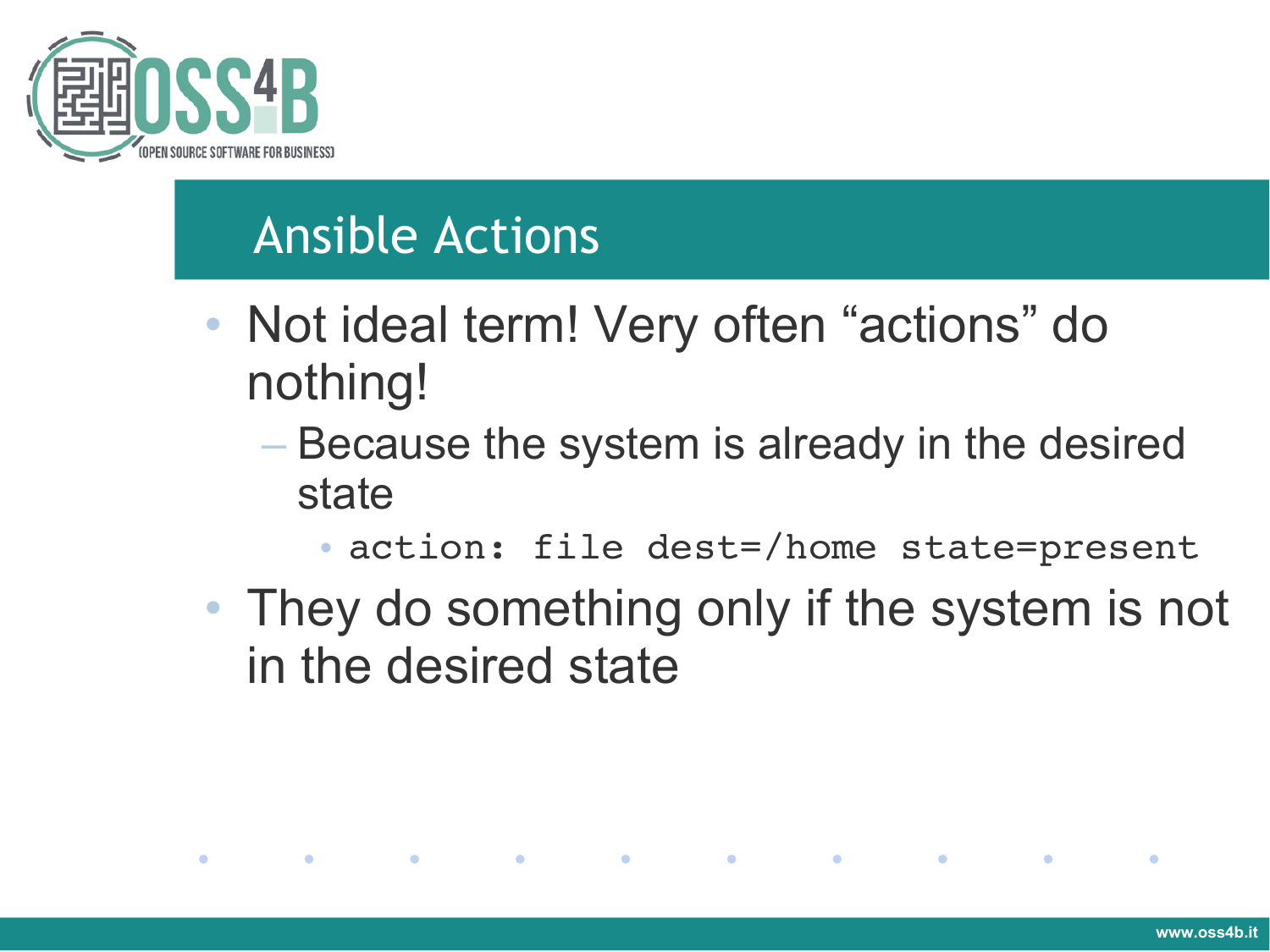

#### Ansible Actions

- Most Ansible Actions are Idempotent
	- "big word" meaning that you can repeat them as many times as you want and always get the same result
- In the real world

 $\bullet$ 

 $\bullet$ 

- Turning a glass upside down to empty it is idempotent
- Filling a glass with water is NOT idempotent

the control of the control of the control of the control of the control of the control of the control of the con

• In practice, it's what makes ansible useful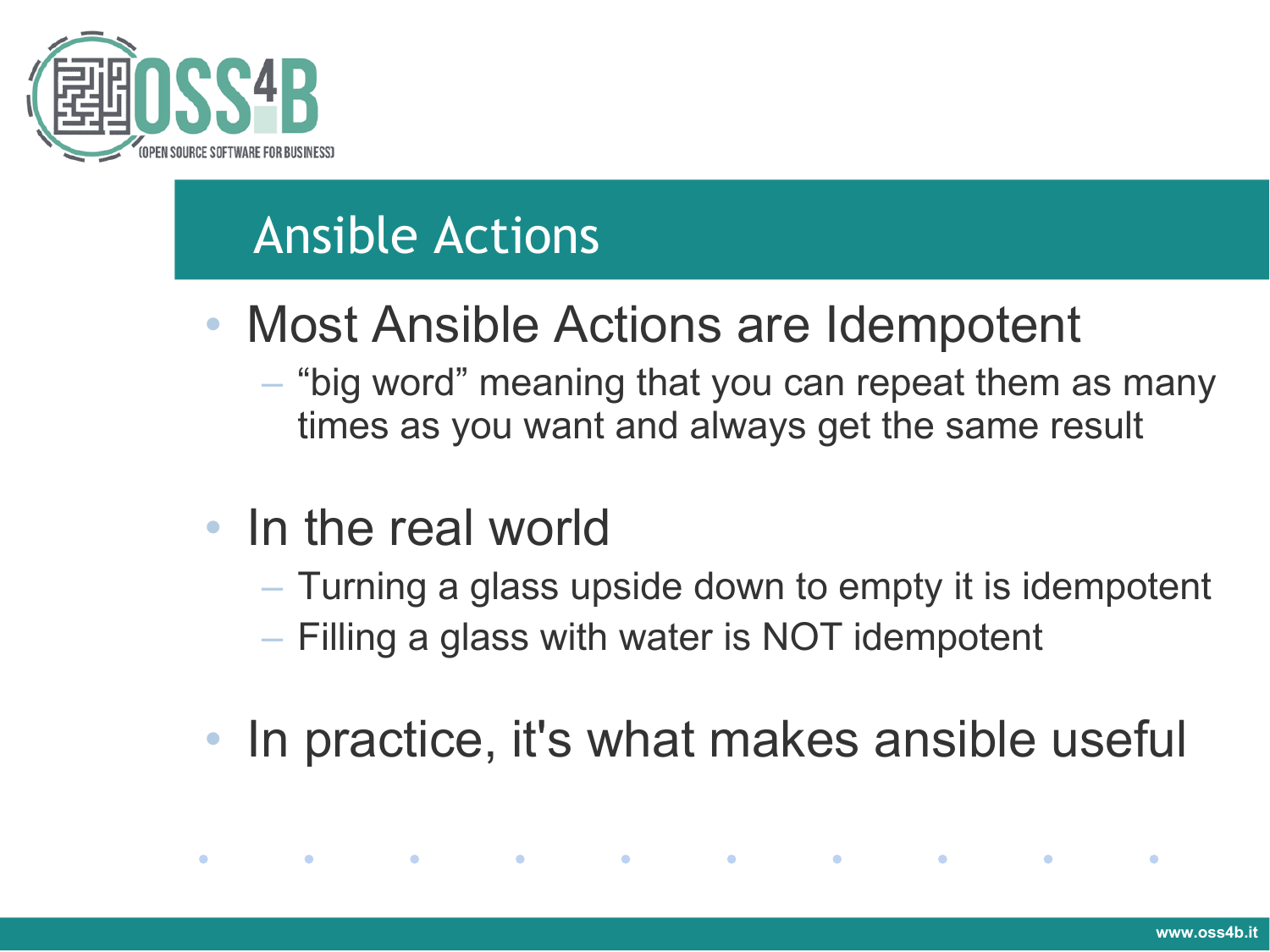

# BDD with Infrastructure???

- Red
	- –Error
- Yellow
	- –Applied, changed
- Green

 $\bullet$ 

**Contract Contract Contract** 

 $\bullet$ 

–Already in the desired state

 $\mathcal{L} = \mathcal{L}$ 

**Contract Contract Contract** 

**Contract Contract** 

 $\bullet$ 

 $\bullet$ 

 $\bullet$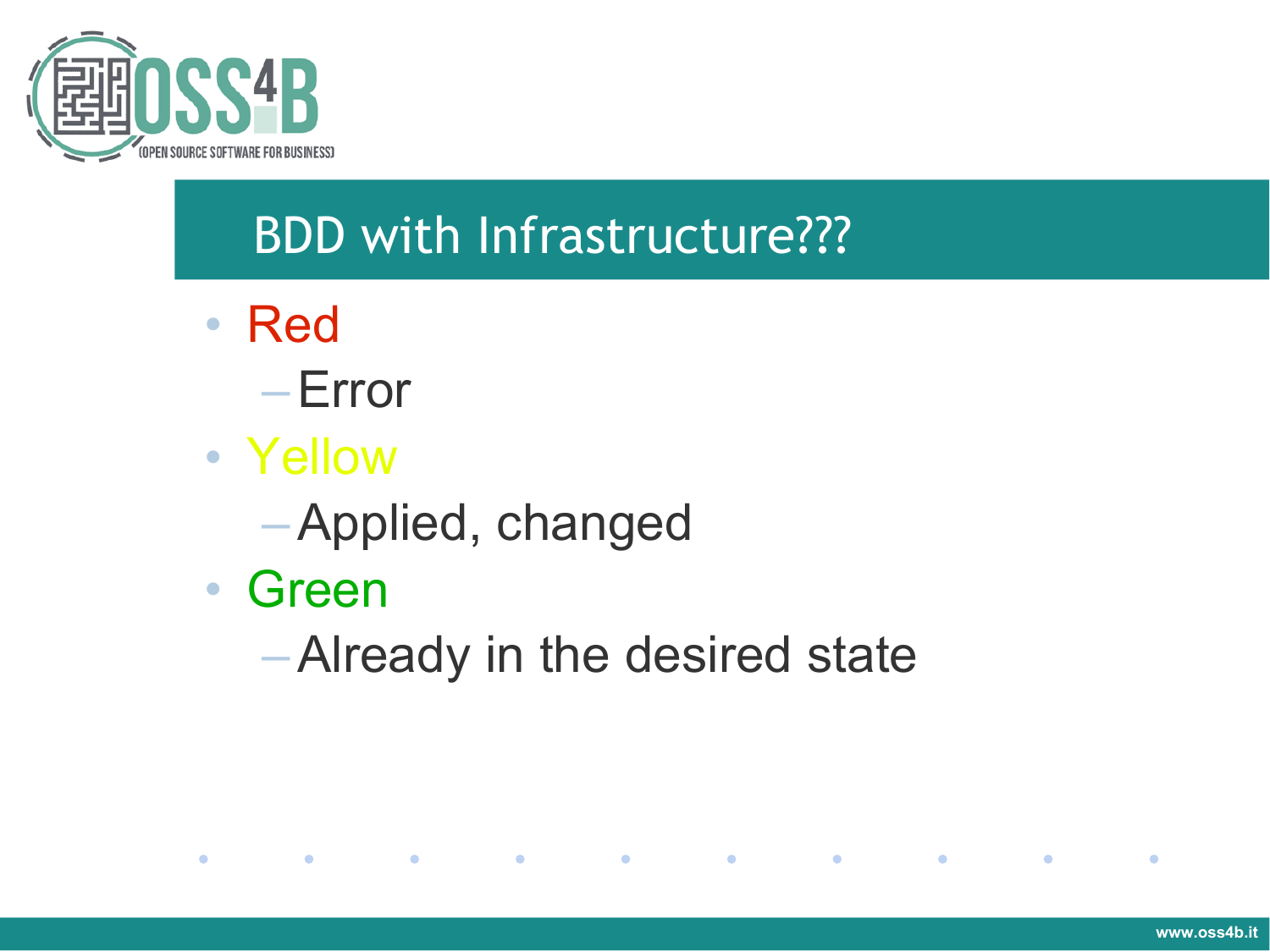

#### Red: errorbonamico@fermat: ~/workspace.demo/ansible-tutorial/ansible-tutorial-simple **xeo** bonamico@fermat: ~/workspace.demo/ansible-tutorial/ansible-tutorial-s... × bonamico@fermat: ~/workspace.demo/ansible-tutorial/ansible-tutorial-s... × ok: [pizzamatic-simple] TASK: [apache must be present] ok: [pizzamatic-simple] TASK: [apache must be running] to retry, use: --limit @/home/bonamico/ansible-simple.playbook.retry pizzamatic-simple  $: ok=2$ changed=0 unreachable=0 |bonamico@fermat:~/workspace.demo/ansible-tutorial/ansible-tutorial-simple\$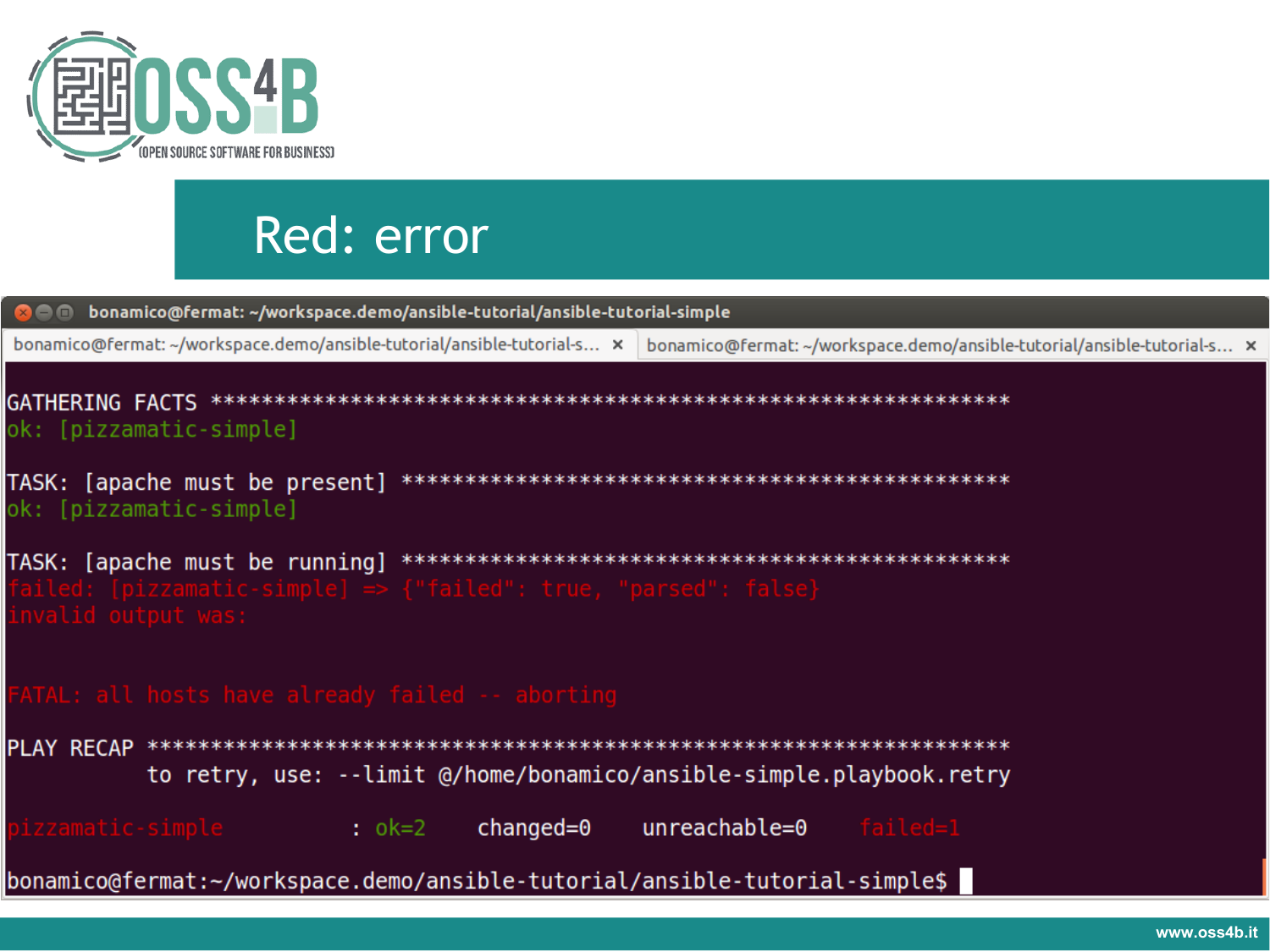

# Yellow: change performed

| <b>Community</b> bonamico@fermat: ~/workspace.demo/ansible-tutorial/ansible-tutorial-simple                                                                                                                    |
|----------------------------------------------------------------------------------------------------------------------------------------------------------------------------------------------------------------|
| bonamico@fermat: ~/workspace.demo/ansible-tutorial/ansible-tutorial-s x manager@ubuntu: ~<br>$\times$                                                                                                          |
| - bonamico@fermat:~/workspace.demo/ansible-tutorial/ansible-tutorial-simple\$ ansible-playbook -k -K<br>i /ansible hosts ansible-simple.playbook<br>SSH password:<br>sudo password [defaults to SSH password]: |
|                                                                                                                                                                                                                |
| ok: [pizzamatic-simple]                                                                                                                                                                                        |
| ok: [pizzamatic-simple]                                                                                                                                                                                        |
| changed: [pizzamatic-simple]                                                                                                                                                                                   |
|                                                                                                                                                                                                                |
| failed=0                                                                                                                                                                                                       |
| bonamico@fermat:~/workspace.demo/ansible-tutorial/ansible-tutorial-simple\$                                                                                                                                    |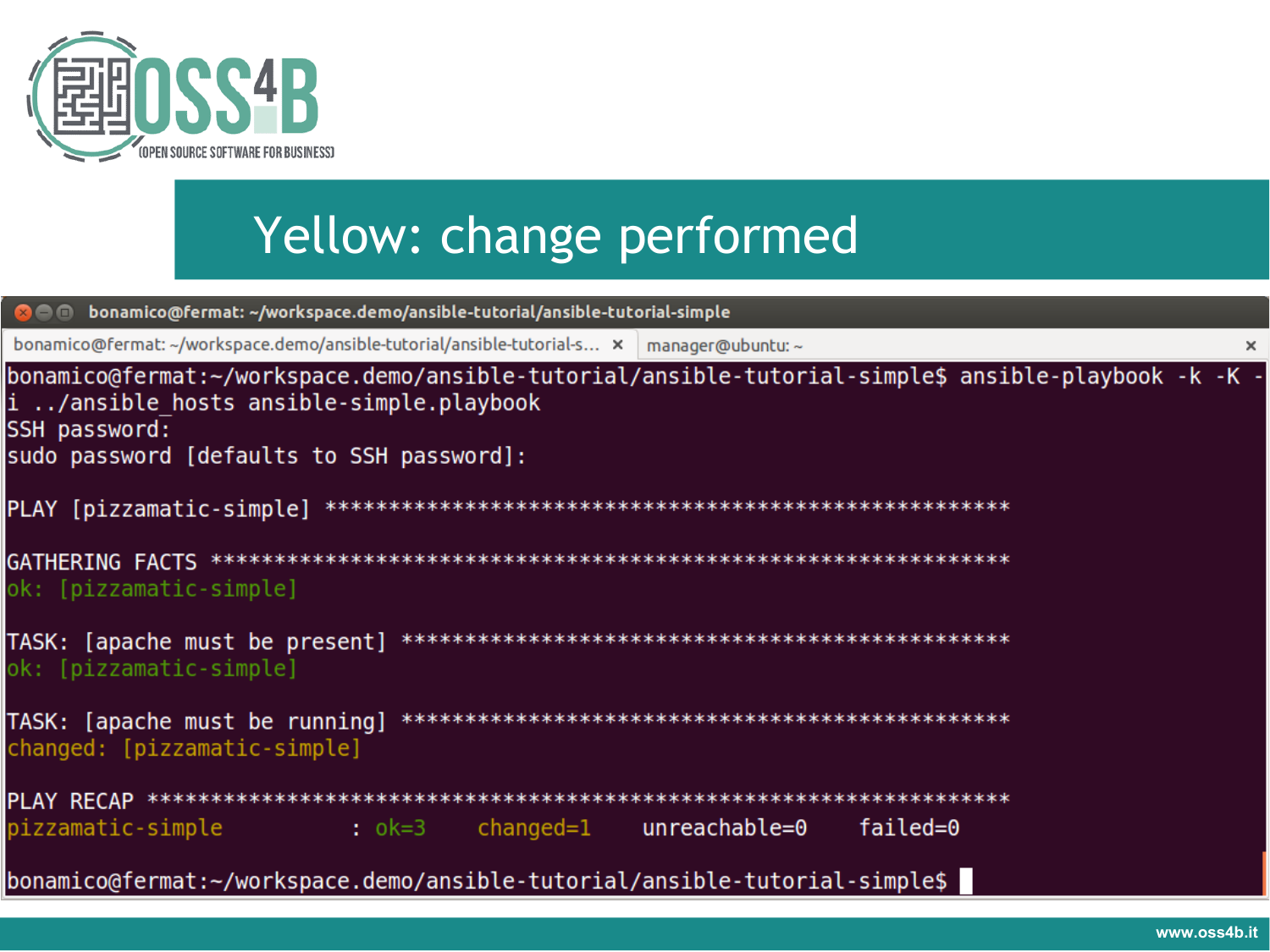

#### Green: state already ok

```
bonamico@fermat: ~/workspace.demo/ansible-tutorial/ansible-tutorial-simple
Ree
bonamico@fermat:~/workspace.demo/ansible-tutorial/ansible-tutorial-s... × bonamico@fermat:~/workspace.demo/ansible-tutorial/ansible-tutorial-s... ×
bonamico@fermat:~/workspace.demo/ansible-tutorial/ansible-tutorial-simple$ ansible-playbook -k -K -
i ../ansible hosts ansible-simple.playbook
SSH password:
sudo password [defaults to SSH password]:
PLAY [pizzamatic-simple] *******
                           ok: [pizzamatic-simple]
TASK: [apache must be present]
                           **************************************
ok: [pizzamatic-simple]
TASK: [apache must be running]
                                    ************************
ok: [pizzamatic-simple]
: ok=3pizzamatic-simple
                                changed=0unreachable = 0failed=0
|bonamico@fermat:~/workspace.demo/ansible-tutorial/ansible-tutorial-simple$
```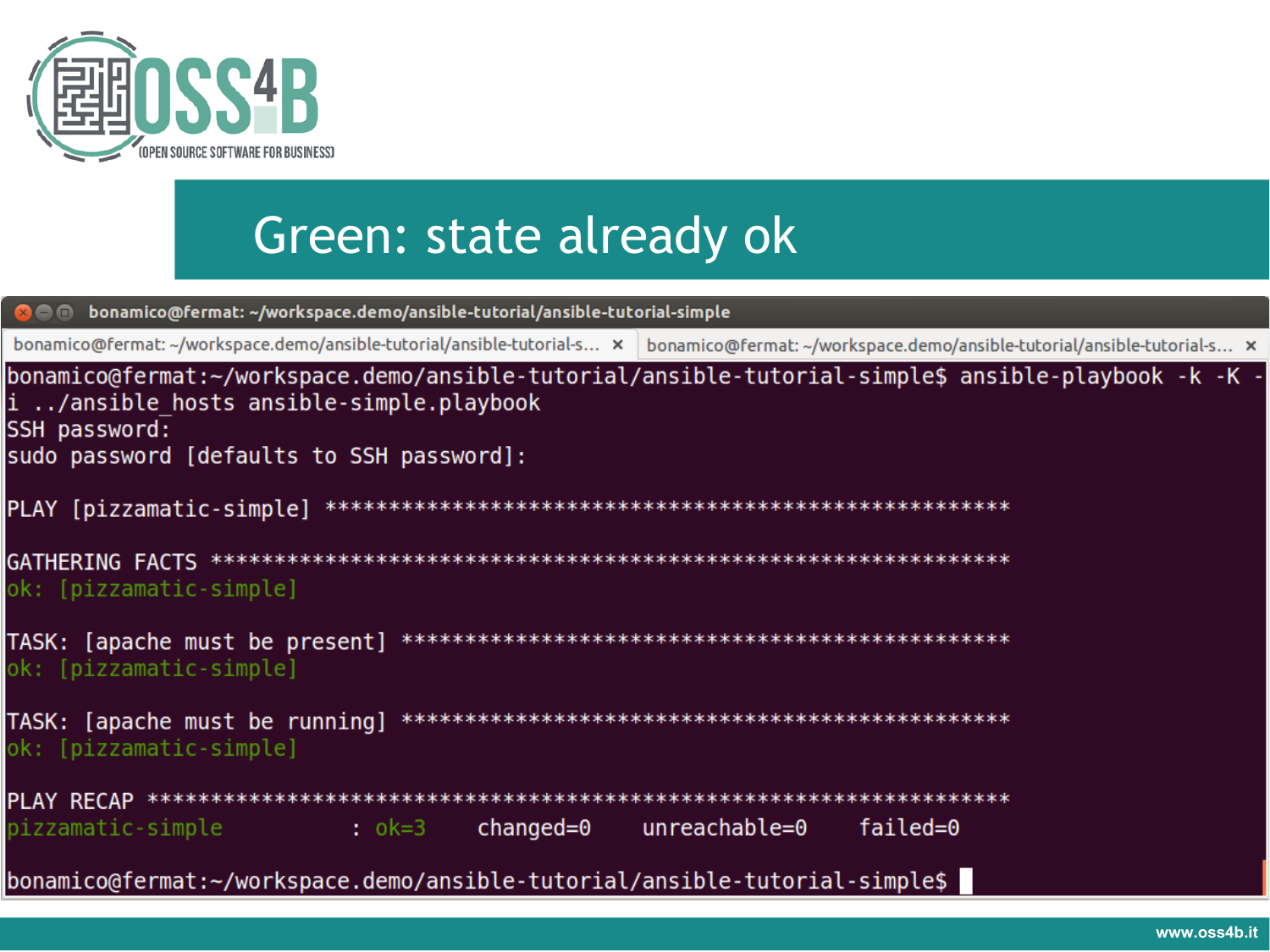

#### Infrastructure as what?

#### Ansible = Infrastructure as Data

#### You describe your infrastructure

You version the description

"Applying" the description and actually ensuring that the infrastructure exists and is in the desired state is an implementation detail

**Contract Contract Contract** 

- (and up to ansible, not you)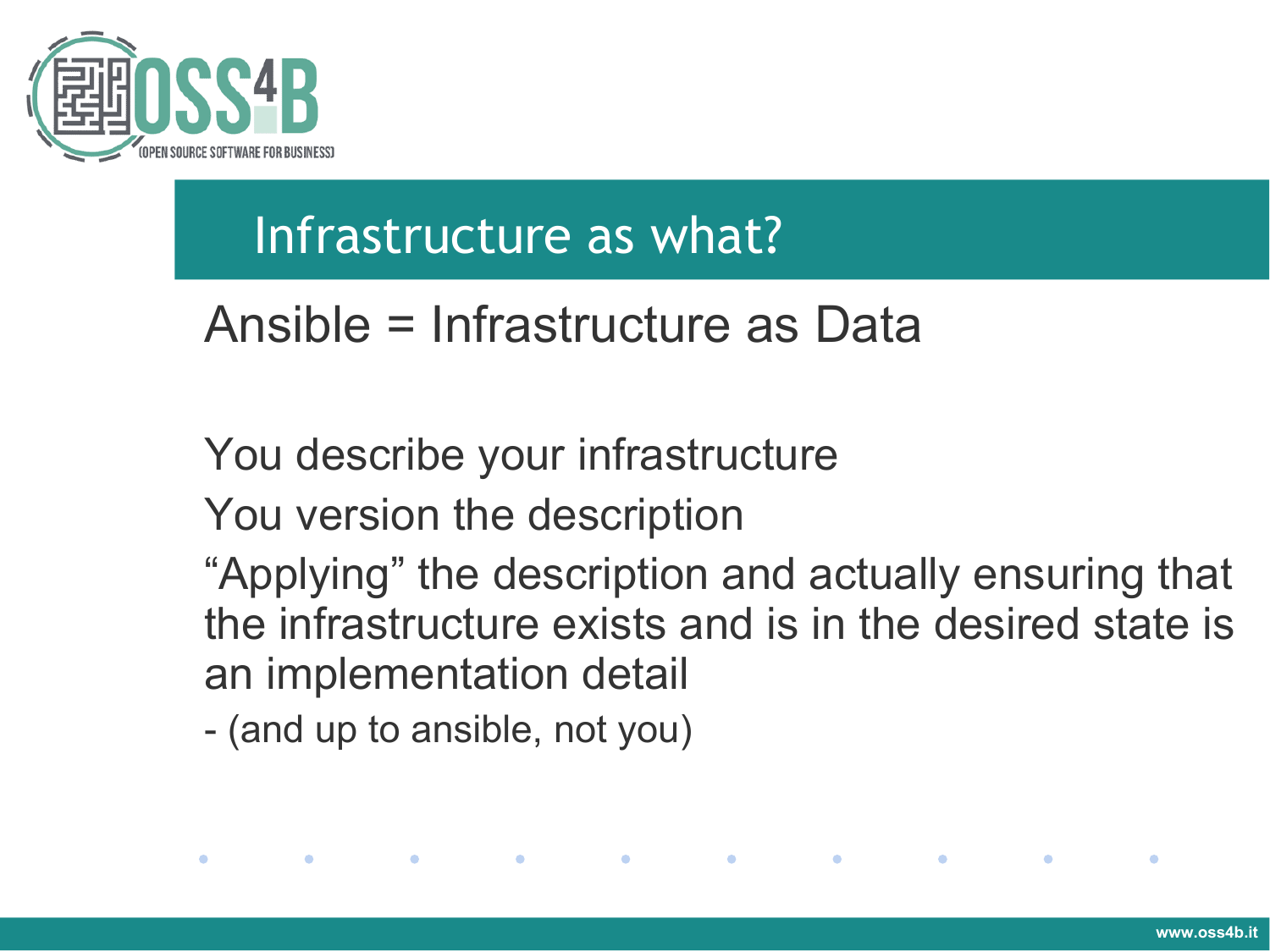

#### Ansible Modules

 $\bullet$ 

 $\bullet$ 

**Contract Contract Contract** 

- Clean and modular way of defining actions
	- encapsulate best practices

**Contract Contract Contract** 

– A single ansible action encapsulates lines and lines of shell scripts

**Contract Contract Contract** 

**Contract Contract Contract** 

 $\bullet$ 

• Very strong emphasis on reuse –And abstraction

**Contract Contract Contract**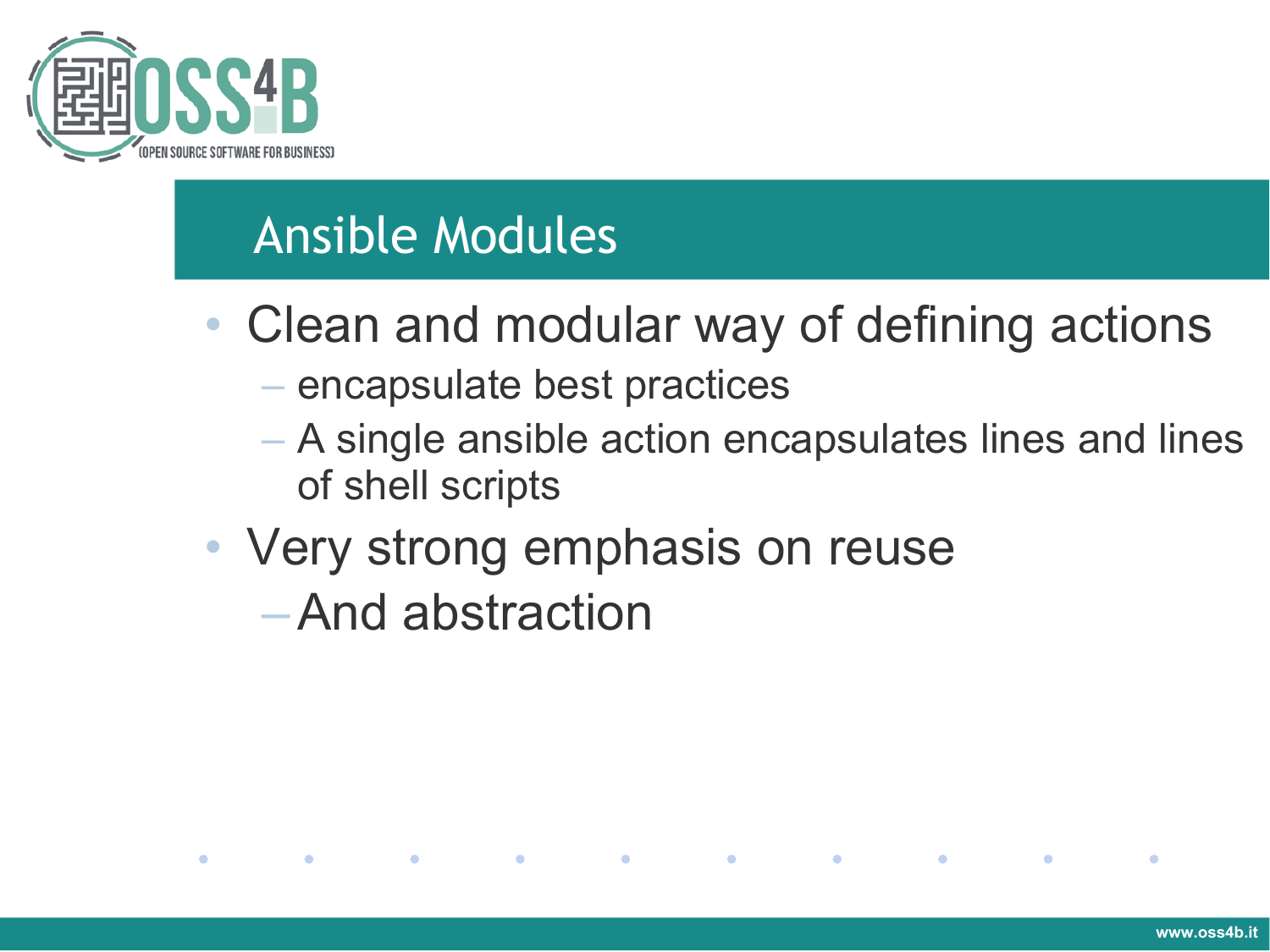

#### And many more!

# Ansible Modules

- Implemented in any language
	- Python, java, bash...
	- Core modules are in python
- Input:
	- parameter string
- Output:

 $\bullet$ 

- json data
- Including state

 $\bullet$ 

**Cloud** 

- ec2, linode, openstack, rackspace, vmware
- **Commands** 
	- command, shell, ...
- Database
	- mongodb, mysql, postgresql, redis...
- Files

 $\bullet$ 

- assemble, copy, fetch, lineinfile, template
- Inventory
	- add\_host, group\_by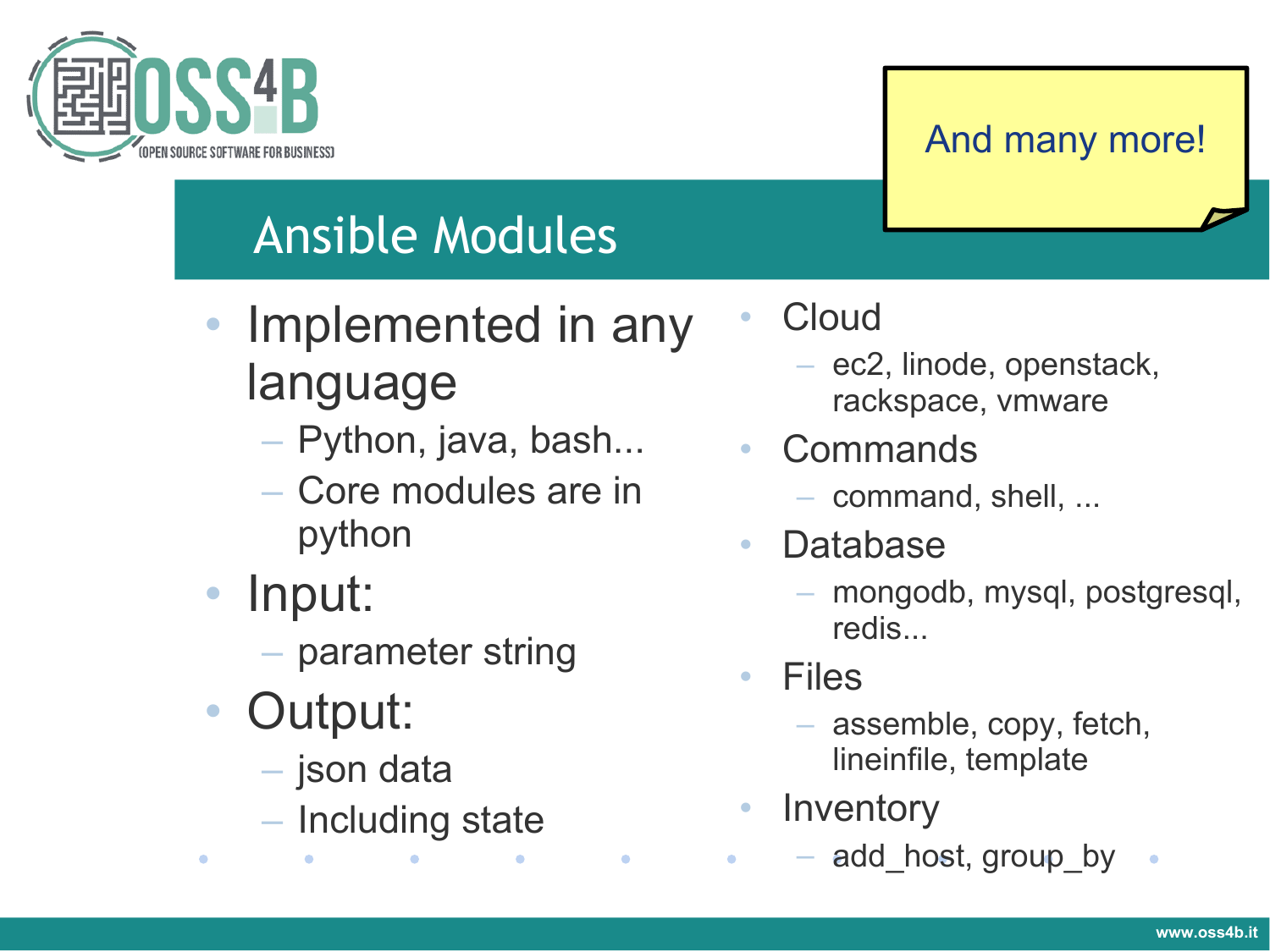

## Ansible Modules

- **Messaging** 
	- rabbitmq
- Monitoring
	- airbrake, boundary, datadog, nagios, pagerduty...
- Net Infrastructure
	- arista, dnsmadeeasy, ...
- Network
	- get\_url, slurp, uri (REST client)
- Notification

 $\bullet$ 

– mail, irc, jabber,...

- **Packaging** 
	- apt, easy\_install, gem, macports, npm, openbsd, pip, rpm, yum, ...
- Source Control
	- bzr, git, hg, subversion
- **System** 
	- authorized\_key, cron, facter, filesystem, group, lvg/lvol, mount, selinux, service, user
- **Utilities** 
	- accelerate, debug, wait\_for
- Web
	- django\_manage, htpasswd,

supervisorctl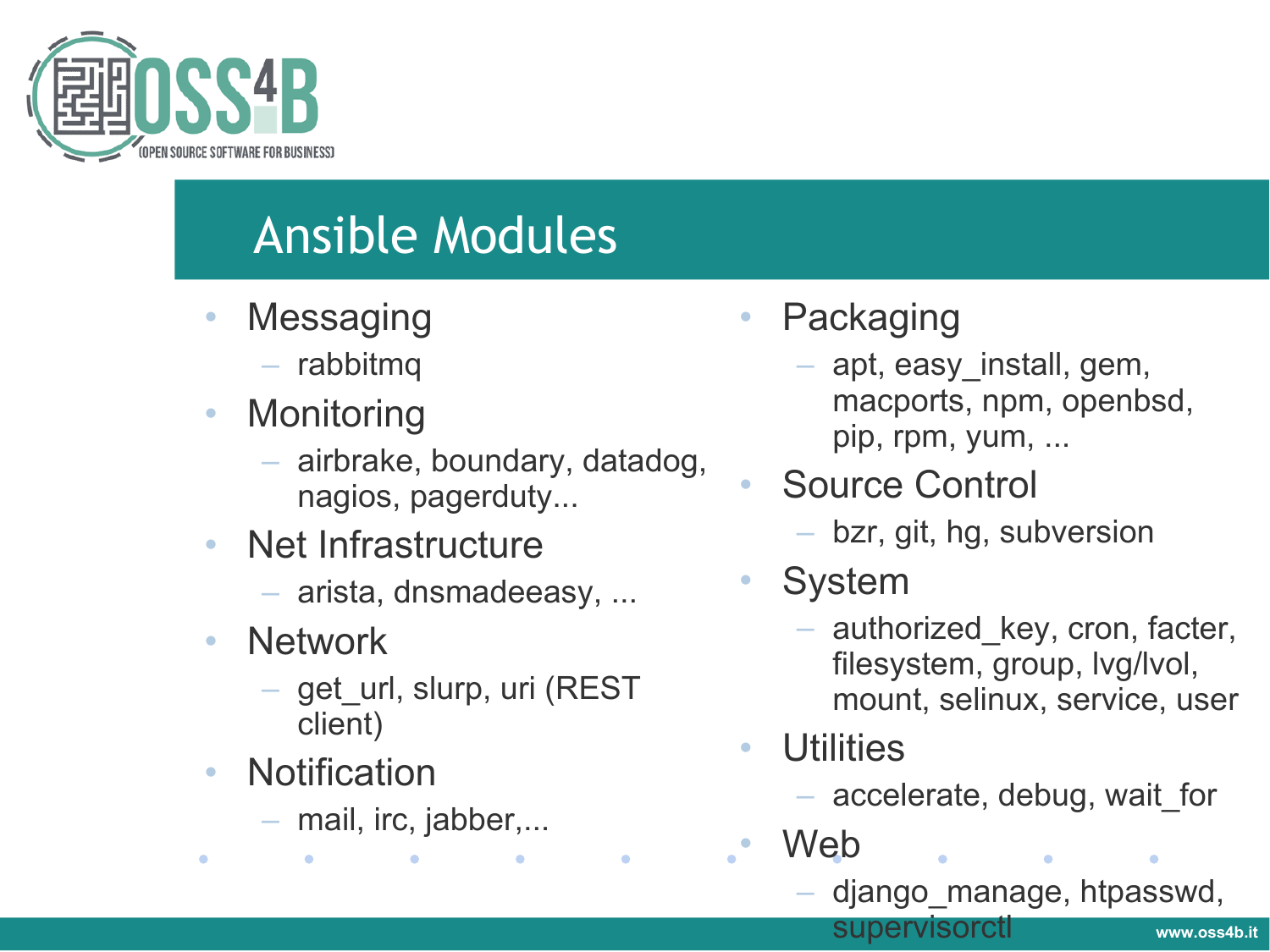

# Variables

• Declared

 $---$ 

 $\mathcal{L}(\mathbf{C})$ 

 $\bullet$ 

- In the ansible\_hosts file
- individual YAML files relative to the inventory file

the control of the control of the control of the control of the control of the control of the control of the con

• e.g. host vars/pizzamatic-fe-test-01

ntp server: acme.example.org

 $\bullet$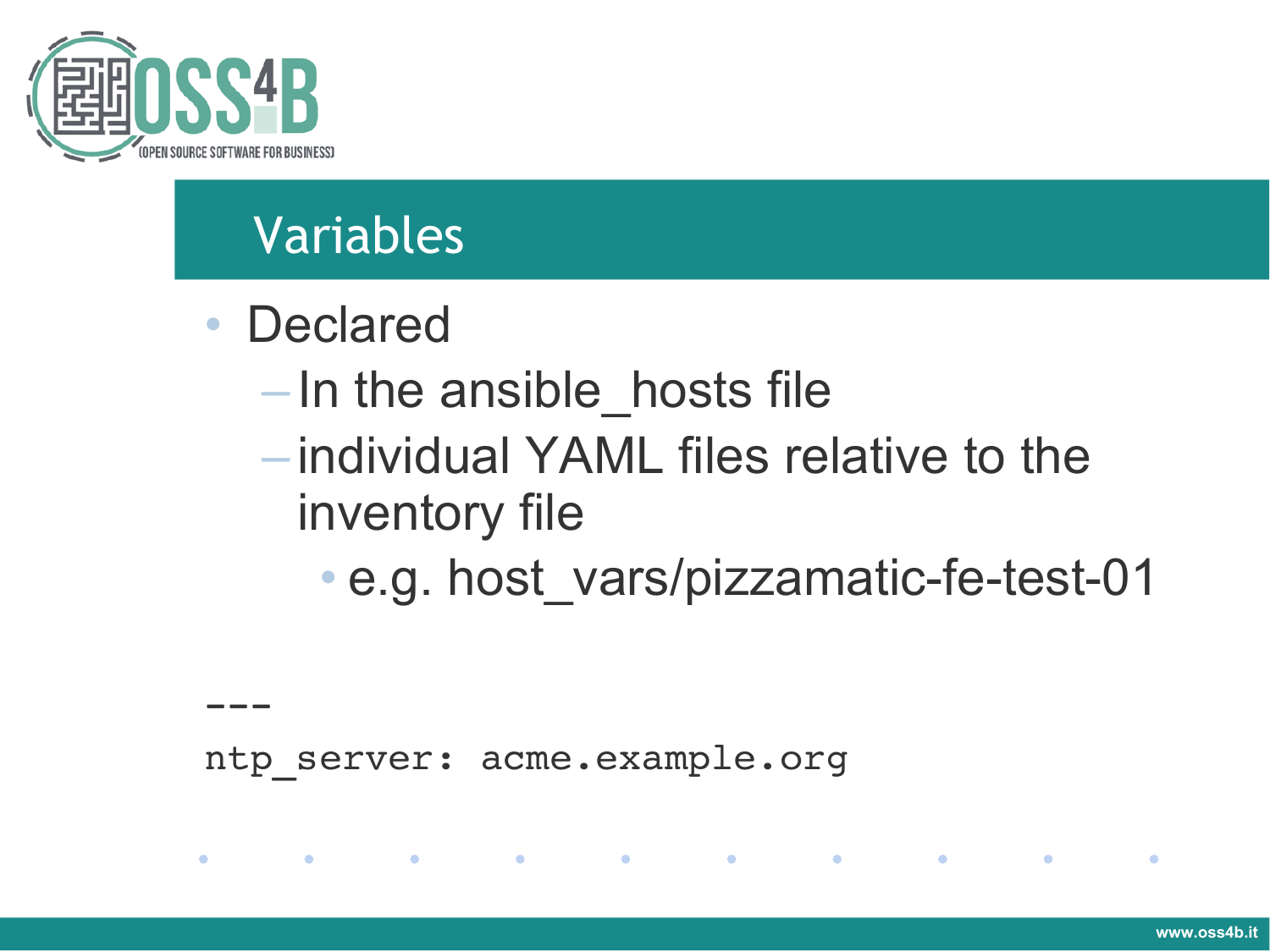

#### Facts

- Automatically collected facts about systems involved in the playbook
	- \${inventory\_hostname}
	- \${ansible\_eth0.ipv4.address}
- Can be use as variables in playbook and templates
- Check with ansible <<hosts>> -m setup

and the contract of the contract of the contract of the contract of the contract of the contract of the contract of

• Can extended with commander fact database (in facts.d)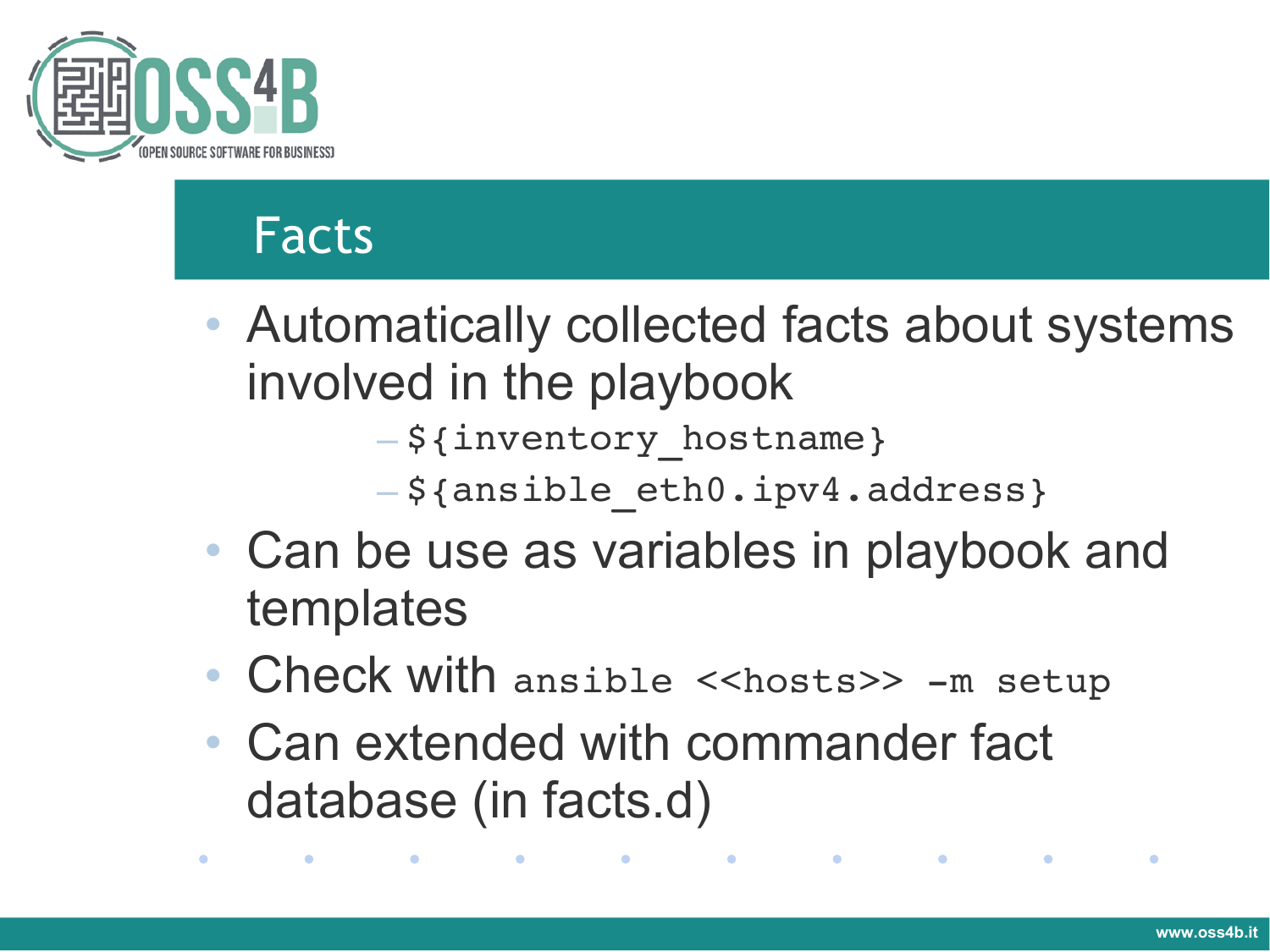

## **Templates**

• Jinja2 templates – very similar to java \${property} syntax

```
• Env.sh.j2
```

```
export JAVA_HOME=/home/
{{service.user}}/jdk1.7.0
export PATH=$PATH:$JAVA_HOME/bin
```
and the contract of the contract of the contract of the contract of the contract of the contract of the contract of

 $\bullet$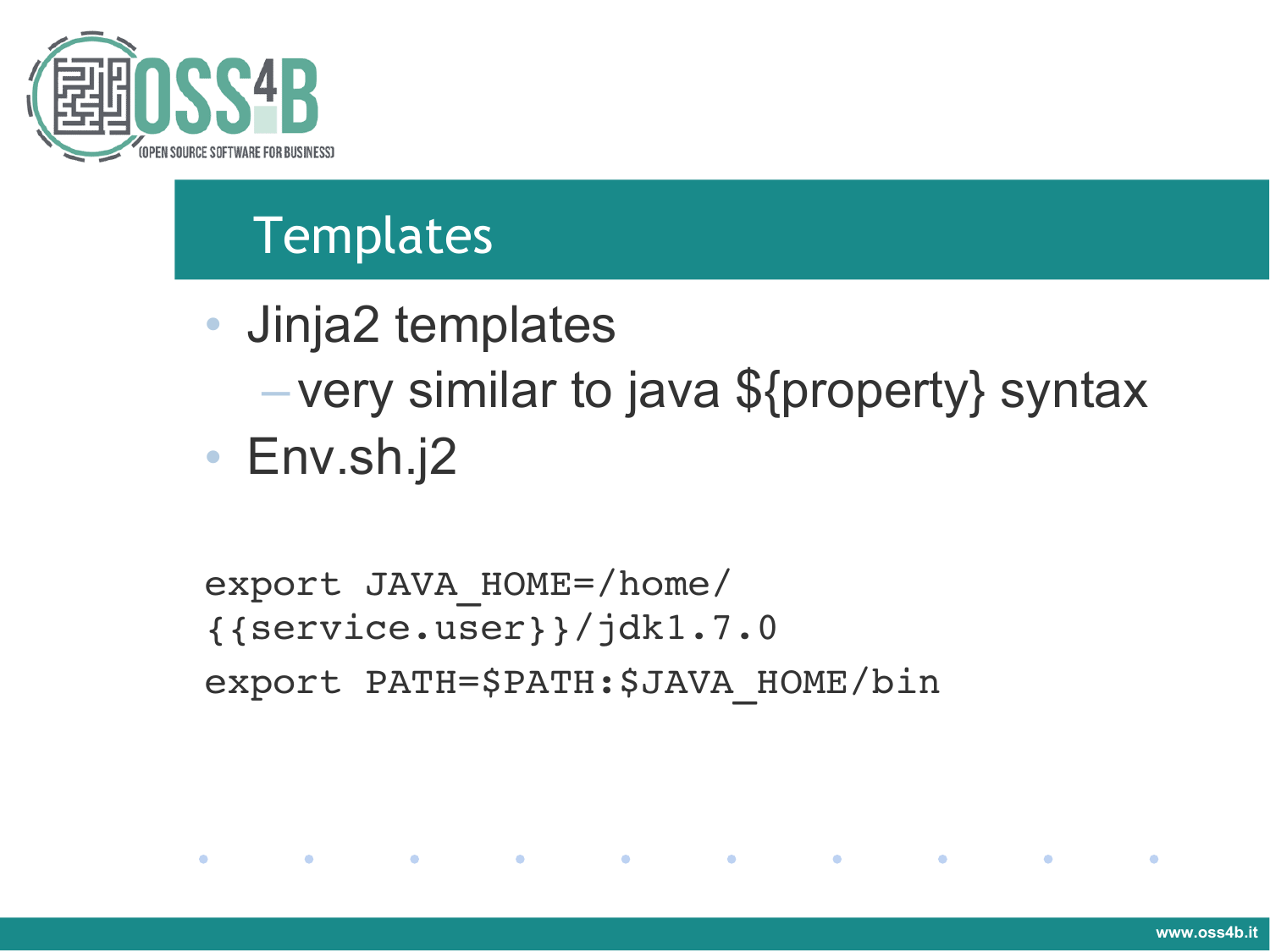

*Committee Committee Committee Committee Committee Committee Committee Committee Committee Committee Committee* 

#### Handlers

- Respond to asynchronous events
	- template: src=template.j2 dest=/etc/foo.conf
- notify:
- restart apache

handlers:

- name: restart apache

 action: service name=apache2 state=restarted

 $\bullet$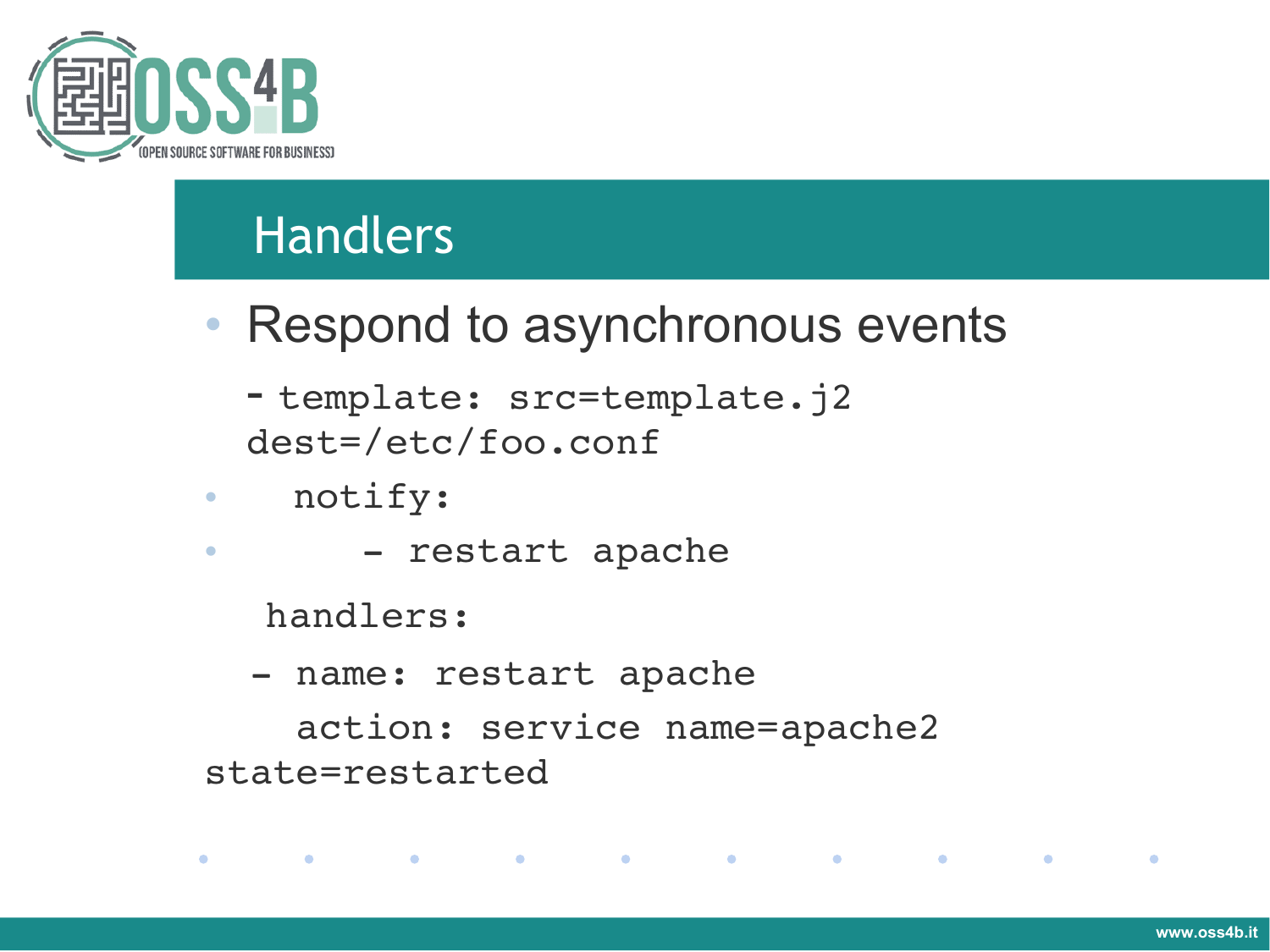

#### Playbook Structure

```
---
- hosts: pizzamatic-fe-test-01
gather facts: yes
  user: pizzamatic
  sudo: yes
vars files:
  - pizzamatic.yml
```
vars:

name: pizzamatic

tasks:

- include: pizzamatic-fe.playbook #child sees parent variables and params  $\bullet$  $\bullet$ **Service Contract Only**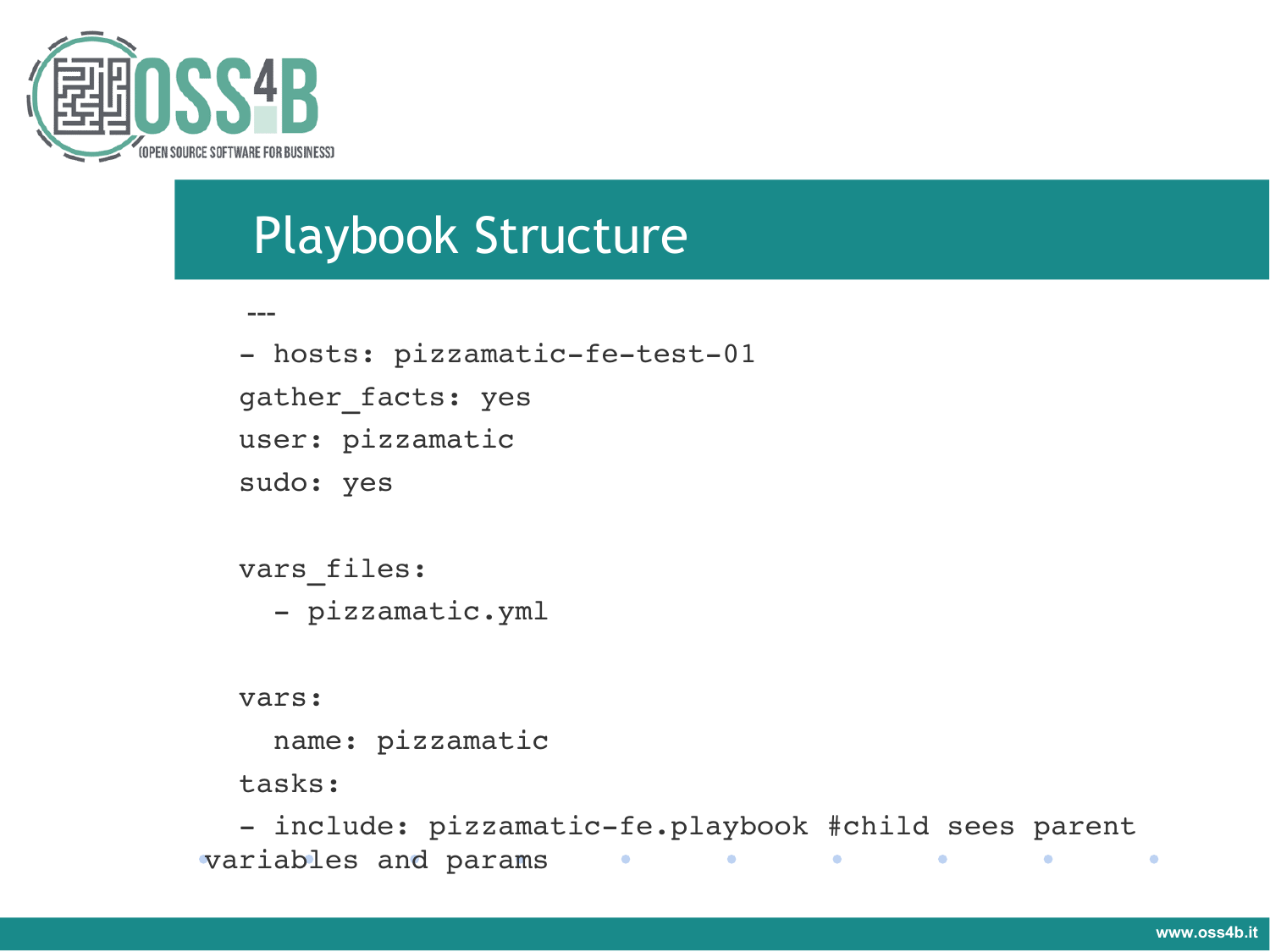

#### Roles

- Encapsulate a reusable service definition including
	- Actions
	- Variables
	- Templates
	- Files
- Defined in standard directory structure (subproject-like)
- A host / group can have multiple roles
- A role can be applied to multiple groups
- E.g.

- Roles: common, postgres, tomcat, apache
- In DEV: all roles on a single machine
- In TEST/PROD: common on all machines, other roles to multiple machines in the cluster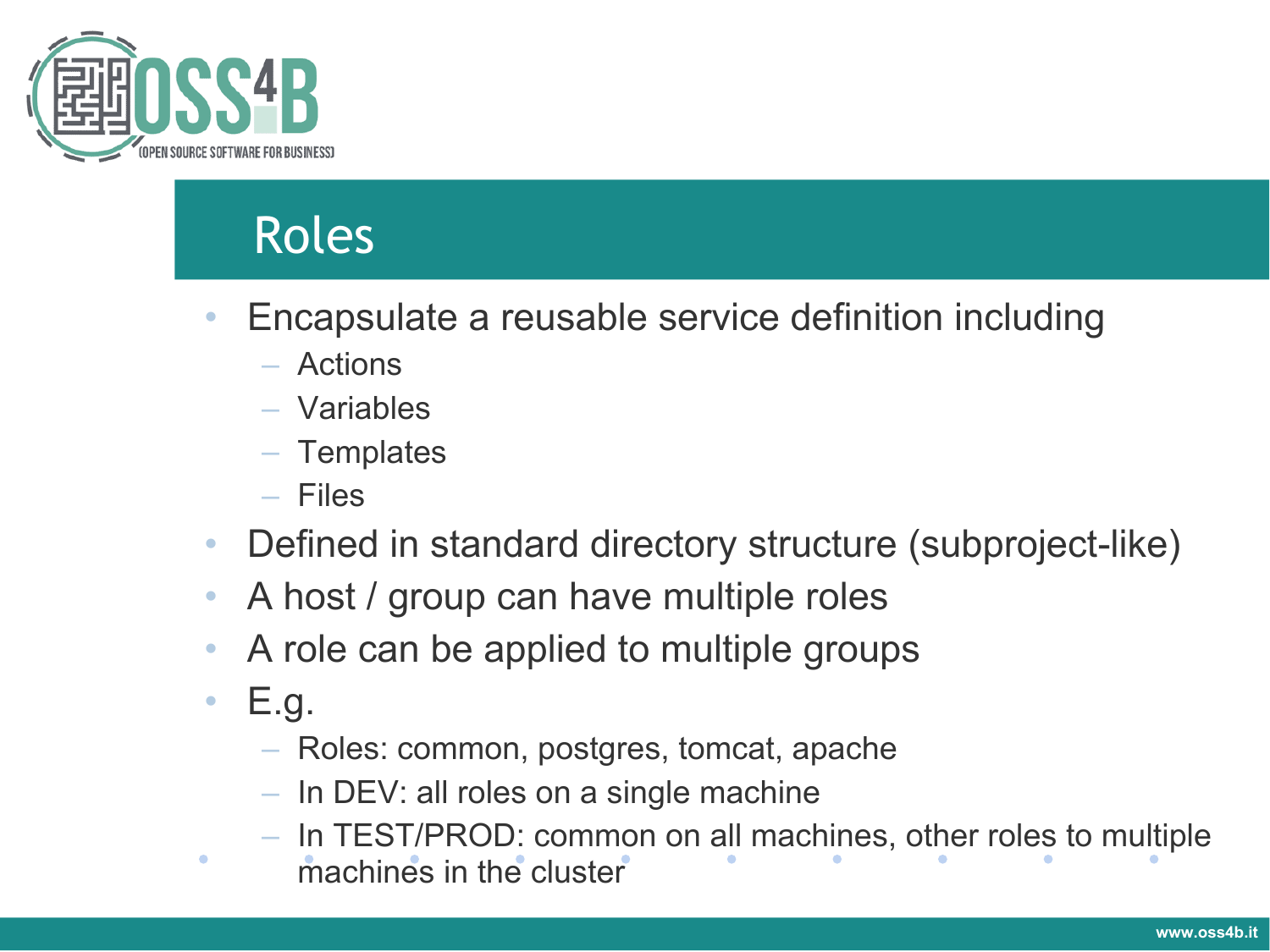

 $---$ 

#### Roles example

- hosts: pizzamatic
	- gather facts: no
	- sudo: yes
	- user: manager

#### roles:

- common
- $-$  jdk7
- postgres
- tomcat
- apache



#### tasks:

• - debug: "Generic task for {{service.user}}" •  $\bullet$  $\bullet$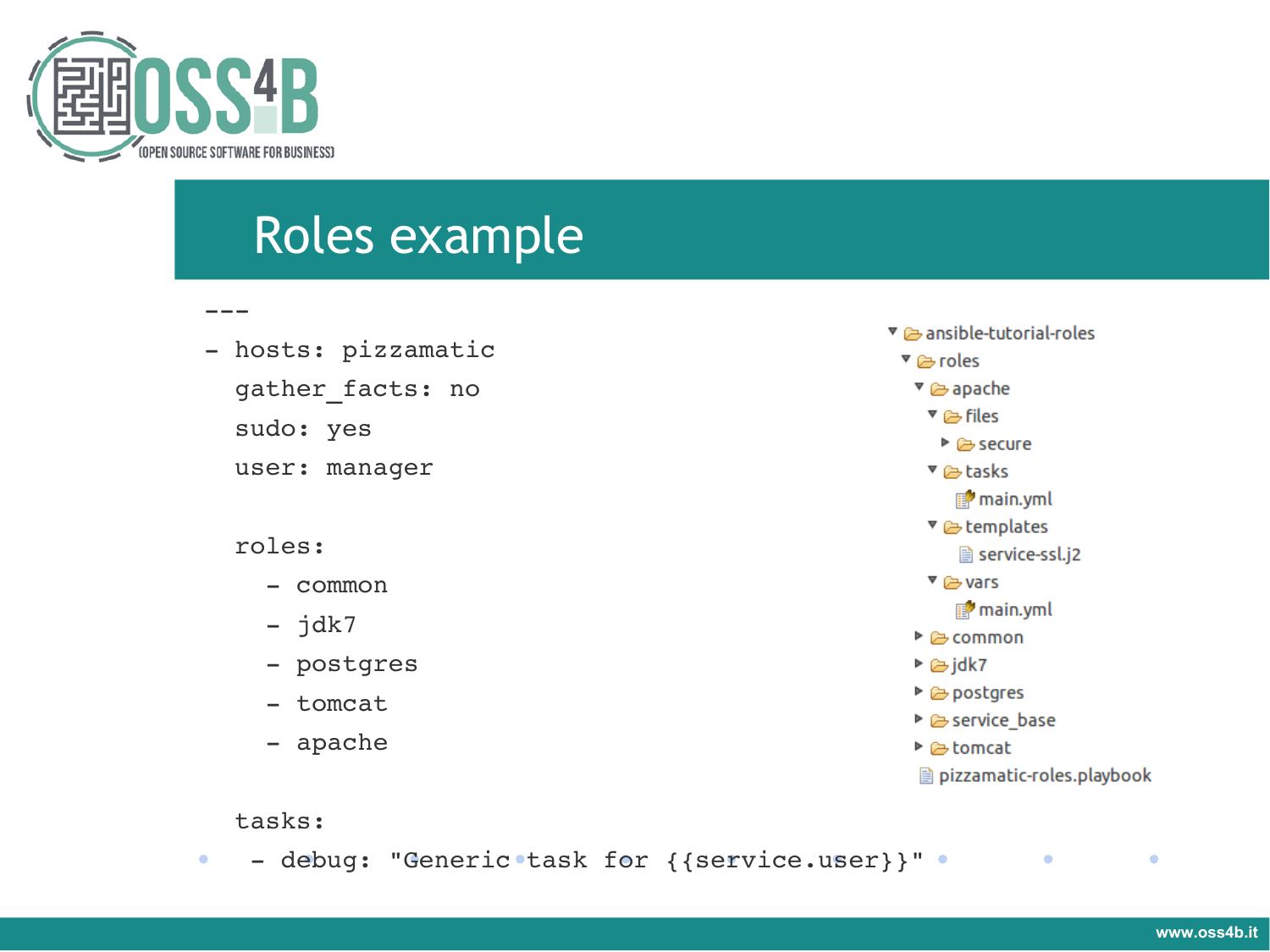

 $\bullet$ 

#### File management and transfer

#### • To the nodes

- ansible atlanta -m copy -a "src=/etc/hosts dest=/tmp/hosts"
- $-$  ansible webservers  $-m$  file  $-a$  "dest=/srv/foo/b.txt mode=600 owner=mdehaan group=mdehaan"
- $-$  ansible webservers  $-m$  file  $-a$  "dest=/path/to/c mode=644 owner=mdehaan group=mdehaan state=directory"
- ansible webservers -m file -a "dest=/path/to/c state=absent"

 $\bullet$ 

 $\bullet$ 

 $\bullet$ 

#### • From the nodes

**Contract Contract** 

– Use the fetch module

 $\bullet$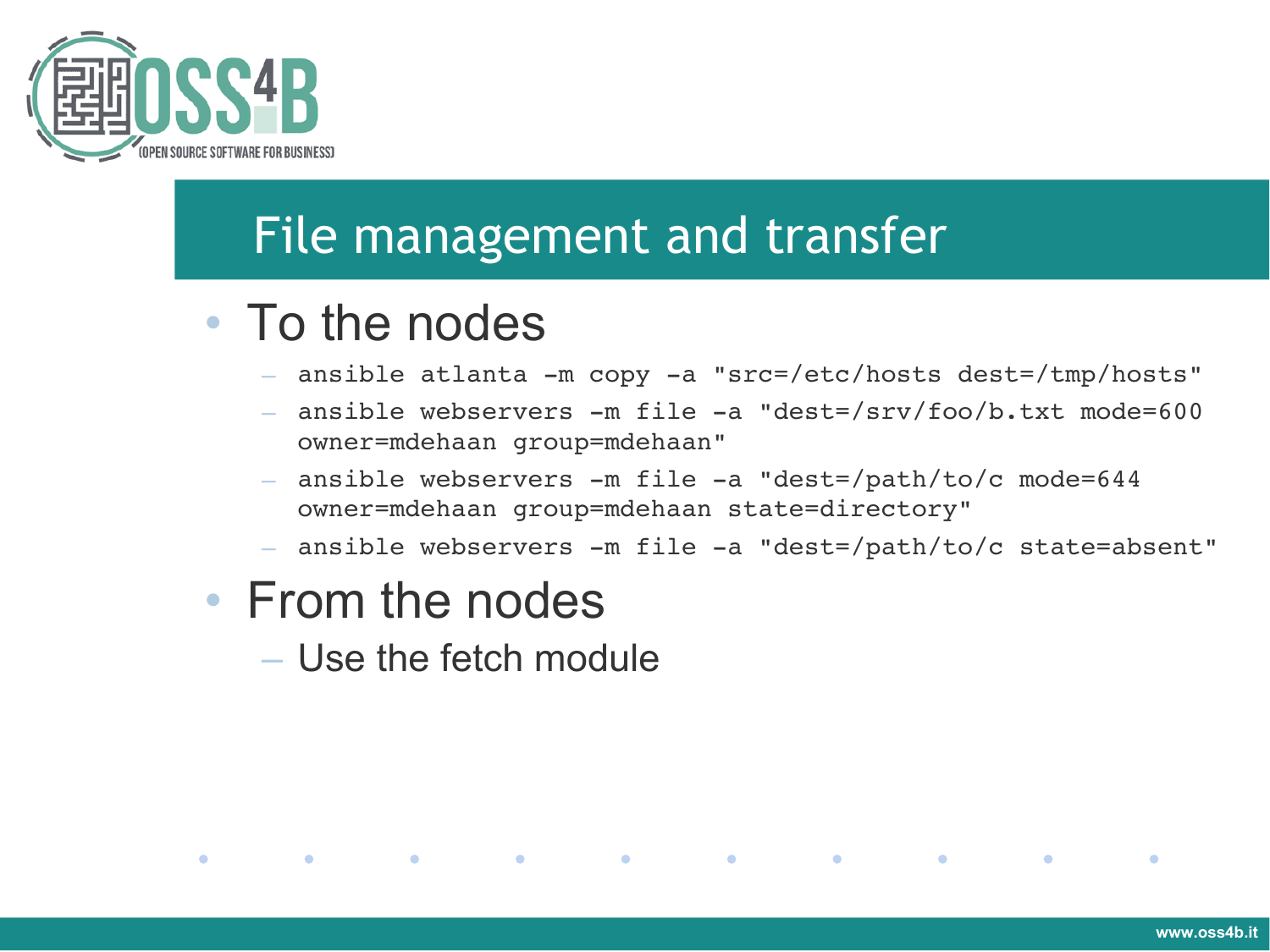

#### Case Studies

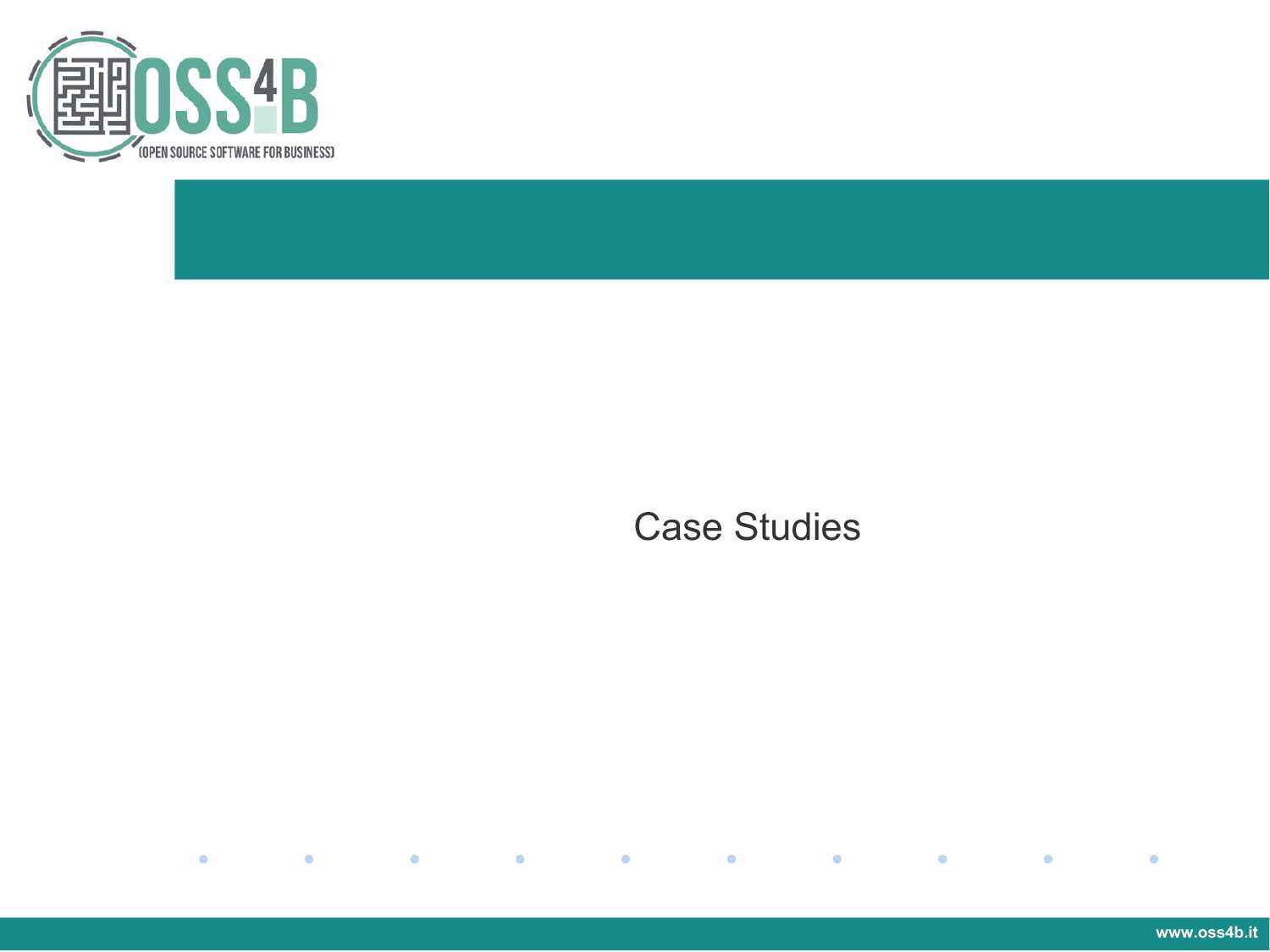

# Case A) Advertising project

- Platform for deliverying innovative advertising clips to digital cinemas across Italy
	- Central server
	- N local players at each venue
- Challenge: high cost of in-site intervention
- Everything installed with Ansible
	- Including video drivers, audio volume settings…
- Automatic configuration and software upgrades
	- Even with intermittent connectivity
- Lessons learned
	- Essential for an innovative project where cycle time and reliability where needed to meet demanding business deadlines
	- Mitigated hardware problems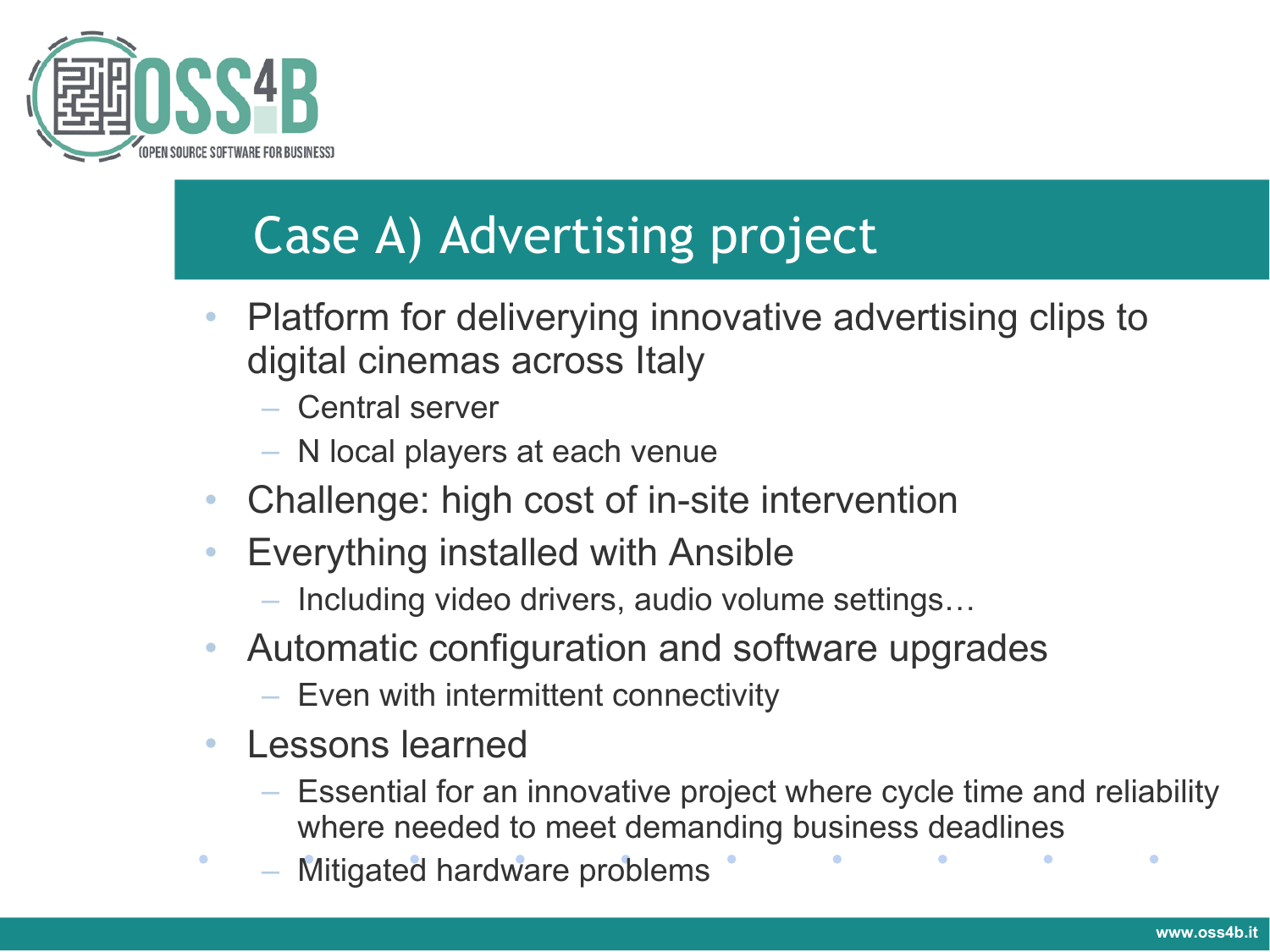

# Case B) Alfresco platform setup

- Used to be fairly time consuming
	- OS / LVM for storage
	- Postgresql DB
		- And tablespace configuration
	- JDK
	- Alfresco
		- Configuration
		- Active Directory integration
- Ansible script developed in 1-2 days
	- Setup time: 15 minutes
- Easily adapted to three different projects / customers
	- Even more reuse with the "roles" feature added in 1.2

 $\bullet$  and  $\bullet$  and  $\bullet$  and  $\bullet$  and  $\bullet$  and  $\bullet$  and  $\bullet$  and  $\bullet$  and  $\bullet$  and  $\bullet$  and  $\bullet$  and  $\bullet$  and  $\bullet$  and  $\bullet$  and  $\bullet$  and  $\bullet$  and  $\bullet$  and  $\bullet$  and  $\bullet$  and  $\bullet$  and  $\bullet$  and  $\bullet$  and  $\bullet$  and  $\bullet$  and  $\bullet$ 

 $\bullet$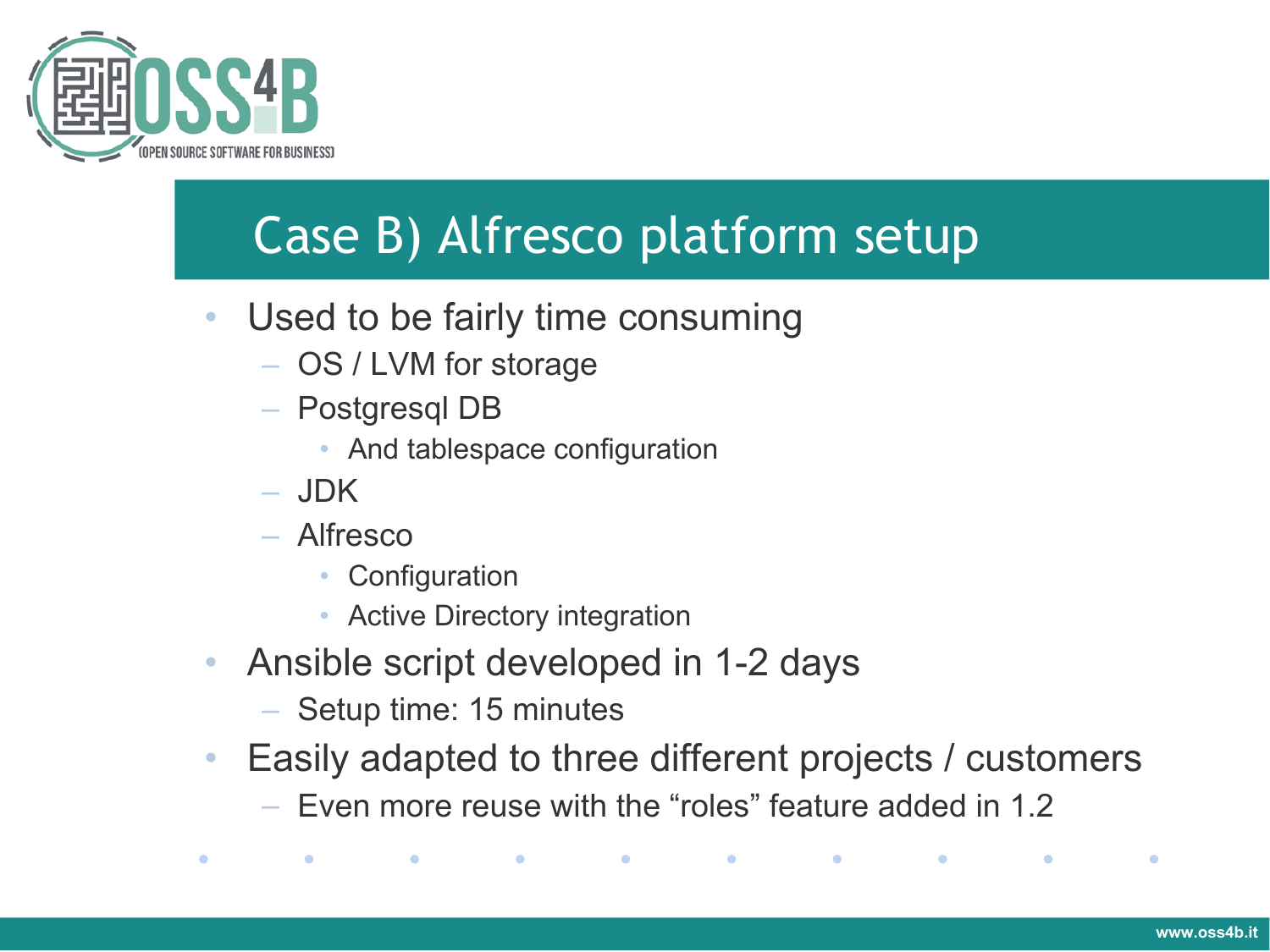

#### Advantages

 $\bullet$ 

 $\bullet$ 

 $\bullet$ 

- Significantly more reuse with respect to shell scripts
	- Comparable effort on the first install
	- Huge time saving on the following

 $\bullet$ 

- Tests are much more reliable
	- Exactly replicate PROD environment
- Support for incremental, always-on Green/Blue deployments

 $\bullet$ 

 $\bullet$ 

 $\bullet$ 

 $\bullet$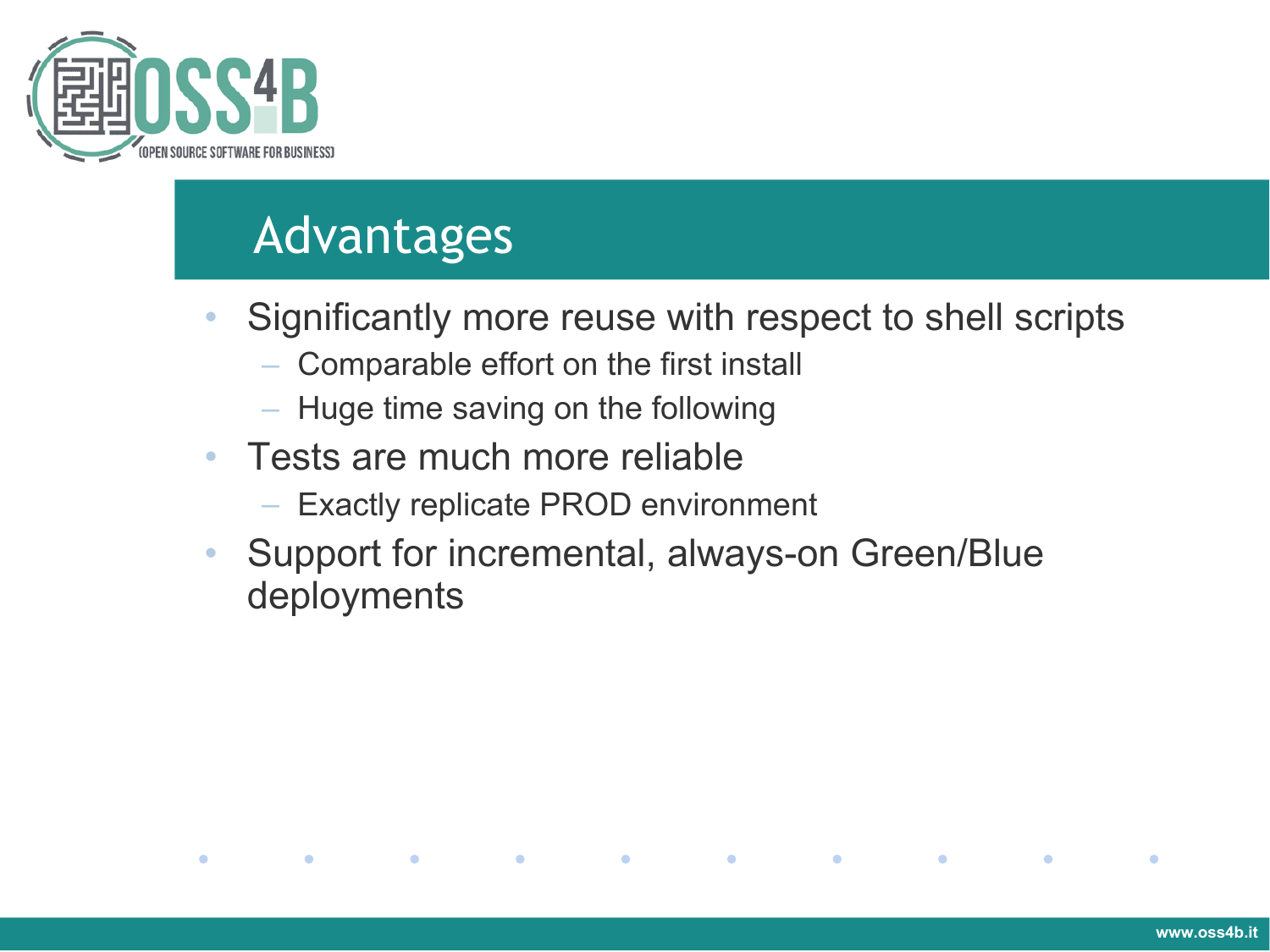

#### Best Practices

- Good old Software Engineering Principles still apply!
	- *Don't Repeat Yourself*
	- Good Names make the difference

the contract of the contract of the contract of the contract of the contract of the contract of the contract of

- Be simple
- S.O.L.I.D.

 $\bullet$ 

 $\bullet$ 

• http://butunclebob.com/ArticleS.UncleBob.Pri nciplesOfOod

 $\bullet$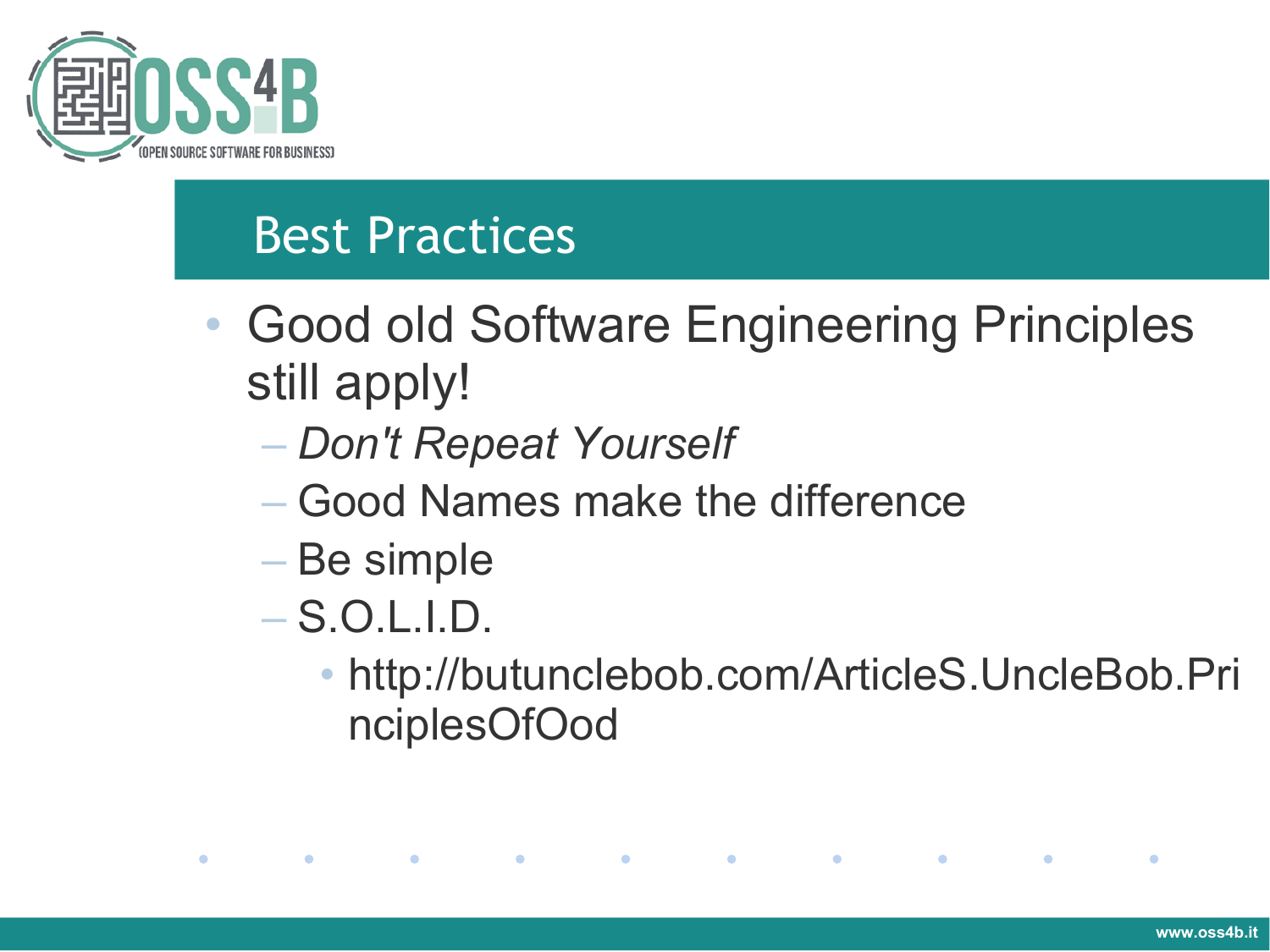

# Useful Tools

- Yaml Editor for Eclipse – <https://code.google.com/p/yedit/> – <https://code.google.com/p/yamleditor/>
- Git & Mercurial

 $\mathcal{L}(\mathcal{L})$ 

 $\bullet$ 

 $\bullet$ 

 $\bullet$ 

 $\bullet$ 

 $\bullet$ 

 $\bullet$ 

 $\bullet$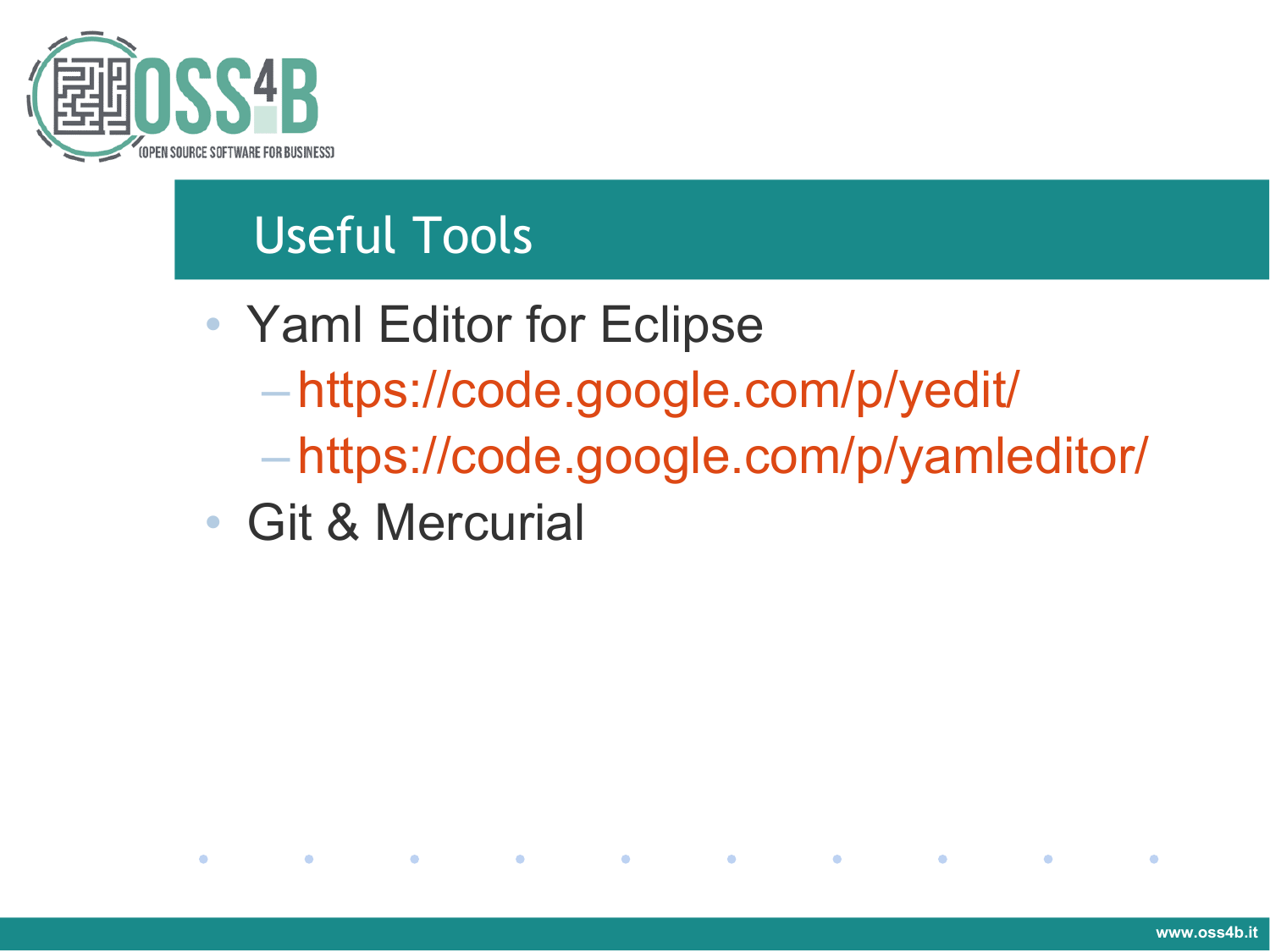

#### References - Ansible

- Ansible Home & Ansible Docs
	- http://www.ansibleworks.com/docs/
- Presentations
	- https://speakerdeck.com/mpdehaan/ansible
- AnsibleWorks
	- http://www.ansibleworks.com/

**Contract Contract Contract** 

• This tutorial

 $\bullet$ 

 $\bullet$ 

**Contract Contract Contract** 

– https://github.com/carlobonamico/ansible-tutorial

 $\bullet$  . The set of  $\bullet$ 

**Contract Contract Contract** 

 $\bullet$ 

 $\bullet$ 

**Contract Contract Contract** 

And the very active google group ansible-project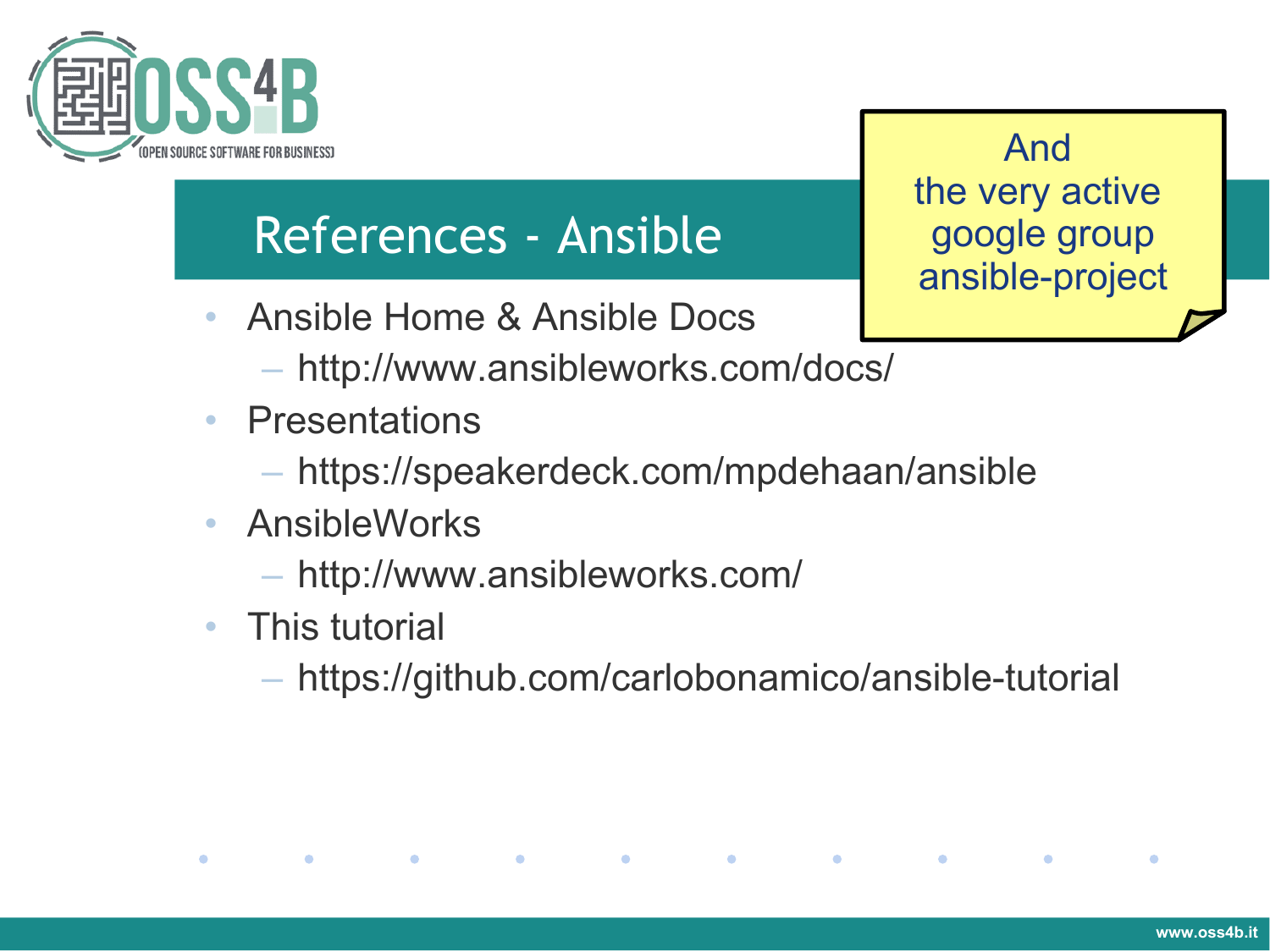

# Tips and Tricks

- Speed up SSH with Control Persist
	- http://blogs.perl.org/users/smylers/2011/08/ssh-productivity-tips.ht ml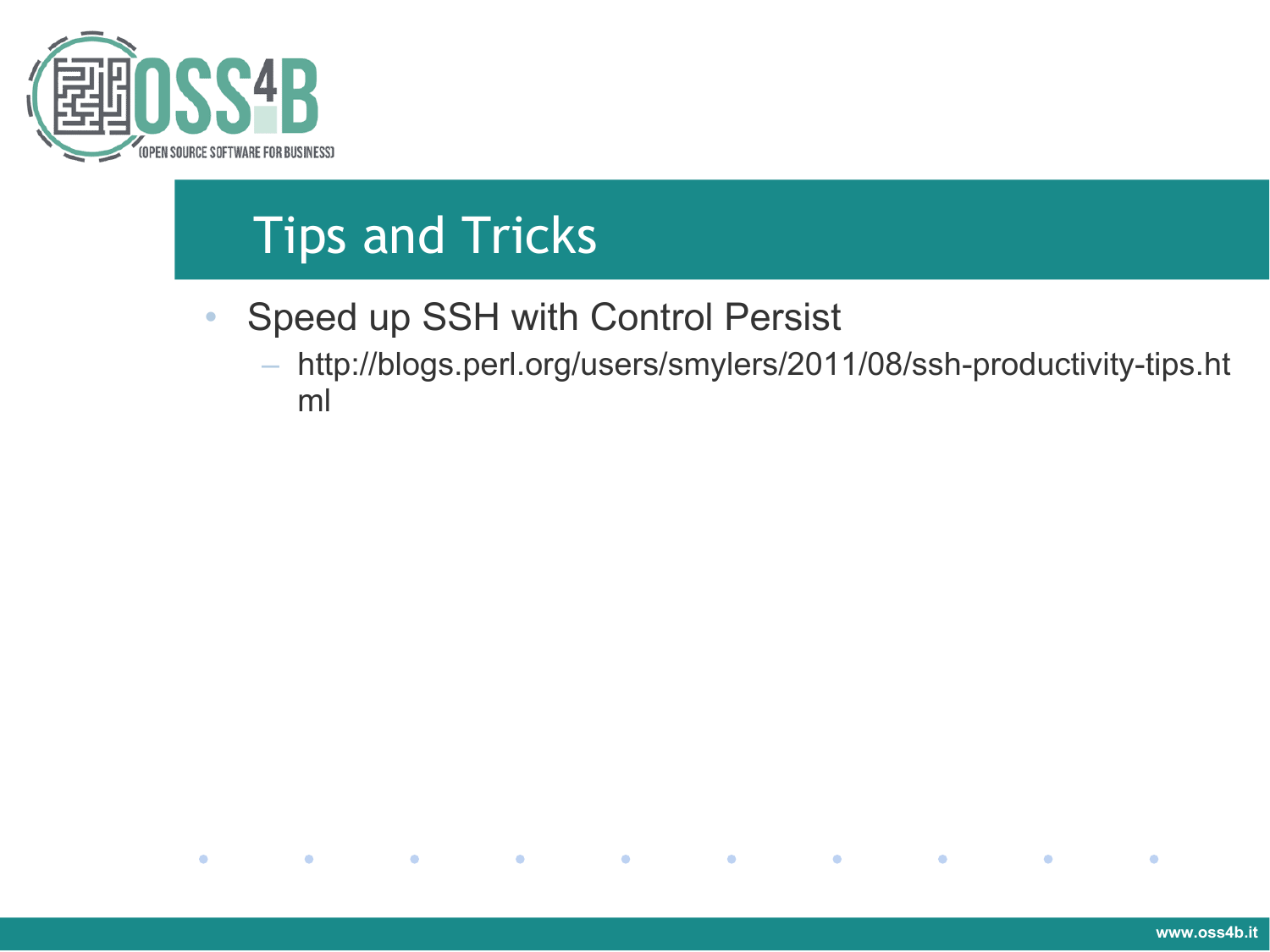

### References - Continuous Delivery

- General
	- http://continuousdelivery.com/
	- http://www.slideshare.net/eduardsi/continuous-delivery-18191261
	- http://www.thoughtworks.com/sites/www.thoughtworks.com/files/fil es/us-format-continuous-delivery-brochure-online.pdf
- Maturity model
	- http://info.thoughtworks.com/rs/thoughtworks2/images/Continuous %20Delivery%20\_%20A%20Maturity%20Assessment %20ModelFINAL.pdf
- Patterns

 $\bullet$ 

 $\bullet$ 

**Contract Contract Contract** 

– http://refcardz.dzone.com/refcardz/continuous-delivery-patterns

**Contract Contract Contract** 

 $\bullet$ 

 $\bullet$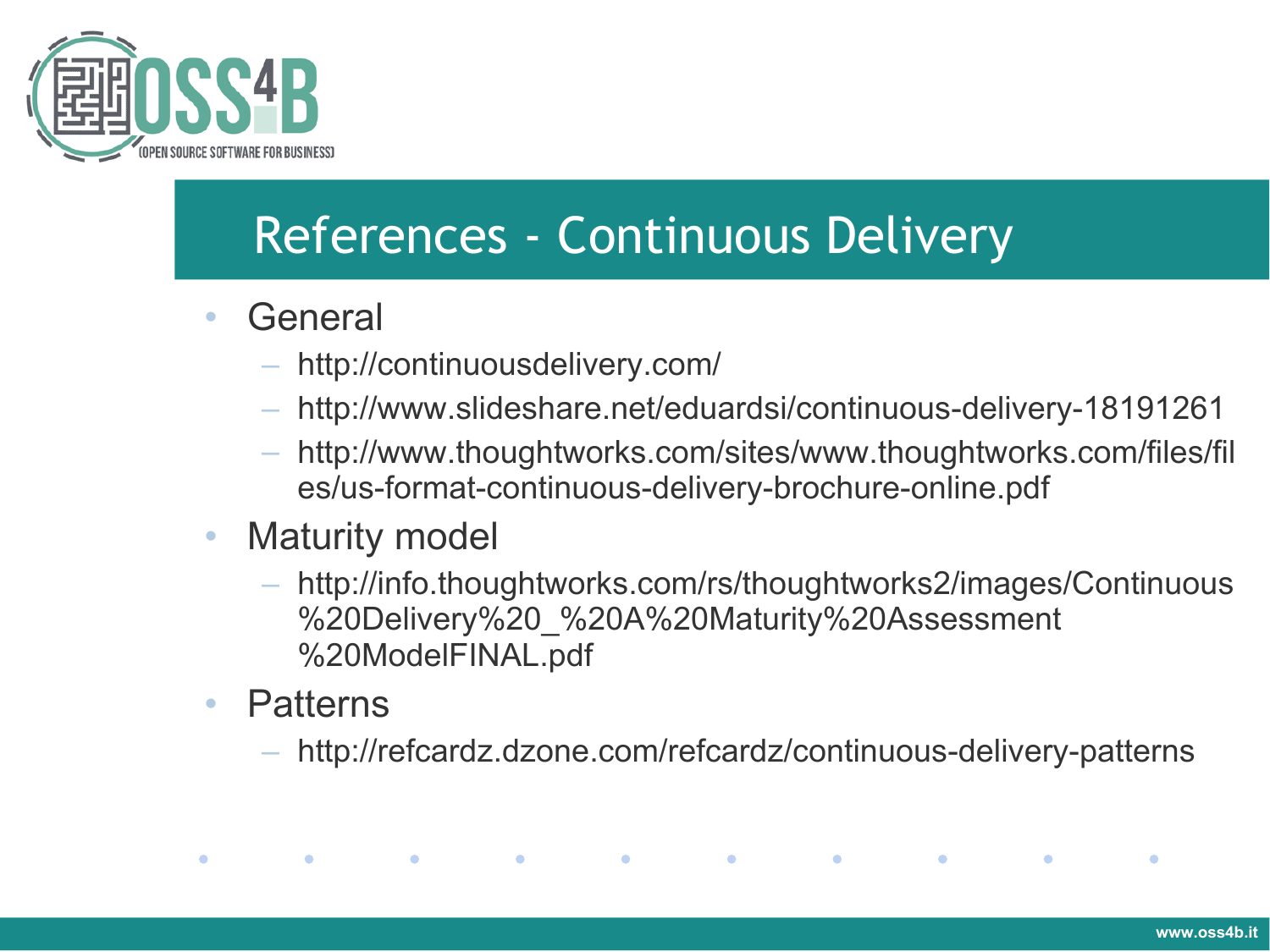

# References

- My blog
	- [http://www.carlobonamico.com](http://www.carlobonamico.com/)
	- http://slideshare.net/carlo.bonamico
- Contact me
	- carlo.bonamico@nispro.it
- JUG Genova
	- http://juggenova.net
- Twitter

 $\bullet$ 

 $\bullet$ 

– @carlobonamico - #ansible

a construction of the construction of the construction of the construction of the construction of the construction of the construction of the construction of the construction of the construction of the construction of the

#### Thank you

for your attention!

 $\bullet$